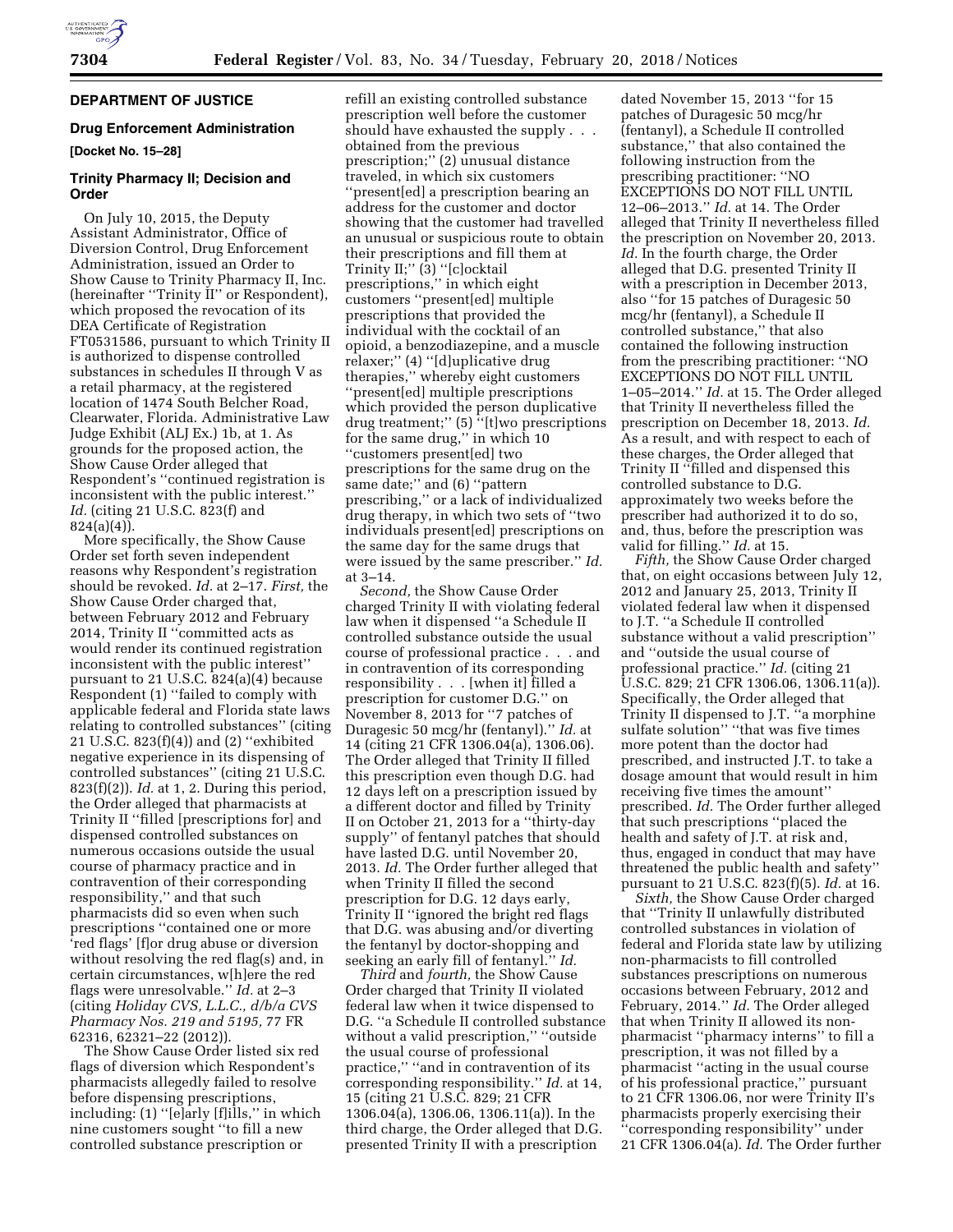alleged that such prescriptions violated Florida law's requirement that ''[a] pharmacist, in good faith and in the course of professional practice only, may dispense controlled substances.'' *Id.* (citing Fla. Stat., Ch. 893.04(1)).

*Seventh,* and lastly, the Show Cause Order charged that, ''if Trinity II's pharmacists in fact filled the prescriptions referenced in [the sixth charge], then Trinity II violated federal and Florida state law on numerous occasions between February 2012 and February 2014 by failing to maintain accurate records of the controlled substances it dispensed because they do not identify a pharmacist who filled the controlled substance prescription.'' *Id.*  at 16–17 (citing 21 CFR 1304.22(c), 1306.06; Fla. Stat., Ch. 893.04(1)(c)(6)).

In a letter from its counsel dated August 12, 2015, Trinity II acknowledged receipt of the Show Cause Order and requested a hearing on the allegations. ALJ Ex. 2b. The matter was placed on the docket of the Office of Administrative Law Judges and assigned to Chief Administrative Law Judge John J. Mulrooney, II (hereinafter, CALJ), who proceeded to conduct prehearing proceedings as follows.<sup>1</sup>

On August 13, 2015, the CALJ issued an Order for Prehearing Statements (hereinafter, Prehearing Order). *See* ALJ Ex. 3b. In the Prehearing Order, the CALJ directed the Government to file its Prehearing Statement no later than 2 p.m. on August 24, 2015, Respondent to file its Prehearing Statement no later than 2 p.m. on September 8, 2015, and scheduled a Prehearing Conference for 1:30 p.m. on September 9, 2015. *Id.* at 1–2. The Order also directed the parties to provide the ''[n]ames and current addresses of all witnesses whose testimony is to be presented,'' and that if the Respondent's corporate representative intends to testify, the representative ''must be listed as a witness, and a summary of his/her testimony as described below must be provided.'' *Id.* at 2. The CALJ's Order provided the following instruction regarding the summaries of testimony:

Brief summary of the testimony of each witness (counsel for the Government to indicate clearly each and every act, omission or occurrence upon which it relies in seeking to revoke the Respondent's [Certificate of Registration]; counsel for Respondent to indicate clearly each and every matter as to which Respondent intends to introduce evidence in opposition). The summaries are to state what the testimony will be rather than merely listing the areas to be covered. The parties are reminded that testimony not disclosed in the prehearing statements or

pursuant to subsequent rulings is likely to be excluded at the hearing.

*Id.* The Order further emphasized that ''[f]ailure to timely file a prehearing statement *that complies with the directions provided above* may be considered a waiver of hearing and an implied withdrawal of a request for hearing.'' *Id.* at 3.

On August 21, 2015, the Government filed its Prehearing Statement. ALJ Ex. 4b. On August 24, 2015, the CALJ issued an ''Order Rescheduling Prehearing Conference'' moving the prehearing conference up to 10:30 a.m. on September 3, 2015 in light of Respondent's counsel's August 20, 2015 notice of a conflict with the scheduled hearing on October 26, 2015. ALJ Ex. 8b at 1.2 Although this Order stated that ''[a]ll other dates specified in the [Prehearing Order], including the filing date for the Respondent's Prehearing Statement, remain in effect,'' *id.* at 1 n.1, the CALJ (through his staff) later requested that Respondent file its Prehearing Statement early. ALJ Ex. 10 at 1 n.1 (''Upon my realization that the status conference was now scheduled several days prior to the date that the Respondents' prehearing statements were due under the terms of the [Prehearing Order], chambers staff (at my direction) reached out to Respondents' counsel and requested (but not directed) that, if it was possible to do so, their prehearing statements be filed prior to the commencement of the now-rescheduled Status Conference . . . with the assurance that (as is customary) both sides would be permitted to file supplemental prehearing statements'').

Per the CALJ's request, Trinity II filed its ''Preliminary Prehearing Statement'' on September 3, 2015. ALJ Ex. 9b. Trinity II proposed to call 77 witnesses in addition to ''[a]ny and all witnesses identified in the Government's Prehearing Statement.'' *Id.* at 3–7. Trinity II then provided a ''Summary of Anticipated Testimony'' for nine of these witnesses, all of whom were the owners or employees of Trinity II. *Id.* at 7–14. Trinity II stated that it anticipated calling an expert witness but had not yet identified one ''given the preliminary nature of this statement.'' *Id.* at 14. Trinity II offered an identical onesentence summary of the testimony for each of 39 ''patients,'' and a separate identical one-sentence summary of the testimony for each of 32 ''prescribing

physicians.'' *Id.* at 14–15. Trinity II also proposed as documents for the hearing copies of ''all prescriptions, patient profiles and related documents maintained by Trinity Pharmacy II in connection with each patient described in the [Show Cause Order].'' *Id.* at 16.

On September 3, 2015, the CALJ conducted an on-the-record prehearing conference. During that conference, the CALJ noted the Government's motion to consolidate the hearings for Trinity II and Trinity Pharmacy I<sup>3</sup> (hereinafter, collectively, Respondents) and asked Respondents' counsel to file something confirming that Trinity I and Trinity II waive any potential conflict in having him represent them both at a consolidated hearing. Transcript (''Tr.'') 5; ALJ Ex. 10 n.4 (same).4 The CALJ also noted during the proceedings that the Government was seeking an ''Order of Protection'' to limit disclosure of personally identifiable information of patients and confirmed that Respondent had no objection to such an order. Tr. 55–56. Lastly, the CALJ accepted Respondents' counsel's representation that neither Trinity I nor Trinity II were the subject of pending state administrative cases or ''criminal parallel proceedings.'' *Id.* at 63.

On September 4, 2015, the CALJ issued a ''Consolidation Order, Prehearing Ruling, and Protective Order'' (hereinafter ''Consolidation Order''). ALJ Ex. 10 at 2. In this Order, the CALJ granted the Government's request for the aforementioned protective order and the Government's motion to consolidate the hearings, and the CALJ directed all parties to file a consolidated exhibit and witness list by October 16, 2015. *Id.* at 2, 9–11. The Order noted that the parties would be able to cross-examine the others' witnesses and stated that the ''parties are also reminded that testimony not

4On November 13, 2017, Mr. Michael Stanton filed a ''Notice of Appearance on Behalf of Respondents'' in which he entered ''an appearance as co-counsel for Respondents, Trinity Pharmacy I and Trinity Pharmacy II, along with Dale Sisco of Sisco Law.'' ALJ Ex. 35b, at 2. Although both counsel maintained that they represented both Respondents, at the evidentiary hearing, Mr. Sisco stated that ''[f]or the purposes of this hearing, I will be representing Trinity I and questioning witnesses on behalf of that pharmacy,'' and Mr. Stanton stated that ''for purposes of this hearing and to avoid any duplication, I will be handling the objections and the questioning on behalf of Trinity II.'' Tr. 83–84.

<sup>1</sup>Respondent raised no objection to the adequacy of service.

<sup>2</sup>According to the CALJ, ''[t]he hearing commencement date [was] continued on multiple occasions at the Respondents' request.'' ALJ Ex. 34, at 1 n.1. The hearing was ultimately noticed to begin on January 4, 2016. ALJ Ex. 27.

<sup>3</sup>Trinity Pharmacy (''Trinity I''), located in Seminole, Florida, was served with a separate July 10, 2015 Order to Show Cause by the Government. ALJ Ex. 1a. Although the CALJ eventually ordered the consolidation of the evidentiary hearings for Trinity I and Trinity II, *see* ALJ Ex. 10 at 2, the CALJ wrote separate recommendations regarding each Respondent, and I therefore have written a separate Order regarding the disposition of the Show Cause Order directed at Trinity I.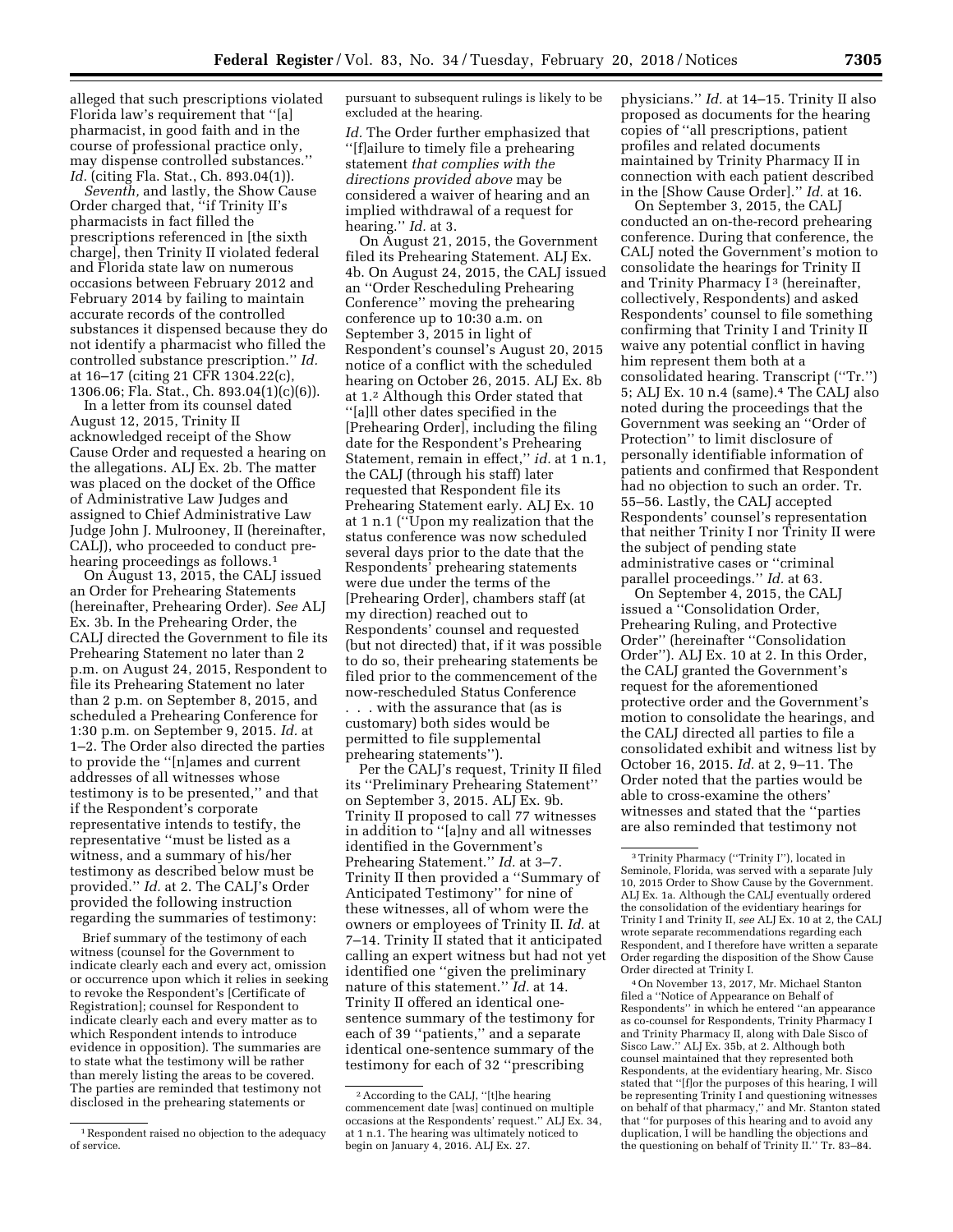summarized in prehearing statements, or supplements thereto, may be excluded at the hearing.'' *Id.* at 4. The Order also directed the parties to serve each other with all documents it intends to identify as exhibits no later than September 11, 2015, and directed Respondents to supply the identity and curriculum vitae of their proposed expert witness by September 18, 2015. *Id.* at 4, 8. The Order further directed the parties to file supplemental prehearing statements and any additional exhibits, as well as any motions seeking relief, by 2 p.m. on October 16, 2015, and any responsive filings by 2 p.m. on October 23, 2015. *Id.* at 8. Finally, the Order reminded the parties that ''documents not noticed in prehearing statements, or supplements thereto, or not timely supplied to the opposing party may (and likely will) be excluded at the hearing.'' *Id.* at 4.

Although the Prehearing Order had directed Trinity II to supply a compliant prehearing statement by September 8, 2015, ALJ Ex. 3b at 1, and the Order Rescheduling Prehearing Conference iterated that Trinity II's prehearing statement filing deadline remained the same, ALJ Ex. 8b at 1 n.1, Trinity II failed to do so. On September 24, 2015, the Government filed a Motion to Compel Respondents' Compliance with the Prehearing Order and the Consolidation Order and a Motion Requesting a New Supplemental Prehearing Statement and Motion Deadline. ALJ Exs. 11a, 11b.

On September 28, 2015, Respondents filed their response. ALJ Ex. 13. On the same day, the CALJ issued an Order that generally denied the Government's motions and stated that honoring the CALJ's request for an earlier prehearing statement may have caused Respondents to have had the:

mistaken impression that compliant prehearing statements were no longer required until the filing of supplemental prehearing statements. To alleviate any remaining misunderstanding in this regard and to afford the Respondents the time and ability to file both a fulsome prehearing statement and a supplemental prehearing statement, it is ORDERED that Respondents are to file prehearing statements that comply with the terms of the [Prehearing Statement] no later than 2 p.m. on October 5, 2015.

#### ALJ Ex. 14, at 3–4.

On October 5, 2015, Trinity II filed its Prehearing Statement. ALJ Ex. 15b. Trinity II provided the names and address of 79 proposed witnesses, in addition to ''[a]ny and all witnesses identified in the Government's Prehearing Statement.'' *Id.* at 4–7. Trinity II also provided a ''Summary of Anticipated Testimony'' for nine

witnesses who were either owners or employees of Trinity II, a putative expert, and short but similar descriptions of testimony for 39 patients and 32 prescribing physicians. *Id.* at 7– 54.5 The Prehearing Statement also identified 70 documents ''intended to be used at the consolidated hearing regarding both Trinity Pharmacy I and Trinity Pharmacy II.'' *Id.* at 55–57, 55 n.2. On October 15, 2015, Respondents filed a ''Consolidated Witness and Exhibit List'' that listed 133 witnesses, in addition to ''[a]ny and all witnesses identified in the Government's Prehearing Statement,'' 69 exhibits of ''[d]ocuments and information related to'' various individuals, and one exhibit that would be the CV of their putative expert. ALJ Ex. 15e.

On October 16, 2015, the Government filed its ''Consolidated Supplemental Prehearing Statement.'' ALJ Ex. 16a. In this filing, the Government proposed two new witnesses, provided a summary of their testimony, and provided additional summaries for the testimony of the fact and expert witness identified in the Government's original Prehearing Statement. *Id.* at 6–10. Lastly, the Government supplemented its list of proposed Government exhibits with a list of additional documents that it intended to introduce as exhibits at the hearing. *Id.* at 10–12. The Government also filed its consolidated witness list and exhibit list. ALJ Exs. 16b, 16c.

[S.B.] was a patient whose prescriptions are identified in the various categories of allegations contained in the July 10, 2015 Order to Show Cause issued to Trinity Pharmacy II. It is anticipated that [S.B.] will testify regarding the inquiry done by the pharmacists and the staff at Trinity II regarding verification of her prescriptions and for the resolution of any potential red flags. [S.B.] will further confirm the information obtained from her by Trinity Pharmacy II prior to any prescription being dispensed, including but not limited to explanations for any significant distances traveled, the type of payment they made for the prescriptions, the circumstances of any refills and physician authorization for same.

ALJ Ex. 15b, at 29. The proposed testimony of most of the other patients used similar language. *See id.* at 27–43. Likewise, the physician summaries used language similar or identical to the following example:

[J.M.], M.D. was a prescribing physician for one or more of the patients who tendered prescriptions to Trinity Pharmacy II. [J.M.], M.D. will confirm the prescriptions he authorized were for a legitimate medical purpose and issued in the usual course of professional practice to patients that were known to him. Further, [J.M.], M.D. will describe his interaction with the pharmacists and staff at Trinity Pharmacy II, the authorization of refills or early fills, if any, and explanations for any duplicative drug therapy, combinations of medications or alleged ''drug cocktails.''

*Id.* at 45.

Trinity II did not file a supplemental prehearing statement or any other prehearing statement by October 16, 2015 as required by the CALJ's Consolidation Order. As a result, the Government filed a ''Motion in Limine to Exclude Certain Testimony.'' ALJ Ex. 28. In its Motion, the Government contended that Respondents had failed in their prehearing statements to follow the requirements set forth in the CALJ's prehearing orders; namely, to ''state what the testimony will be rather than merely listing areas to be covered'' for each proposed witness.'' *Id.* at 2 (internal citations omitted). For example, the Government noted that Respondents proposed 69 witnesses identified as patients and that ''nearly every single patient of the sixty-nine listed by the Respondents is expected to testify identically.'' *Id.* at 4. The Government contended that, not only did the proposed patient ''testimony fail to make clear exactly what 'information' each patient will 'confirm,' thus preventing the Government from determining what specific defense(s) Respondents allege; the [proposed] testimony also fails to provide any basis upon which the Government can evaluate [whether] such information is even relevant or material to this case.'' *Id.* at 4–5. Such proposed testimony, the Government argued, ''is nothing more than 'merely areas to be covered,' rather than any substantive recitation of 'what the testimony will be,' '' as the prehearing orders required, ''offering no facts that, if proven, would rebut the Government's *prima facie* case or offer credible evidence in mitigation. *Id.*  Finally, the Government argued that ''it is unclear from the Respondents' Prehearing Statements how the purported testimony of these various patients related to each of the dispensing events charged in the [Show Cause Orders], and how it affected the pharmacist's compliance with the standard of care and exercise of his corresponding responsibility in each charged instance.'' *Id.* 

With respect to the prescribing physicians that Respondents had proposed as witnesses, the Government noted that Respondents ''intend to call fifty-nine doctors as witnesses, who, again, will each testify identically. . . . Other than to blithely forecast that the physicians will approve their own prescriptions, Respondent provides no facts which, if proven, would rebut the Government's *prima facie* case.'' *Id.* at 6. This too, the Government contended, violated the requirement of the prehearing orders that the parties set forth ''what the testimony will be''

<sup>5</sup>For example, for patient S.B., Trinity II stated that it anticipated her testimony to be as follows: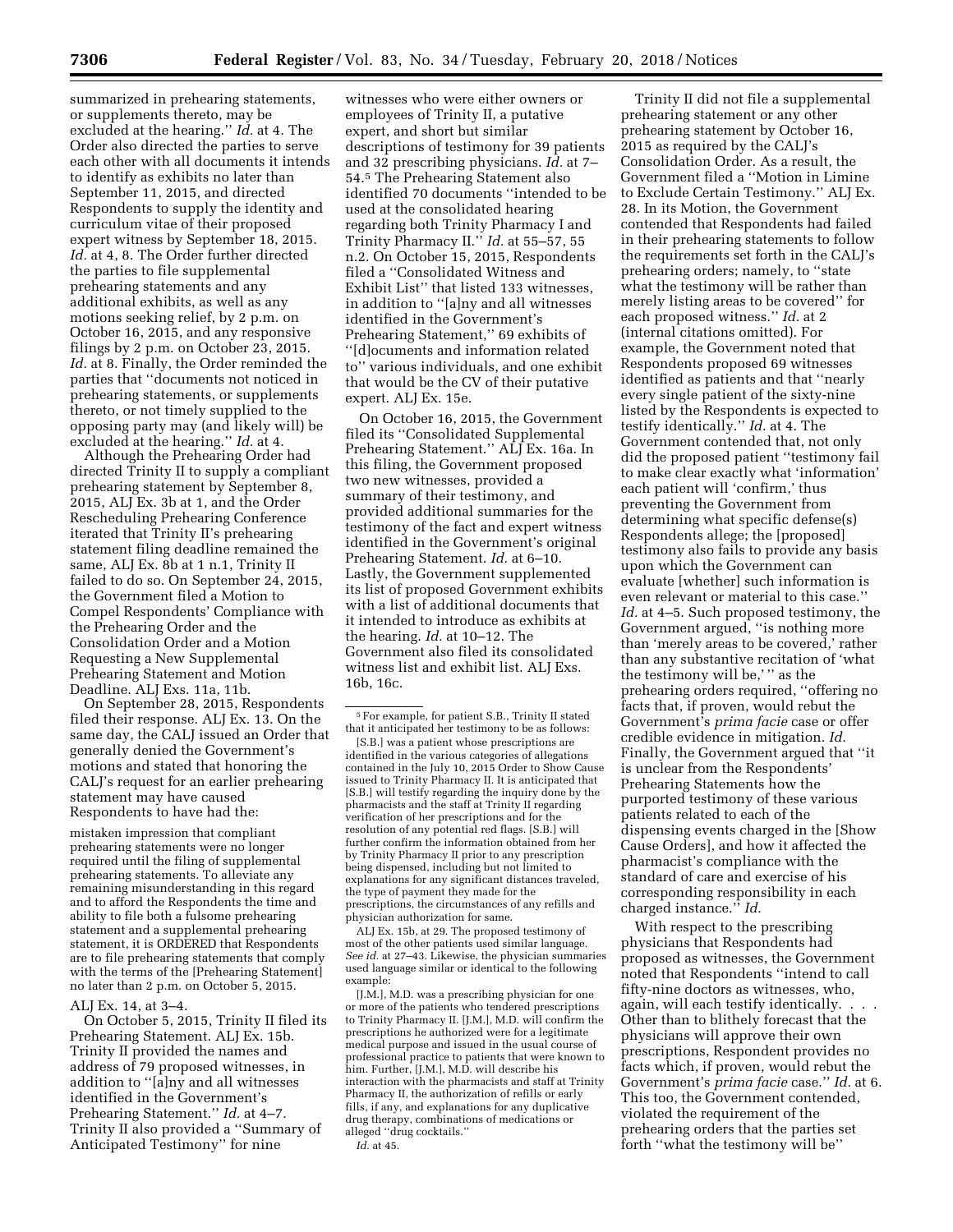rather than ''areas to be covered.'' *Id.*  The Government argued that the summary of the physicians' proposed testimony failed to disclose sufficient facts to allow the Government to determine what specific defenses Respondents allege, nor provide any basis upon which the Government can evaluate how such information is relevant to the charges in the Show Cause Order. *Id.* at 6–7.

In its Motion, the Government also challenged the adequacy of Respondents' disclosure of the proposed testimony of its owners and employees, contending that it too set forth ''a generalized statement of 'areas to be covered' '' rather than ''a summary of 'what the testimony will be' for each witness.'' *Id.* at 9. These generalized statements, the Government contended, failed ''to reveal the specific 'actions' each employee purportedly is going to 'describe' '' or ''to provide the Government (or the ALJ) any information upon which it can discern the relevance and materiality of the 'actions' to the issues to be litigated in this case.'' *Id.* Although Respondents stated in their prehearing statements that certain employees would testify to describe the ''process'' Trinity II used ''to verify prescriptions and resolve concerns, if any, regarding the validity of those prescriptions,'' the Government argued that the statements ''fail[ed] to provide any information about the 'process' '' employed to verify prescriptions and resolve concerns. *Id.*  at 9–10. Similarly, the Government observed that Respondents' offer of testimony from employees who would provide ''a description and demonstration of the computer software used by the pharmacy in this process'' was not matched by a proposed ''exhibit containing each pharmacy's computer software that each witness purportedly would demonstrate for the court.'' *Id.*  And while Respondents proposed its coowners would testify about their knowledge of both their customers' medical conditions and the treating physicians efforts to ''resolve[ ] any concerns,'' the Government further alleged that Respondents failed to disclose ''each customer's medical condition . . . , how it related to each dispensing activity, or how and when each pharmacy purportedly became 'aware' of it.'' *Id.* at 11.

In its Motion, the Government also sought to preclude Respondents' proposed expert, Mr. Sam Badawi, from rendering an opinion concerning whether the prescriptions referenced in the Show Cause Orders ''were filled in compliance with federal and/or state law requirements.'' *Id.* at 14.

Specifically, the Government alleged that Respondents failed to give the Government ''notice [of] a proposed opinion from Mr. Badawi as to the lawfulness of each prescription alleged in each'' Show Cause Order. *Id.* at 17 (''Respondents have had multiple opportunities to provide a compliant disclosure, yet have repeatedly failed to do so.'').

As a result of these alleged deficiencies, the Government requested that the CALJ exclude ''the nonconforming testimony'' set forth in its Motion because Respondents had only provided ''vague summaries of areas to be covered by the Respondent's witnesses'' that unduly prejudiced the Government. *Id.* at 18–19 (''Agency precedent favors exclusion of evidence when the names of witnesses and 'an adequate summary of their testimony' has 'not been previously disclosed as required by the ALJ's Order for Pre-Hearing Statements.' '') (citing *East Main Street Pharmacy,* 75 FR 66149, 66150 (2010)).

On November 5, 2015, the CALJ issued an ''Order Granting the Government's Unopposed Motion *in Limine* to Exclude Certain Testimony.'' ALJ Ex. 29. After noting the Government's timely filed Motion and that Respondents' deadline to file a responsive pleading was October 23, 2015, the CALJ noted:

Respondents never filed a response. Not even a late or unpersuasive response. Nothing. The language of the [Prehearing Order] about the nature of the required notice proffers is clear and unambiguous; yet, notwithstanding multiple opportunities to do so, the Respondents have elected not to comply. The [Prehearing Statement] plainly states that ''testimony not disclosed in the prehearing statements or pursuant to subsequent rulings is likely to be excluded at the hearing.''

ALJ Ex. 29, at 2. Although the CALJ posited that Respondents' repeated failure to comply with his orders could constitute a waiver of a hearing request, the CALJ also noted that the Government ''does not seek (as it could have) the draconian remedy of hearing waiver, but asks for the lesser sanction of preemptive exclusion of a limited subset of the noticed evidence,'' and the CALJ deemed the Motion unopposed and granted it. *Id.* at 3–4. Specifically, the CALJ's Order precluded Respondents from offering the following:

1. ''testimony from sixty-nine patients identified as proposed witnesses;''

2. ''testimony from fifty-nine physicians identified as proposed witnesses;''

3. ''testimony from proposed witness Nina Ghobrial;''

4. ''evidence regarding the actions of DEA personnel and the cooperation of pharmacy staff during the Administrative Inspection of both pharmacies;''

5. ''evidence regarding the process the pharmacies used to verify prescriptions and resolve concerns, including a description and demonstration of the computer software utilized;''

6. ''evidence regarding the medical condition of patients who received early refills;''

7. ''evidence of the pharmacy's knowledge of cocktail prescription and duplicative drug therapy patients, their medical condition, and their treating physicians;''

8. ''evidence regarding circumstances surrounding an early fill for patient T.B.;''

9. ''evidence regarding circumstances surrounding an early fill for patient C.F.;''

10. ''evidence regarding information that Trinity I allegedly possessed relating to an early fill for patient J.K.;"

11. ''evidence regarding circumstances surrounding an early fill for patient G.S.;''

12. ''evidence regarding distances traveled by patients who either commuted, lived, or worked close to both pharmacies;'' and

13. ''evidence from the Respondents' proposed expert, Sam Badawi, regarding the lawful or unlawful nature of the numerous prescriptions referenced in each of the [Show Cause Orders].''

*Id.* at 3–4 (citing ALJ Ex. 28 at 4–18).

Over a month later, on December 7, 2015, Respondents filed their ''Motion for Reconsideration on Behalf of Respondents'' in which they ''request[ed] an order reconsidering [the CALJ's] order granting the Government's motion *in limine,* and allowing Respondents to provide [the CALJ] with the necessary evidence needed for [the] final determination.'' ALJ Ex. 32, at 1. Respondents stated that ''due process requires that Respondents be entitled to present testimony from its witnesses, which were properly disclosed.'' *Id.* at 3. Respondents also stated that they ''recognize that the physician and patient disclosures lack particularity'' because ''Respondents cannot exercise sufficient control over these witnesses without first having them under subpoena to provide more detail.'' *Id.* at 3 n.1. Respondents added that ''[n]either the Government nor the Respondents should fear the Court learning the full truth . . . even if there may not be a way for any party to control that message before the hearing.'' *Id.*  Respondents also contended that ''those same deficiencies . . . do not apply'' to their employee, expert, and owner witness disclosures. *Id.* Indeed, Respondents argued that ''it is disingenuous for the Government to alleged [sic] that the [expert witness] disclosure fails to provide adequate notice to allow it to prepare for a crossexamination when its prehearing statements provide a comparable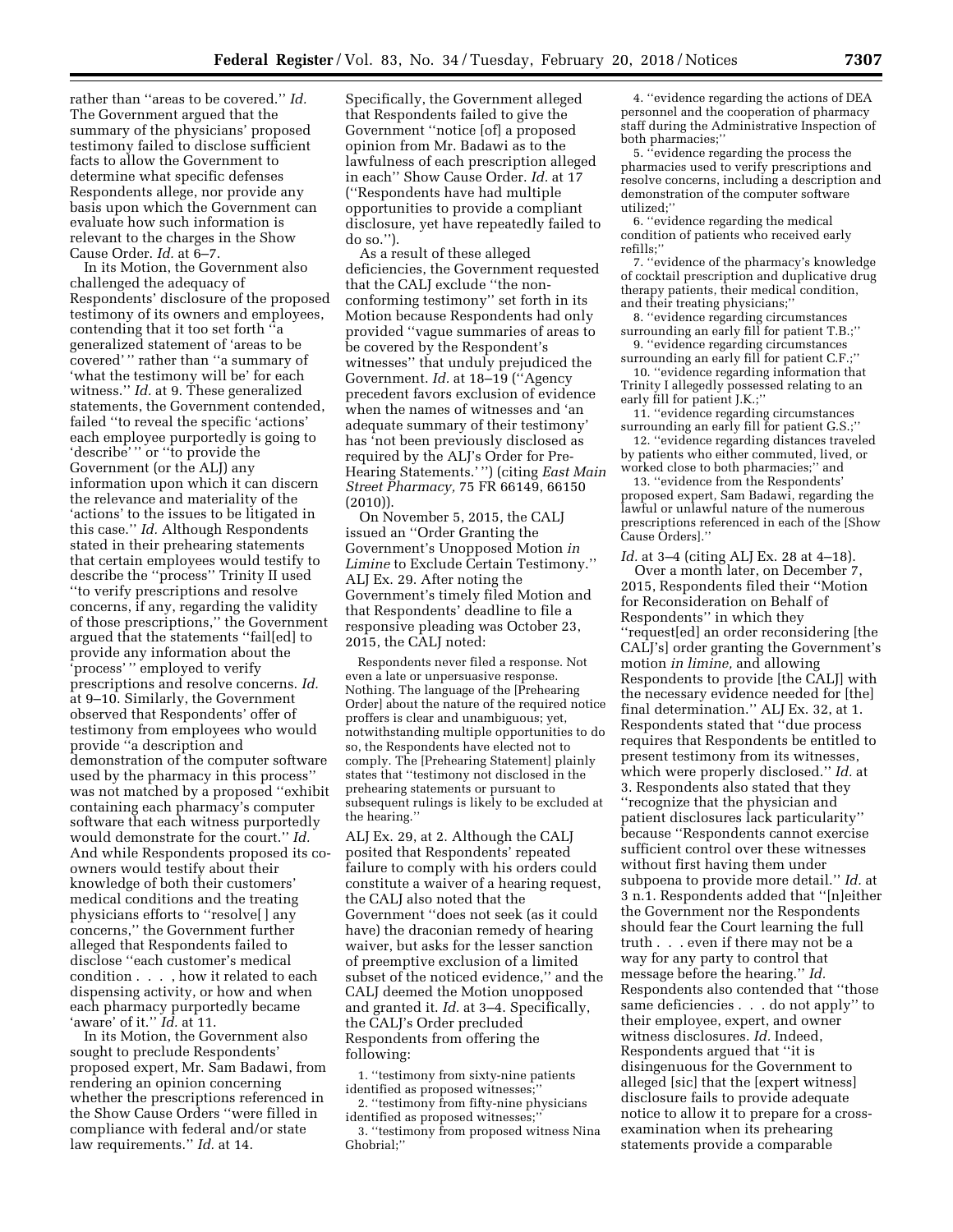opportunity for notice to Respondents.'' *Id* at 4–5. Respondents contend that their ''representatives and pharmacist'' witness disclosures were ''similarly robust and detailed,'' and that their ''remaining pharmacy employees['] [witness] disclosures are brief.'' *Id.* at 5. Finally, Respondents claim that ''an intermediate remedial order requiring supplementation or a limit to the testimony would have been more appropriate than granting the motion *in limine* in its entirety.'' *Id.* 

The Government filed its ''Opposition to Respondents' Motion for Reconsideration'' on December 10, 2015. ALJ Ex. 33. In its Opposition, the Government argued that, as a threshold matter, ''Respondents have not even provided a basis—not to mention a plausible one that would demonstrate good cause—upon which to reconsider the decision.'' *Id.* at 4 (Respondents gave no ''explanation or justification for their failure to file a timely response on October 23, 2015.''). *Id.* ''Respondents['] Reconsideration Motion is a request for the ALJ to reconsider his decision on a Motion that they did not see fit to oppose in the first place, and have not seen/did not see fit [ ] to oppose for the past month.'' *Id.* In response to Respondents' concession that their patient and physician witness disclosures lacked particularity because they lacked subpoena authority, the Government contended that ''Respondents are unable to explain why they needed a subpoena to talk to their own customers and the physicians about prescriptions Respondents contend were lawfully issued. Nor do Respondents indicate that they attempted to contact these individuals and were rebuffed.'' *Id.* And finally, with respect to Respondents' Due Process argument, the Government noted that, ''despite hav[ing] been given multiple opportunities to correct their mistakes and provide the Government the requisite notice it was due,'' Respondents were attempting ''to shift the blame'' by ''now claiming that the ALJ is denying them a fair hearing.'' *Id.* 

at 4–5. On December 10, 2015, the CALJ issued his ''Order Denying the Respondents' Motion for Reconsideration.'' ALJ Ex. 34. In this Order, the CALJ noted that Respondents ''filed neither a response to the Government's motion [in *Limine*] nor a motion for an extension of time to do so. Indeed, the Respondents filed nothing.'' *Id.* at 1. The CALJ also observed that he waited an additional 13 ''days after the responsive filing deadline'' before issuing his Order granting the Government's Motion *in Limine,* 

''perhaps hoping in vain for even a late response.'' *Id.* Indeed, the CALJ emphasized that Respondents did not file their Motion for Reconsideration until ''over forty-five days from the date their motion response was due and less than a month prior to the . . . commencement of the hearing.'' *Id.*  (Respondents ''do[ ] not even mention the fact that no response was filed, as if it never happened''). The CALJ noted that Respondents asked for another order to give Respondents additional opportunities to cure any alleged deficiencies in their disclosures ''[u]nder th[e] theory[ ] this new, additional order would somehow carry more force and would result in compliance where the other orders had failed. Enough.'' *Id.* at 2. The CALJ found that Respondents ''have tendered no explanation for their failure to answer the Government's motion and no basis upon which to base good cause for reconsideration, even if such relief was warranted—which it is not.'' *Id.*  Accordingly, the CALJ denied Respondents' reconsideration motion. *Id.* at 3.6

The CALJ conducted an evidentiary hearing on January 4–8, 2016, in Arlington, Virginia, and on January 11– 12, 2016, in Tampa, Florida. *See*  Recommended Decision (R.D.), at 2. At the hearing, both parties elicited testimony from multiple witnesses, and the Government submitted various exhibits. Following the hearing, on February 26, 2016, both parties filed briefs containing their proposed findings of fact, conclusions of law, and argument. ALJ Exs. 40a, 41. On February 29, 2016, the CALJ issued an ''Order Regarding the Exhibit (and Appended Attachments) Included with the Government's Closing Brief'' noting that the Government's proposed findings of fact and conclusions of law had attached a declaration from the Government's lead attorney as well as six attachments thereto and asking Respondents if they intended ''to take a position on the Agency's consideration of factual matters set forth'' in the declaration and attachments. ALJ Ex. 40b, at 1. Respondents filed joint objections to the declaration and attachments. ALJ Ex. 40c. On March 4, 2016, the CALJ issued an Order sustaining Respondents' objections, ruling that the declaration and attachments are ''EXCLUDED from the record, and will not be considered as

evidence in these matters'' and ''will not be considered by this tribunal in its recommended decision.'' ALJ Ex. 40d, at 1 & n.3.

On May 12, 2016, the CALJ issued and served his Recommended Decision. Specifically, the CALJ found that the Government had ''supplied sufficient evidence to make out a *prima facie* case that maintaining the Respondent's [DEA Registration] would be contrary to the requirements of 21 U.S.C. 823 and 824'' based on the third, fourth, and fifth charges set forth in the Show Cause Order. R.D. at 51. The CALJ further held that the testimony of the Government's expert was ''insufficiently reliable to establish a breach of the Respondent pharmacy's corresponding responsibility regarding the dispensing of controlled substances'' pursuant to 21 CFR 1306.04 as set forth in the first two charges of the Order. *Id.* at 43.7 Although the CALJ acknowledged that his decision not ''to rely on the Government's expert witness dramatically pared down the number of noticed transgressions that could be and were established by a preponderance'' of the evidence, the CALJ concluded that ''the evidence demonstrates a culture in the Respondent pharmacy of ignoring regulations deemed inconvenient . . . this pharmacy is dangerous, and the owners have given not even the smallest indication to the Agency that there is any inclination to change.'' *Id.* at 53–54. The CALJ also concluded that the Respondent ''fail[ed] to accept responsibility.'' *Id.* at 54. Thus, the CALJ recommended that I revoke Respondent's registration and deny any pending applications for renewal. *Id.* On June 2, 2016, the Government and Respondents each filed Exceptions to the CALJ's Recommended Decision. Thereafter, the record was forwarded to me for final agency action.

Having considered the record in its entirety, including the parties' Exceptions (which I discuss throughout this decision), I do agree with the CALJ's conclusions that the Government sustained the Order's third, fourth and fifth charges. I also agree with the CALJ's conclusions that the Government failed to sustain the Order's second, sixth and seventh charges. And I further agree with his legal conclusion that Trinity II has failed to accept responsibility for the misconduct which has been proven on the record of the proceeding. However, I disagree with the CALJ's conclusion that the

<sup>6</sup>On December 11, 2015, the CALJ granted Respondents' requests for subpoenas for their pharmacy employees and denied Respondents' requests vis-a`-vis their proposed practitioner witnesses pursuant to the Order granting the Government's Motion *in Limine.* ALJ Ex. 36.

<sup>7</sup>The CALJ also found that the Government failed to sustain the sixth and seventh charges of the Show Cause Order related to prescriptions filled by pharmacy interns. R.D. at 43–46.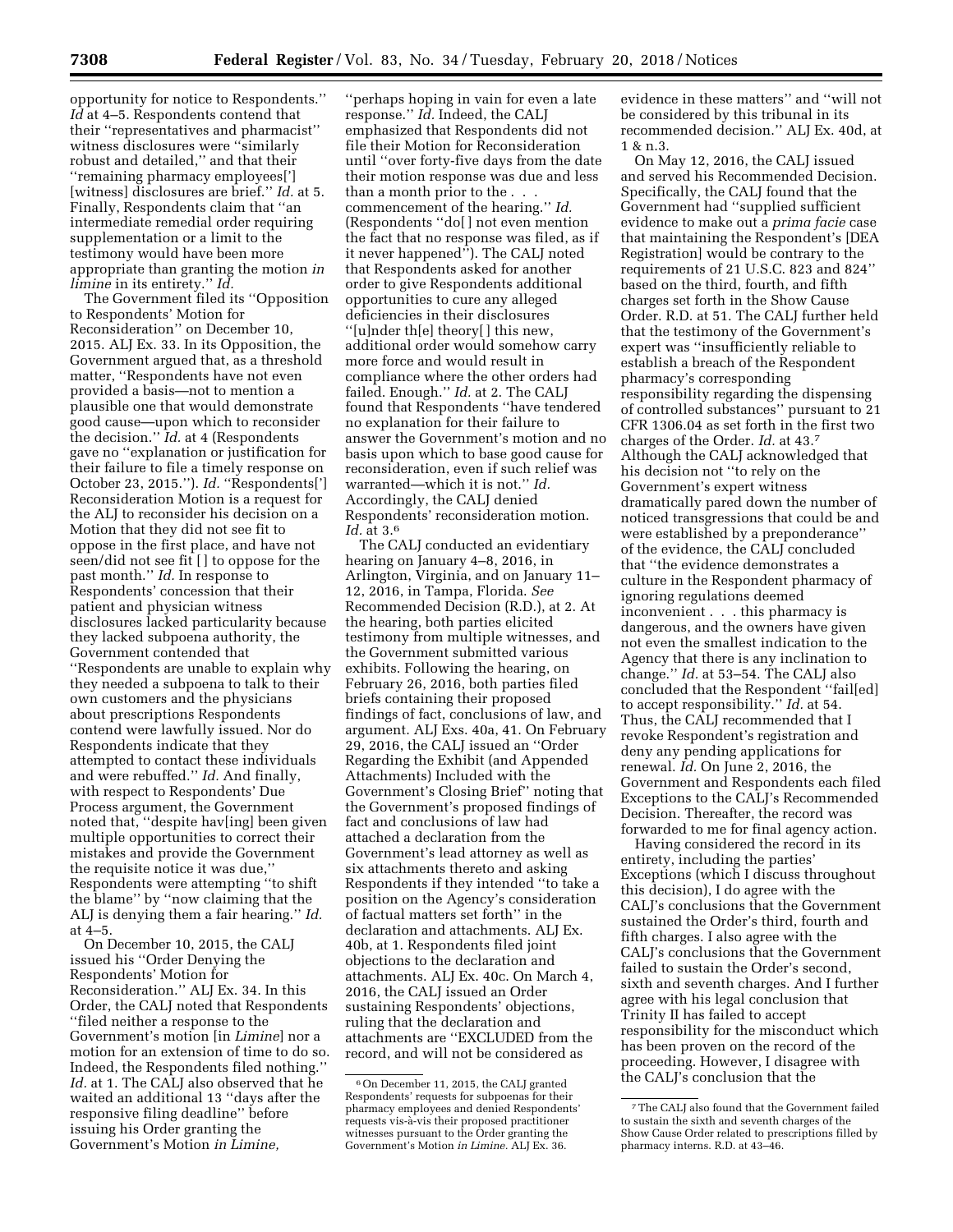Government did not prove the first charge of the Show Cause Order alleging that Trinity II violated its corresponding responsibility pursuant to 21 CFR 1306.04(a).8 Accordingly, I agree with the ALJ's ultimate conclusion that Trinity II has committed acts which render its continued registration inconsistent with the public interest and will adopt his recommendation that I revoke Trinity II's registration and deny any pending applications. As the ultimate fact finder, I make the following findings of fact.

## **Findings of Fact**

Trinity II is the holder of DEA Certificate of Registration FT0531586, pursuant to which it is authorized to dispense controlled substances in schedules II through V, as a retail pharmacy, at the registered location of 1474 Belcher Rd., Clearwater, Florida. Government Exhibit (''GX'') 34; Tr. 120, 685–86. Respondent's registration was due to expire on November 16, 2016, R.D. at 3; however, having reviewed the Agency's registration records, I take official notice that on October 3, 2016, Trinity II submitted a renewal application.9 Because Trinity II has timely submitted a renewal application, I find that Trinity II's registration has remained in effect pending the issuance of this Decision and Final Order. *See* 5 U.S.C. 558(c). No evidence was put forward as to Trinity II's current licensure status with the Florida Department of Health.

#### *The Investigation of Trinity II*

On February 10, 2014, DEA Investigators (''DI'' or ''DIs'') conducted inspections of Trinity II. Tr. 119–20, 684–86, 709. The Government called three DIs as witnesses in its case-inchief. *See id.* The lead investigator testified that when the DIs arrived at Trinity II for the inspection, they asked to speak to Trinity II's pharmacist-incharge (''PIC'') or owner and were greeted by Mr. Mark Abdelmaseeh, who identified himself as Trinity II's PIC. *Id.*  at 124–26. The DIs presented Trinity II's PIC with a Notice of Inspection, and the PIC consented to the inspection after reviewing the Notice. *Id.* at 126. The lead investigator also testified that the DIs obtained, by consent from Trinity II, photocopies of the driver's licenses of the employees present when the investigators arrived and the original prescriptions for the two-year period of February 2012 to February 2014. *Id.* at 127–32, 135–36.10 Another DI separately testified that his role during the inspection included identifying employees at the pharmacy and obtaining copies of their drivers' licenses. *Id.* at 686–88, 694. He also spoke with some of Trinity II's employees to obtain their job descriptions. *Id.* at 688–89.

The lead investigator also testified that during the inspection at Trinity II, some employees represented to him that the pharmacy only dispensed controlled substances to patients with Florida addresses, that the pharmacist inspected each prescription for alteration or forgery, and that each physician's status was confirmed through the Florida Department of Health website. *Id.* at 577–78, 595–97. He also testified that someone at Trinity II claimed that its computer software ''automatically confirmed the prescriber's DEA registration.'' *Id.* at 578, 595–97. He further testified that the owners of the pharmacy, Mina and Emad Yousef, told him that they would call the doctor's office—a practice followed at Trinity I and Trinity II; however, the DI also testified that he did not recall either of them telling him that the owners called a doctor's office for every controlled substance prescription and exactly what they would discuss with the doctor. *Id.*  at 126, 133, 579, 595–97, 666–67. He testified that the majority of prescriptions contained no evidence that anyone at Trinity II had called a doctor's office, and that neither the patient profiles nor the dispensing reports that he reviewed reflected such contacts. *Id.* at 666–68. He also testified that Yousef told him during the inspection that the pharmacist would check the patient profile for medication history. *Id.* at 597.

The lead investigator testified that he reviewed the original prescriptions and ''looked for the red flags of diversion that we had been trained on,'' such as distances, drug cocktails, drug interactions, and short fills. *Id.* at 147. He also reviewed them to make sure that the prescriptions included all of the required information such as the doctor's signature, patient name, patient address, and drug strength. *Id.* He then

identified any prescriptions that were of interest and copied such prescriptions for review by the expert. *Id.* at 147–48, 538. He testified that the investigators did not make a forensic image of Trinity II's computer system. *Id* at 137.

In addition to the prescriptions obtained by DEA during the inspection of Trinity II, the DIs obtained dispensing reports <sup>11</sup> in May 2014 pursuant to a DEA administrative subpoena issued to Trinity II by facsimile. *Id.* at 156–57, 543 (''global dispensing report''), 544– 45. The May 9, 2014 subpoena specifically asked for Trinity II to provide, for the time period of February 10, 2012 through February 10, 2014, ''[d]ispensing records of controlled substances in schedules II–V to include: Prescription number; patient's full name, date of birth, and address; drug name, strength, dosage form, quantity prescribed, and directions for use; prescriber's full name, address, and DEA number; method of payment; whether it is a new prescription or refill; and the pharmacist who filled [the] prescription.'' GX 95, at 4; Tr. 157–58, 201–02, 608. On May 21, 2014, counsel for Respondents Trinity I and Trinity II, Mr. Dale Sisco, emailed to the lead investigator Trinity II's response to the administrative subpoena, which included a Microsoft Excel spreadsheet of Trinity II's dispensing report (hereinafter, ''global dispensing report'') as an attachment to that email. GX 96; Tr. 158, 172–73, 175, 627, 643.12 The DI testified that after receiving this global dispensing report, he created individual dispensing reports for individual patients to see the dispensing history for certain patients, and then he matched the original prescriptions with the dispensing report. Tr. 180–81, 219, 227.13 He also noted that the global dispensing report included a ''Filled By'' column which either contained the initials ''EFY,'' ''MAG,'' or ''MIA.'' *Id.* at 271–72, 338, 344, 345.

On October 16, 2014, two DIs and Government counsel met with Trinity II's counsel, Mr. Sisco, and the coowners of Trinity II—Emad Yousef and

<sup>8</sup>Although I do not rely on the Government expert's testimony in making my ruling, as set forth *infra,* I also disagree with the CALJ's conclusion that the Government's expert was not reliable.

<sup>9</sup> In accordance with the Administrative Procedure Act (APA), an agency ''may take official notice of facts at any stage in a proceeding—even in the final decision.'' U.S. Dept. of Justice, Attorney General's Manual on the Administrative Procedure Act 80 (1947) (Wm. W. Gaunt & Sons, Inc., Reprint 1979).

<sup>10</sup>The lead investigator also testified that during the inspection of Trinity II, DIs reviewed DEA–222 order forms and the CSOS electronic ordering system. Tr. 134. He testified that CSOS, which stands for Controlled Substance Ordering System, provides an electronic version of the DEA–222 order form. *Id.* at 134–35.

 $^{\rm 11}\, \rm Because$  witnesses and counsel used the phrases ''dispensing report'' and ''dispensing log'' interchangeably throughout the hearing, I also use those phrases interchangeably in this decision.

<sup>&</sup>lt;sup>12</sup> Government Exhibit 84 is a printed copy of the global dispensing report entered into evidence. Tr. 177–79.

 $^{\rm 13}\!$  The lead investigator also testified that when he created the individual dispensing reports, using the global dispensing report, he did not alter any of the information in the global dispensing report, and that the individual dispensing reports are true and accurate representations of the information contained in the global dispensing report. *Id.* at 241, 247–48, 253, 256, 259, 264, 268, 278, 285, 291–92, 297, 303–04, 348–49.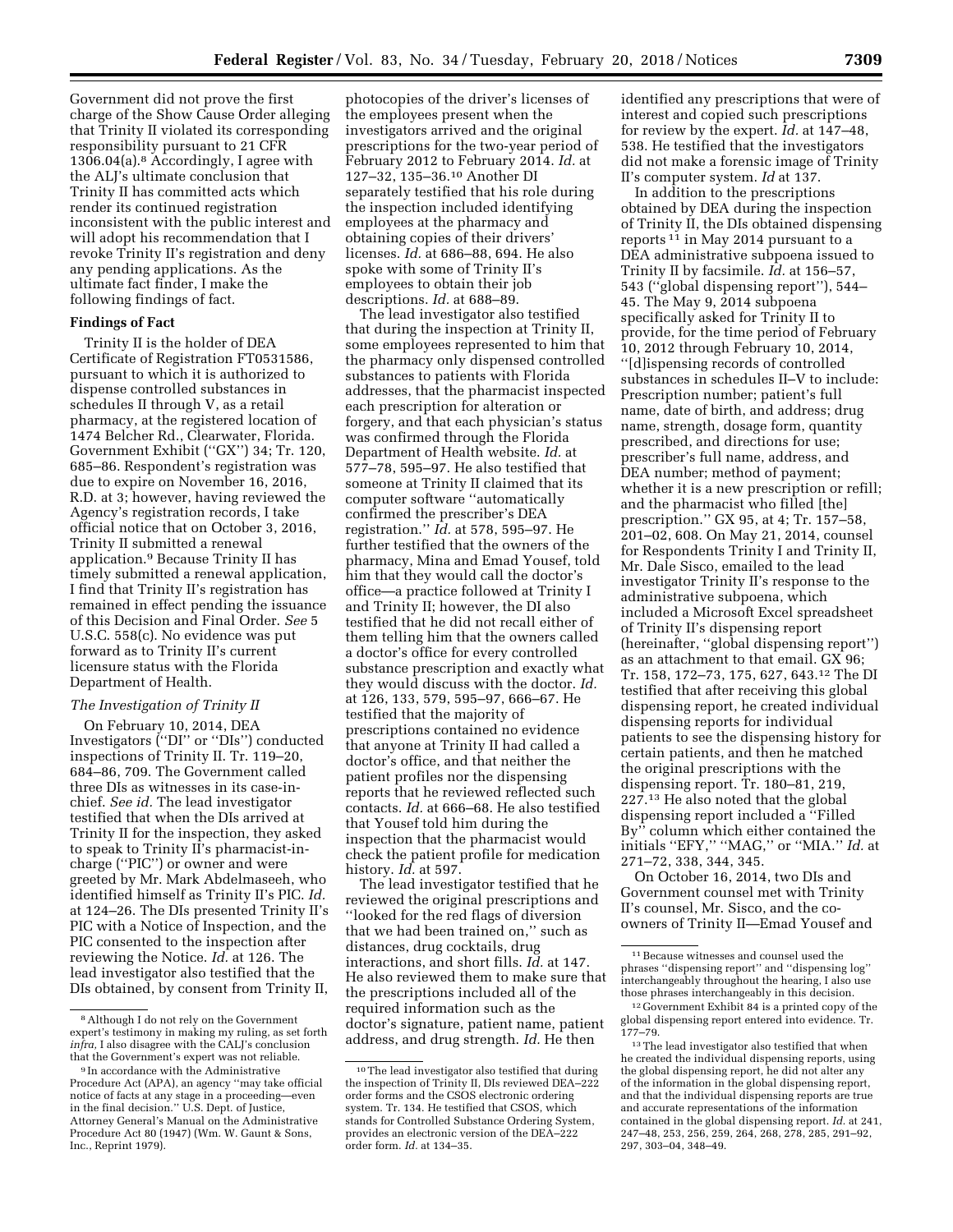Mina Yousef 14—at Mr. Sisco's office. *Id.*  at 186–88. The purpose of the meeting was to ask the Yousefs about information contained on the fill stickers of the prescriptions. *Id.* at 188– 89. Emad Yousef was asked what ''MAG'' stood for, and the lead investigator testified that Yousef responded that it stood for Mina Ghobrial, a pharmacist intern at Trinity II. *Id.* at 339, 446–47. The DI testified that he conducted a license verification on Florida's Department of Health license verification website and learned that Mina Ghobrial is a pharmacist intern in Florida. *Id.* at 339, 444. Another DI testified that he also conducted the same license verification search on August 20, 2015 that confirmed Mr. Ghobrial's status as a licensed pharmacy intern. *Id.* at 711; GX 78. The lead investigator also testified that ''EFY'' are the initials for Emad Yousef, and ''MIA'' are the initials for pharmacist Mark Abdelmaseeh. Tr. 271– 72, 338, 345.

On December 4, 2014, the lead investigator issued an administrative subpoena to Trinity II asking that the pharmacy ''provide a copy of the complete patient profile your pharmacy maintained pursuant to Florida Administrative Rule 64B16–27.800 ('Requirement for Patient Records')'' for 23 specific patients. GX 98, at 2; Tr. 159, 548–49. The CALJ took official notice of the version of this Rule applicable between February 2012 and February 2014. ALJ Ex. 38. The Florida Board of Pharmacy adopted the Florida Administrative Rules pursuant to its authority under Chapters 465.022 and 465.0155 of the Florida Statutes. This Rule requires ''all pharmacies'' to ''maintain[ ]'' ''[a] patient record system . . . for patients to whom new or refill prescriptions are dispensed'' that ''shall provide for the immediate retrieval of information necessary for the dispensing pharmacist to identify previously dispensed drugs at the time a new or refill prescription is presented for dispensing.'' ALJ Ex. 38, at 1 (Rule  $64B16 - 27.800(1)$ . The Rule also states that the ''pharmacist shall ensure that a reasonable effort is made to obtain, record and maintain'' certain patientrelated information, including ''[p]harmacist comments relevant to the individual's drug therapy, including any other information peculiar to the specific patient or drug.'' *Id.* (Rule 64B16–27.800(1)(f)). This Rule further

requires the pharmacist to ''record any related information indicated by a licensed health care practitioner.'' *Id.*  (Rule 64B16–27.800(2)). Finally, this Rule requires pharmacists to maintain ''[a] patient record for a period of not less than two years from the date of the last entry in the profile record'' in ''hard copy or a computerized form.'' *Id.* (Rule 64B16–27.800(3)).

The lead investigator testified that he requested the patient profiles because ''another place to resolve red flags, from my training and experience, was in the patient profiles,'' and ''a lot of pharmacists, instead of writing it on the prescription, they will actually type it into a note section in the patient profile in the computer.'' Tr. 182, 572–73. He further testified that the patient profile is generally ''part of the pharmacy's electronic system, where it will list out the prescriptions that the individual patient has received. It also contains note sections and other information regarding the patient.'' *Id.* at 159. On December 22, 2014, Mr. Sisco sent an email to the lead investigator stating that ''[e]nclosed please find documents responsive to the referenced subpoena.'' GX 98, at 1. Attached to this email were patient profiles stored in portable document format (''PDF''). *Id.;* Tr. 159– 60, 175, 182–83.

The lead investigator testified that he reviewed all the prescriptions, dispensing reports, and patient records obtained from Trinity II and received from its counsel. Tr. 183–84, 241, 247– 48, 253–54, 256, 259, 264, 268, 278, 285, 291, 297, 303, 572–73, 666–67. He testified that none of the patient records received in response to the December 4, 2014 administrative subpoena contained a ''notes and comment section'' or documentation of contact with a doctor's office. *Id.* at 183–84, 667–68. He also testified that the majority of the prescriptions did not contain evidence that a doctor's office had been called. *Id.*  at 666–67.

Finally, he testified that he created Google Maps printouts to show certain patient's travel. *Id.* at 238. Specifically, he testified that when he created these maps, he would use the patient's home address as the starting point, the physician's address as the next stop, the pharmacy as the stop after that, and sometimes the patient's home address as the final stop. *Id.* at 237. The CALJ found that the testimony of each of the DIs called by the Government ''was sufficiently detailed, plausible, consistent and cogent to be fully credited in this recommended decision.'' R.D. at 14.

## *The Allegations of Dispensing Violations*

The lead investigator testified that DEA investigators provided the following information to Professor Paul Doering, M.S., the Expert for the Government: (1) Copies of the original prescriptions for certain patients flagged by the lead investigator, (2) a copy of all of the E–FORCSE 15 data for the Respondent from February 2012 to February 2014, (3) the aforementioned individualized dispensing reports prepared by the lead investigator, (4) a copy of one of his DEA–6 16 forms, (5) the subpoenaed patients' profiles, and (6) maps for certain patients. Tr. 581, 589–90, 597–98, 601–02. Professor Doering testified that he also received an electronic copy of the ''master dispensing report'' for Trinity II. *Id.* at 861. He further testified that he relied on the following materials in forming his opinion in this case: ''the dispensing logs, the copies of the individual prescriptions, the patient profiles, and what could best be called as Google Maps and/or MapQuest indicators of distances between two spots.'' *Id.* at 863.

Professor Doering was retained by the Government to be its Expert and was tendered as such at the hearing. Tr. 147, 834. Professor Doering has taught the practice of pharmacy in Florida for 40 years and at one time also worked in a retail pharmacy. *Id.* at 812–13, 824, 830–31; GX 32. His teaching has included courses related to the standards of pharmacy practice in the State of Florida. Tr. 814–15. He has also conducted research and published extensively regarding the standards of pharmacy practice in Florida. *Id.* at 816–17; GX 32. Professor Doering was also the one professor to have ever been given the honorary title of Distinguished Service Professor Emeritus in the 95 year history of the University of Florida's School of Pharmacy, a status he received in 2011.17 Tr. 811–12.

16A DEA–6 is the form where DIs write their report of an investigation. Tr. 582. Pursuant to 21 CFR 1316.46(b)(4), the information contained in investigatory reports are not available for inspection as part of the administrative record. Thus, the CALJ properly precluded Respondents' counsel from asking the agent on cross-examination to reveal the contents of his DEA–6. Tr. 583 (''He can't be compelled to answer or reveal anything that's in his DEA–6.''), 584 (''he can't be compelled to discuss the investigative contents of the DEA–6'').

17According to his CV, he was ''[a]warded 'Emeritus' status upon official retirement on January 31, 2011. Despite retirement, [he] continues to teach the same course as before retirement, except on a volunteer basis. [He e]ngages in special

<sup>14</sup>The lead investigator testified that, during the inspection of Trinity II, he spoke with Emad Yousef, and that Yousef had stated that he and his brother, Mina Yousef, were co-owners of Trinity I and Trinity II. Tr. 128, 133.

<sup>15</sup>E–FORCSE stands for ''Electronic-Florida Online Reporting of Controlled Substances Evaluation'' and is the prescription drug monitoring program in Florida. Tr. 553, 857.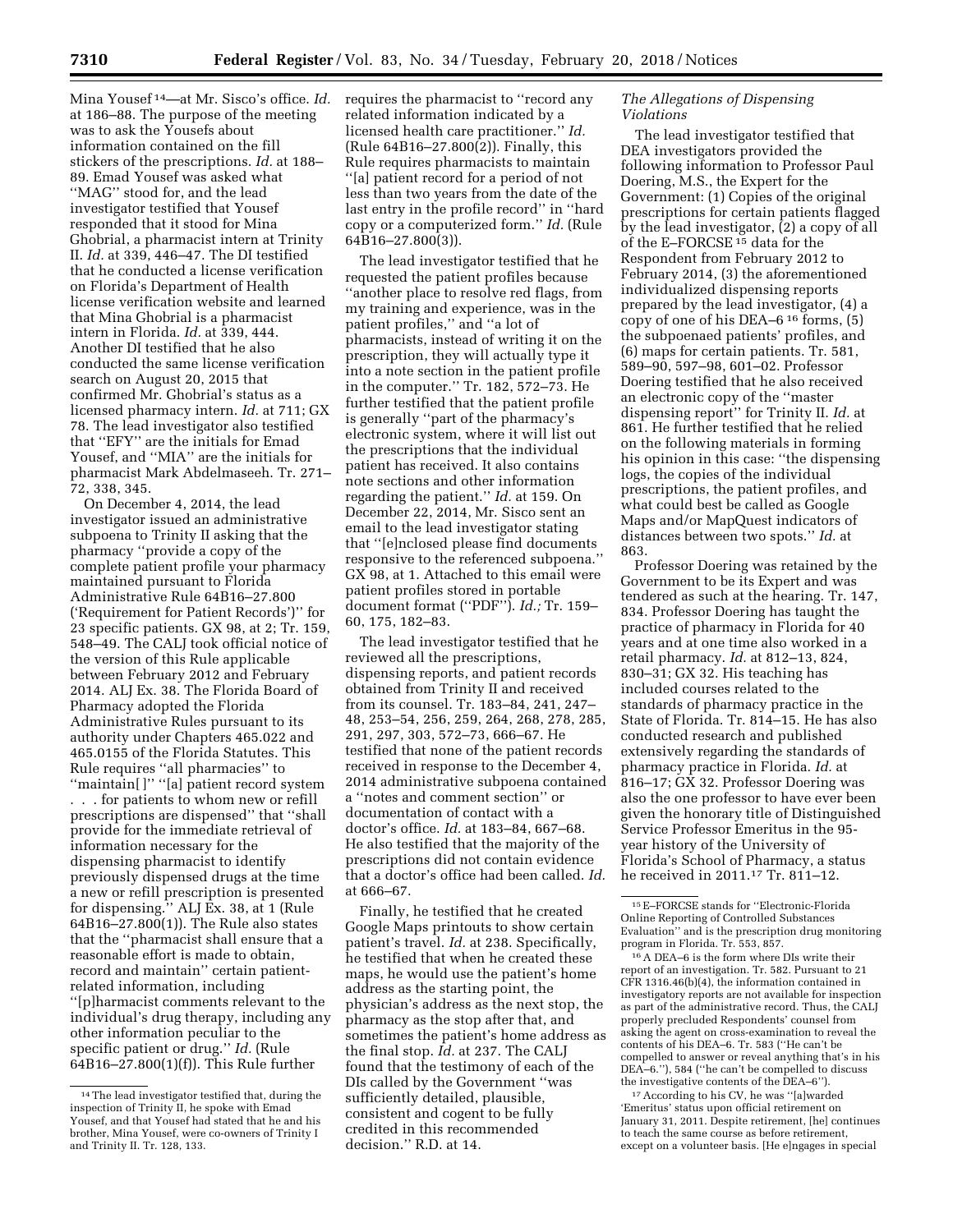Professor Doering testified that he keeps current on the latest developments in pharmacy practice. *Id.* at 817.

At the hearing, the CALJ accepted Professor Doering as an expert in the practice of pharmacy in the State of Florida and in the standard of care for pharmacists in the dispensing of controlled substances in Florida. *Id.* at 843–844. In his Recommended Decision, the CALJ also stated that Professor Doering ''has decades of experience in academia with honors and numerous publications'' and that ''[h]is credentials are extremely impressive, and the pride and commitment he displayed toward the field of pharmacy were undeniable and palpable in his testimony.'' R.D. at 14.

In that capacity, Professor Doering testified that he sought to ''identify[ ] individual patients that might demonstrate some of the activities and issues that have come to be called red flags'' or ''indicators.'' *Id.* at 864. In his opinion, a red flag is ''anything that raises concern.'' *Id.* ''In the area of pharmacy it's a term that's come to be used to give examples to pharmacies of things that might indicate or suggest that prescriptions were filled outside the usual course of pharmacy practice.'' *Id.* He also testified that a red flag ''could be indicative of abuse or misuse,'' ''over or under compliance,'' ''drug-drug interactions,'' or a ''forged'' or ''altered'' prescription. *Id.* at 869. He further testified that these issues would be reviewed and resolved by a pharmacist ''before filling any prescription'' as part of the ''prospective drug utilization review, or prospective drug use review.'' *See id.* Resolution of red flags, he continued, ''would be documented on the face of the prescription, on the rear of the prescription, or in the patient profile.'' *Id.* at 882. Professor Doering testified that the standard of practice in Florida regarding the contents of such documentation is that it has to include ''a reason that makes sense that, to the average pharmacist, is understandable how a person could find themselves in that predicament,'' and the standard of practice also requires documentation of 'potentially reasonable removals of red flags'' and some link back to the prescribing physician. *Id.* at 1169–70. He further testified that ''if it's not written down[,] you didn't do it.'' *Id.* at 1353.

Professor Doering testified that the standard of care for a prospective drug utilization review (also referred to as a

prospective drug use review) is already 'specified in the Florida Administrative Code,'' which requires pharmacists to perform a prospective drug utilization review before dispensing a medication. Id. at 869-70 ("It says, pharmacists shall, before dispensing a medication, perform what [is] called . . . prospective drug utilization review.''), 958–59 (''it's crystal clear what it says, the pharmacist shall before dispensing any prescription do a drug utilization review''). The CALJ took official notice of (and entered into evidence) the applicable version of Florida Administrative Code Rule 64B16– 27.810, entitled ''Prospective Drug Use Review,'' which states that ''[a] pharmacist shall review the patient record and each new and refill prescription presented for dispensing in order to promote therapeutic appropriateness by identifying: (a) Overutilization [ ]; (b) Therapeutic duplication; . . . (d) Drug-drug interactions; (e) Incorrect drug dosage or duration of drug treatment; . . . (g) Clinical abuse/misuse.'' ALJ Ex. 38 (Fla. Admin. Code Rule 64B16–27.810(1)); Tr. 946, 1852. This Rule also states that, ''[u]pon recognizing any of the above, the pharmacist shall take appropriate steps to avoid or resolve the potential problems which shall, if necessary, include consultation with the prescriber.'' *Id.* (Fla. Admin. Code Rule  $64B16 - 27.810(2)$ . This prospective drug use review, according to Professor Doering, applies to all prescription drugs, including prescriptions for controlled substances and narcotics.18 *See* Tr. 870.

Professor Doering testified that the drug utilization review process ''begins when the prescription is presented'' and should be ''performed at the time the information is given to the pharmacist.'' *Id.* at 873. He also stated that the standard of care in Florida requires pharmacists to use the notes and comments fields in a patient profile to document the resolution of issues identified during the drug utilization review process. *Id.* at 1015–16. In the absence of notes resolving such issues in the patient profile, Professor Doering testified that he would also look to the front and back of the prescription to determine whether a pharmacist had resolved a red flag. *Id.* at 1055, 1101. He further testified that he did not find any notes and comments section in any of

the patient profiles he reviewed.19 *Id.* at 1054, 2087.

Professor Doering testified that only after the pharmacist has identified, resolved, and documented his/her resolution of red flags of diversion and other issues identified during the drug utilization review process can the pharmacist fill the prescription. *Id.* at 873–74, 1093–94, 1099–1100. If the pharmacist cannot resolve the issue, then the standard of care calls for pharmacists not to fill the prescription. *E.g., id.* at 879.

Professor Doering also explained some specific issues, or red flags, that pharmacists must look for as part of the prospective drug review process pursuant to Rule 64B16–27.810. For instance, he testified that the term ''over-utilization'' in this Rule is a red flag, and he explained that it ''can be two things. So it can be taking more of the medication at a single administration. Or it could be obtaining more medication than the physician had desired, and using it in a time span that is less than the medication was supposed to last.'' ALJ Ex. 38 (Fla. Admin. Code Rule 64B16–27.810(1)(a)); Tr. 872, 876. He offered the following example: ''So if it's a 30-day supply of medicine, having lasted only 15 days is suggestive of one of two things. One, is taking too much of it. Or two, might be distributing it to other persons. That would be over[-] utilization.'' *Id.* at 872. He testified that when a pharmacist identifies an over-utilization issue when a patient presents a prescription, the pharmacist must resolve that issue (and document that resolution) before filling the prescription. *Id.* at 873–74, 879.

Professor Doering also explained that the term ''therapeutic duplication,'' as set forth in Rule 64B16–27.810(1)(b), ''is the presenting of two prescriptions, either for the identical drug, or drugs that are so closely allied that they would be overlapping in their actions in the body.'' *Id.* at 884–85, 1520 (therapeutic duplication'' occurs when ''two drugs with the same action [are] being prescribed under the same circumstances''), 1541 (''Essentially two drugs with the same net effect.''). ''[F]rom a pharmacist's standpoint, [that] is duplication of therapy.'' *Id.* at 885. Professor Doering testified that therapeutic duplication is a red flag. *Id.*  at 886. ''Therapeutic duplication signifies that there are two or more

projects for the College of Pharmacy, Shands Hospital, and other agencies and organizations.'' GX 32, at 1.

<sup>18</sup>Professor Doering testified that ''[n]arcotics prescriptions . . . are referred to as high alert medications'' that ''have a higher than ordinary potential to cause harm if used inappropriately.'' Tr. 865, 867–68.

<sup>19</sup>Professor Doering testified that he also reviewed dispensing logs, which are typically ''spreadsheet[s] that contain[ ] information regarding drugs that were dispensed by the pharmacy,'' and that the data in the dispensing log should ''correspond'' to the patient profile's data. Tr. 1018–19.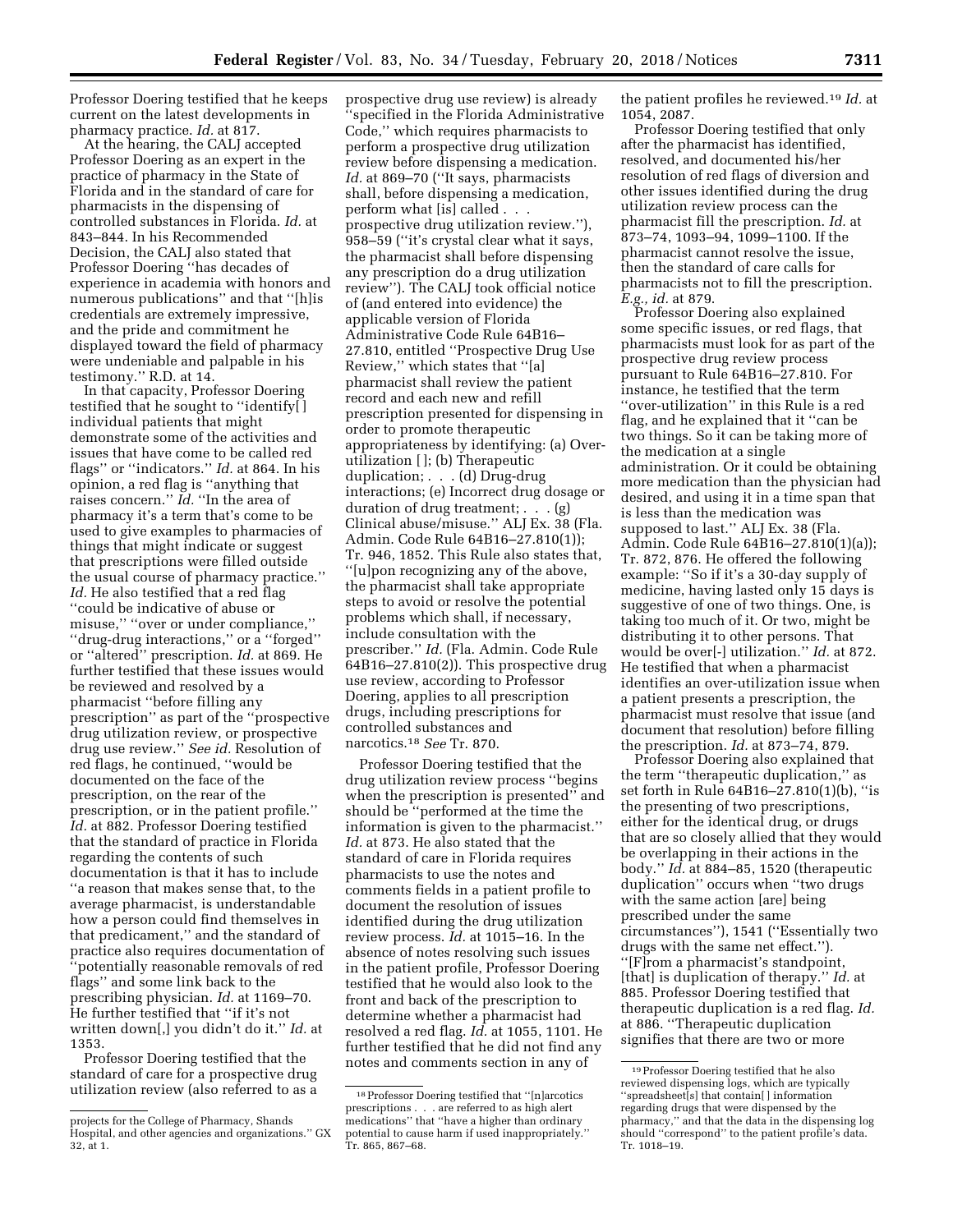drugs that appear to be essentially doing the same thing, that together might pose the issue of adverse drug-drug interactions.'' *Id.* at 883; *see* ALJ Ex. 38 (Fla. Admin. Code Rule 64B16– 27.810(1)(b), (d)). ''[I]t also may involve intentional duplication of drugs.'' Tr. 883. In this way, he added that a prescription raising a ''therapeutic duplication'' concern might lead to another issue for the pharmacist to resolve regarding drug-drug interactions. *Id.* at 883–84. As a result, Professor Doering stated that therapeutic duplication raises many concerns, including the ''safety of the patient. But it could also indicate an attempt to obtain more medication for over[-]utilization, which touches upon some of the other issues, which means clinical use or abuse, or diversion to some other use.'' *Id.* at 885–86. As with other red flags, he reiterated that the standard of care requires pharmacists receiving a prescription raising the red flag of therapeutic duplication to resolve that issue (and document such resolution) before filling the prescription. *Id.* at 886–91.

Professor Doering next explained the term ''[d]rug-drug interactions.'' ALJ Ex. 38 (Fla. Admin. Code Rule 64B16–  $27.810(1)(d)$ . He testified that this ''refers to the fact that two drugs, when given together, can have outcomes that are not what was intended initially by either one or the other drug together.'' Tr. 893. He testified that when presented with prescriptions presenting potentially harmful drug-drug interactions, the standard of care requires the pharmacist to either (1) resolve this red flag and document the resolution once the pharmacist is satisfied that it is in the best interest of the patient, or (2) not fill the prescriptions. *Id.* at 1419–20.

Professor Doering also testified, however, that drug cocktails that include an opioid, benzodiazepine, and a muscle relaxer present red flags that must be resolved. *See, e.g., id.* at 1413– 16, 1427. ''[F]or example, oxycodone, or some other potent narcotic, along with a tranquilizer drug, such as alprazolam or Xanax, combined with a muscle relaxant, say for example, Soma,'' also known as carisoprodol. *Id.* at 894. ''[T]hose three drugs, which have been come to be called the unholy trinity, or . . . cocktail prescriptions, whatever you want to call them, are symbolic of drug interactions that might cause harms to the patient.'' *Id.; see also id.*  at 1416–17. According to Professor Doering's testimony, these drugs ''have added central nervous system depressant properties and can present a real and present danger to the patient.''

*Id.* at 1417. Moreover, he testified that this combination of drugs ''constitute what I would call drugs with abuse potential, serious abuse potential'' and ''are often diverted to non-medical or recreational use.'' *Id.* at 1416.20 During the prospective drug utilization review process, pharmacists, ''check for drug/ drug interactions. And this would be subject to, in my opinion, very severe drug/drug interactions.'' *Id.* at 1418.

Professor Doering testified to what a pharmacist would look for in identifying ''[c]linical abuse/misuse'' as part of the prospective drug use review. ALJ Ex. 38 (Fla. Admin. Code Rule 64B16–27.810(1)(g)). He defined clinical abuse or misuse as ''recreational use'' or ''drug abuse'' which ''typically involves taking more of the prescribed drug or focusing on certain drugs that have [ ] mood altering properties . . . that individuals . . . will use for other than medical purposes.'' Tr. 952, 953 (it is ''any time you use the drug outside the conditions for which it could be prescribed''). To identify such clinical abuse/misuse as part of the drug utilization review process, Professor Doering testified that a pharmacist ''would look for quantities of drugs that are being sought beyond those which were authorized by the prescriber or they might look for certain combinations of drugs that are known to be used frequently for non-medical reasons.'' *Id.* at 953. Again, as with the other red flags that may arise during a prospective drug use review (*i.e.,* the drug utilization review process), if the pharmacist cannot resolve the clinical abuse/misuse red flag, then he or she must not fill the prescription. *Id.*at 955.

Professor Doering also offered testimony regarding patient address information that appears on a prescription and the distance a patient travels to a pharmacy to fill a prescription. He testified that both Florida and federal law require a patient's address to appear on prescriptions ''so that the pharmacist has some idea of where this patient resides and that can be useful for a couple of different reasons . . . it's also useful to know what geographic area this patient lives in because that may become important information as the prospective drug use review takes place.'' *Id.* at 973. In the same vein, he testified that a physician's address must also appear on the prescription to indicate where the patient met with the practitioner. *Id.* at 970. "Typically you

would look to patients that are in the same geographic area [as the pharmacy]. I would say within the same county or geographic area.'' *Id.* at 1692. ''[W]hen the distances are very great, it raises

. . . a question of why is somebody needing to travel this far to get this prescription filled.'' *Id.* 

Professor Doering also explained what type of information is generated after a pharmacist has decided to fill a prescription. ''When the computer prints out the information there are different versions of the [fill sticker]. One version of it doesn't contain necessarily all this information, but that's the one that gets applied to the prescription vial. Th[e other version] is the one for pharmacists' record keeping purposes. It has additional info that the one on the vial does not.'' *Id.* at 978.

Significantly, he testified that the fill sticker is generated after the drug utilization review process has been completed, and that the date appearing on the fill sticker represents the date when the pharmacy filled the prescription. *Id.* at 979–80. He explained that the fill sticker is ''generated one step before the prescription label is actually applied to the vial . . . by the pharmacist. The significance of that is that the prescription has gone through all the proper steps and its certified ready for dispensing to the patient.'' *Id.* at 979. Professor Doering further testified that, in his opinion, the date on the fill sticker also represents when the prescription is dispensed. *Id.* at 1186.

Respondents did not proffer an expert witness at the hearing, and I find that Professor Doering's testimony was credible.21

## *The Prescription Evidence*

At the hearing, the Government introduced into evidence copies of dispensing logs, patient profiles, and the front and back of prescriptions for controlled substances which it alleged Trinity II filled in violation of 21 CFR 1306.04(a) and 1306.06 because they presented red flags of diversion that Trinity II failed to resolve as set forth in the first two charges of the Show Cause Order. As already noted, the first charge of the Show Cause Order outlined six different categories of red flags of diversion that the Government alleged

<sup>20</sup>He also testified that ''[t]he nature of the drug combination, a potent narcotic analgesic, along with a potent anxiolytic medicine, along with a potent muscle relaxant . . . It's just come to be associated with a high potential for abuse.'' Tr. 1417.

<sup>21</sup>Although the CALJ expressly declined to offer a view of Professor Doering's credibility, he nonetheless disregarded his opinions as ''insufficiently reliable to form the basis of a sanction under the APA.'' R.D., at 33 (''To be clear, however, this is not an issue of credibility, and no credibility determination is entered here.''). As I discuss *infra,* I disagree with the CALJ's assessment of the expert's reliability.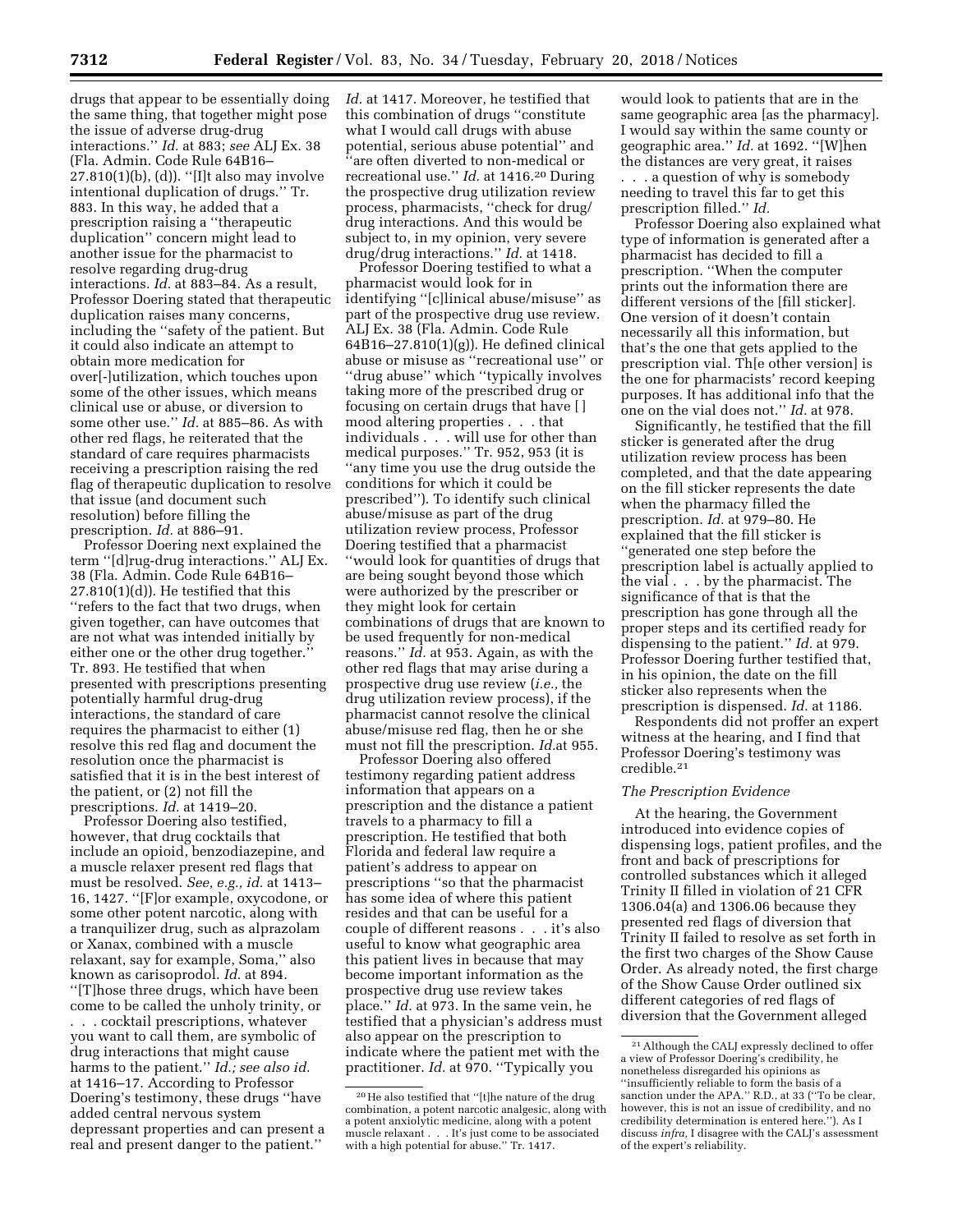that Trinity II failed to resolve before filling the pertinent prescriptions. When taken together, the Government alleged that Trinity II's failure to resolve these red flags before filling these prescriptions demonstrated that Trinity II knowingly filled prescriptions for controlled substances in contravention of its corresponding responsibility and outside the usual course of pharmacy practice.

#### Early Fills

The Government introduced prescription evidence to show that Trinity II failed to resolve the first alleged red flag of diversion, ''early fills,'' with respect to at least four of its customers identified in the first charge of the Show Cause Order and whose patient records the Government had requested pursuant to its December 4, 2014 subpoena.22 For one such customer, J.T., the Government introduced a dispensing log, patient profile, and the front and back of prescriptions to establish that Trinity II filled early at least nine prescriptions issued to J.T. for oxycodone 30 milligrams (hereinafter, ''mg''), a schedule II controlled substance, under the brand name Roxicodone. GX 35; Tr. 1198–1234. Specifically, the Government introduced evidence that on February 23, 2012, Trinity II filled a prescription issued by physician W.F. to customer J.T. for 336 pills of ''Roxicodone 30 mg,'' and with directions from the prescribing physician for J.T. to take up to eight pills per day. GX 35, at 1, 3, 10, 11; Tr. 1199–1202. Although the fill sticker and patient profile both state that the prescription was for a 30-day supply, in fact, the 336 pills prescribed to be taken at the rate of eight pills per day constitutes a 42-day supply that should have lasted J.T. until at least April 6, 2012. *Id.* Nevertheless, on March 22, 2012, Trinity II then filled another prescription (from the same prescriber) for another 336 pills of Roxicodone 30 mg with instructions to take up to eight pills per day. GX 35, at 1, 3, 16, 17; Tr. 1202–05. Thus, I find that when Trinity II filled this second prescription on March 22, 2012, Trinity II filled it 15 days early. *Accord* Tr. 1205.23 I also find that the front of the prescription, the back of the prescription bearing the fill sticker, the patient profile, and the dispensing log do not reflect any notes or comments explaining why Trinity II filled the prescription early. GX 35, at 1, 3, 15, 16; Tr. 1198, 1199, 1205–06.

Professor Doering testified that, in Florida, whereas a fill (or refill) that is 2–3 days early may not signify a problem, a fill that is more than two-tothree days early is a red flag that a pharmacist is expected to resolve during the drug utilization review process ''to avoid overuse or misuse.'' *See* Tr. 989– 91, 1009. ''If someone is coming back fifteen days early, then that signifies a problem.'' *Id.* at 990. In the case of J.T.'s presentation of the aforementioned March 22, 2012 Roxicodone 30 mg prescription 15 days early, the evidence established that there are no notes or comments—much less any evidence that Trinity II resolved this red flag reflected in J.T.'s patient profile, dispensing log, or the front-and-back of this prescription. GX 35, at 1, 3, 15, 16; Tr. 1198–99, 1205–06. As a result, Professor Doering testified that this prescription was inconsistent with Florida's standard of care, not filled in the usual course of professional practice, nor filled in the proper exercise of the pharmacist's corresponding responsibility. *Id.* at 1206.

In each of the next eight months, J.T. presented prescriptions to Trinity II for Roxicodone 30 mg in the same quantities and with the same dosing instructions; and in each instance, I find that Trinity II filled those prescriptions 14, 15, or 16 days early. GX 35, at 1, 3, 16, 17, 20, 21; Tr. 1208–09 (prescription for 42-day supply that Trinity II filled 15 days early on April 19, 2012); GX 35, at 1, 3, 20, 21, 30, 31; Tr. 1209–12 (prescription for 42-day supply that Trinity II filled 15 days early on May 17, 2012); GX 35, at 1, 3, 30, 31, 36, 37; Tr. 1213–17 (prescription for 42-day supply that Trinity II filled 15 days early on June 14, 2012); GX 35, at 1, 3, 36, 37, 44, 45; Tr. 1220–23 (prescription for 42 day supply that Trinity II filled 15 days early on July 12, 2012); GX 35, at 1, 3, 44, 45, 50, 51; Tr. 1223–25 (prescription for 42-day supply that Trinity II filled 16 days early on August 8, 2012); GX 35, at 1, 3, 50, 51, 54, 55; Tr. 1225–28 (prescription for 42-day supply that

Trinity II filled 14 days early on September 6, 2012); GX 35, at 1, 3, 54, 55, 62, 63; Tr. 1228–31 (prescription for 42-day supply that Trinity II filled 16 days early on October 3, 2012); GX 35, at 1, 3, 62, 63, 70, 71; Tr. 1231–34 (prescription for 42-day supply that Trinity II filled 14 days early on November 1, 2012). When considering the cumulative effect of these consecutive monthly early fills from March–November 2012, I find that Trinity II filled prescriptions for J.T. that resulted in the filling of 135 days of extra oxycodone 30 mg.

And as with the earlier prescription that Trinity II filled for J.T. on March 22, 2012, I find that the prescriptions (front or back), patient profile, and dispensing log do not reflect any notes or comments, much less documentation, explaining how Trinity II resolved the early refill red flag presented by these prescriptions over the eight subsequent months. *See* GX 35, at 1, 3, 16, 17, 20, 21, 30, 31, 36, 37, 44, 45, 50, 51, 54, 55, 62, 63, 70, 71; Tr. 1198–99, 1205–06, 1212, 1216, 1218, 1222, 1225, 1228, 1230, 1234. And in each instance, Professor Doering testified that, because all of these early fills were well beyond 3 days early, Trinity II should have identified these early fills as red flags during the drug utilization review process to avoid drug abuse, overuse or misuse. Tr. 1208–09, 1211–12, 1215–17, 1222–25, 1227–28, 1230–31, 1234. He further testified that Trinity II's decision to fill these prescriptions without resolving these red flags was inconsistent with Florida's standard of care, not in the usual course of professional practice, and did not reflect the proper exercise of the pharmacist's corresponding responsibility. *Id.* 

For a second customer, M.A., the Government introduced a dispensing log, patient profile, and the front and back of prescriptions to establish that Trinity II filled early at least 8 prescriptions issued to M.A. for hydromorphone 8 mg, a schedule II controlled substance, under the brand name Dilaudid. GX 36; Tr. 1237–68. The Government introduced evidence that on May 2, 2013, Trinity II filled a prescription issued by physician R.A. at the Genesis Medical Clinic to customer M.A. for 165 pills of ''Dilaudid Oral Tablet 8 MG,'' with directions from the prescribing physician for M.A. to ''[t]ake one tablet every 5 to 6 hours for 30 days.'' GX 36, at 1–2, 4–5; Tr. 1237–42. Although the prescription and the fill sticker both stated that the prescription was for a 30-day supply, in fact, the 165 pills prescribed to be taken at the rate

<sup>22</sup>For reasons I discuss *infra,* and as it relates to the first and second charges of the Show Cause Order only, I limit my fact findings to evidence related to those patients discussed at the hearing who were also identified in the December 4, 2014 subpoena.

<sup>23</sup>Notably, the CALJ failed to make recommended fact findings related to the alleged early fills, or most of the other allegations set forth in paragraphs 7–8 of the Show Cause Order (*i.e.,* the first two charges of the Order) because of his concerns related to Professor Doering's reliability as an

expert. R.D., at 43. However, as discussed further *infra,* this concern, even if well-founded, does not categorically relieve the Agency from making fact findings on allegations about Trinity II's filling conduct that can be decided without expert opinion. Accordingly, I will make such ultimate fact findings, even where the CALJ chose not to recommend any.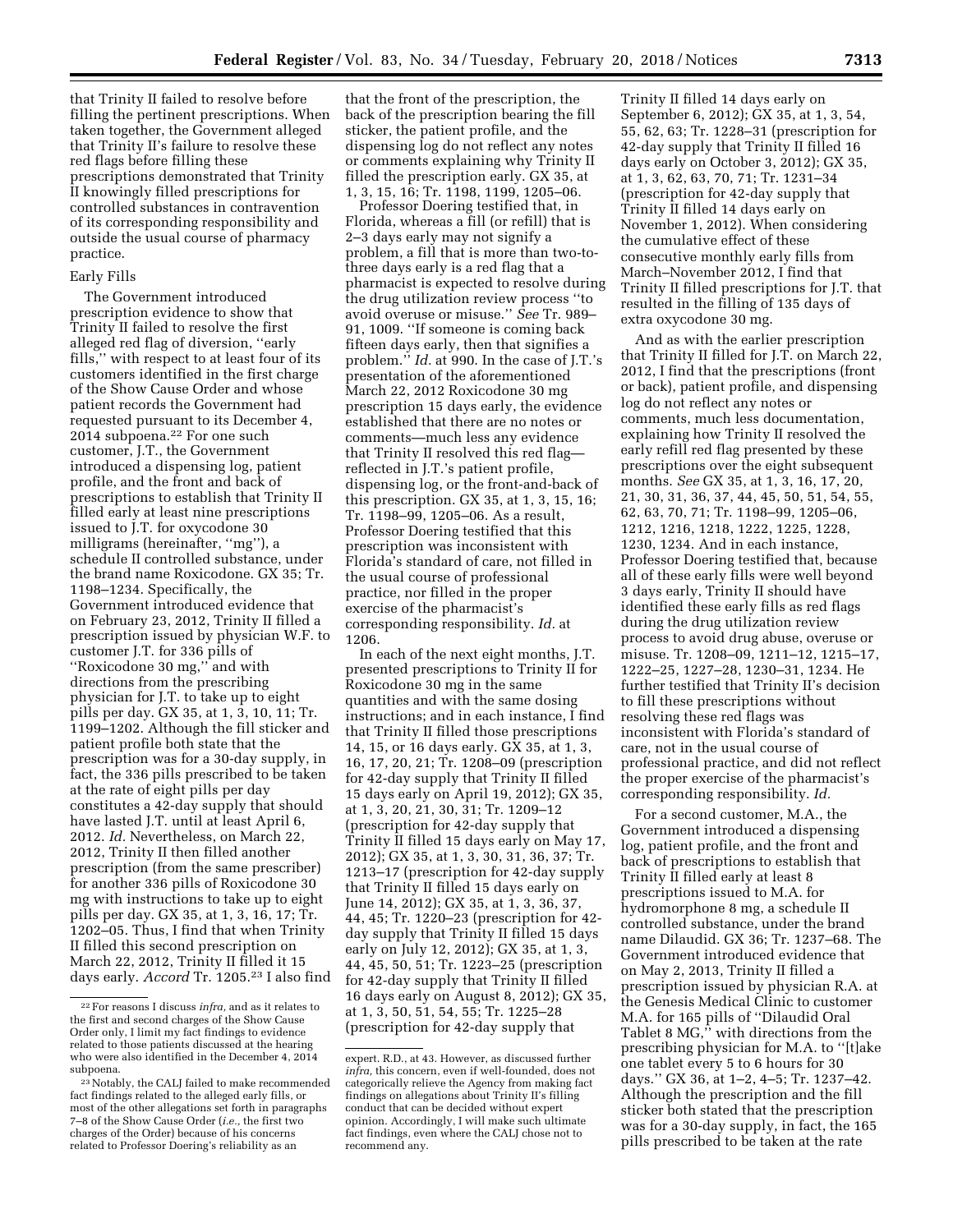of five pills 24 per day constitutes a 33 day supply that should have lasted M.A. until at least June 4, 2013. *Id.*  Nevertheless, on May 28, 2013, Trinity II then filled another prescription (from another prescriber, J.S., at the same practice group—Genesis Medical Clinic) for another 165 pills of Dilaudid 8 mg with instructions to take one tablet every five to six hours for 30 days. GX 36, at 1–2, 4–7; Tr. 1242–45. Thus, I find that when Trinity II filled this second prescription on May 28, 2013, Trinity II filled it seven days early. I also find that the front of the prescription, the back of the prescription bearing the fill sticker, the patient profile, and the dispensing log do not reflect any notes or comments explaining why Trinity II filled the prescription early. GX 36, at 1–2, 6–7; Tr. 1236, 1237, 1245.

In each of the next seven months, M.A. presented to Trinity II prescriptions from the same Genesis Medical Clinic for Dilaudid 8 mg in the same quantities and with the same dosing instructions; and in each instance, I find that Trinity II filled those prescriptions six days early. GX 36, at 1–2, 6–9; Tr. 1245–49 (prescription for 33-day supply that Trinity II filled six days early on June 25, 2013); GX 36, at 1–2, 8–10; Tr. 1249– 51 (prescription for 33-day supply that Trinity II filled six days early on July 23, 2013); GX 36, at 1–2, 10–11; Tr. 1251– 54 (prescription for 33-day supply that Trinity II filled six days early on August 20, 2013); GX 36, at 1–2, 11, 13–14; Tr. 1254–55 (prescription for 33-day supply that Trinity II filled six days early on September 17, 2013); GX 36, at 1–3, 13– 16; Tr. 1256–58 (prescription for 33-day supply that Trinity II filled six days early on October 15, 2013); GX 36, at 1, 3, 15–18; Tr. 1259–61 (prescription for 33-day supply that Trinity II filled six days early on November 12, 2013); GX 36, at 1, 3, 17–20; Tr. 1262–64 (prescription for 33-day supply that Trinity II filled six days early on December 10, 2013). When considering the cumulative effect of these consecutive monthly early fills from May 2013 to December 2013, I find that Trinity II filled prescriptions for M.A. that resulted in the filling of 50 days of extra hydromorphone 8 mg.

As with the earlier prescription that Trinity II filled for M.A. on May 28,

2013, I find that the prescriptions (front or back), patient profile, and dispensing log do not reflect any notes or comments, much less documentation, explaining how Trinity II resolved these early refill red flags over the seven subsequent months. *See* GX 36, at 1–3, 4–11, 13–20; Tr. 1236–37, 1245, 1248, 1251, 1253, 1255, 1258, 1261, 1263. Professor Doering testified that, because all of these early fills were well beyond three days early, Trinity II should have identified these early fills as red flags during the drug utilization review process to avoid drug abuse, overuse or misuse. Tr. 1240–41, 1245, 1248–49, 1251, 1253–54, 1255, 1256, 1258, 1261, 1263–64. He further testified that Trinity II's decision to fill these prescriptions without resolving these red flags was inconsistent with Florida's standard of care, not in the usual course of professional practice, and did not reflect the proper exercise of the pharmacist's corresponding responsibility. *Id.* 

For a third customer, J.G., the Government introduced a dispensing log, patient profile, and the front and back of prescriptions to establish that Trinity II filled early or refilled early prescriptions issued to J.G. at least seven times—one time for a prescription of lorazepam 2 mg, and six times for prescriptions of alprazolam 2 mg, both of which are schedule IV controlled substances. GX 39; Tr. 1364–84. Regarding the lorazepam prescription, the Government introduced evidence that on May 29, 2012, Trinity II filled a prescription issued by physician G.C. to customer J.G. for 30 pills of lorazepam 2 mg, and with directions from the prescribing physician for J.G. to ''[t]ake  $\frac{1}{2}$  [one-half of one] tablet(s)  $\ldots$ , 2 times per day, for 30 days.'' GX 39, at 1–2, 4; Tr. 1365–66. Hence, the 30 pills prescribed to be taken at the rate of one pill per day constitute a 30-day supply that should have lasted J.G. until at least June 28, 2012. *Id.* Nevertheless, on June 19, 2012, Trinity II then filled another prescription from the same prescribing physician for another 30 pills of lorazepam 2 mg with the same instructions—one pill per day. GX 39, at 1–2, 4–5; Tr. 1366–70. Thus, I find that when Trinity II filled this second prescription on June 19, 2012, Trinity II filled it nine days early. *Accord* Tr. 1367. I also find that the front of the prescription, the back of the prescription bearing the fill sticker, the patient profile, and the dispensing log do not reflect any notes or comments explaining why Trinity II filled the prescription early. GX 39, at 1–2, 5; Tr. 1364–65, 1369.

With respect to the alprazolam prescriptions for J.G., the Government introduced evidence that on September 18, 2012, Trinity II filled a prescription issued by physician G.C. to customer J.G. for 30 pills of Xanax 2 mg, which is the brand name for alprazolam 2 mg, that could be refilled twice and with directions from the prescribing physician for J.G. to ''[t]ake 1⁄2 [one-half of one] tablet(s) . . ., 2 times per day, for 30 days, as needed for anxiety.'' GX 39, at 1–2, 6; Tr. 1370–71. Hence, the 30 pills prescribed to be taken at the rate of one pill per day constitute a 30-day supply that should have lasted J.G. until at least October 18, 2012 (assuming J.G. needed to take it every day for 30 days). *Id.* Nevertheless, the dispensing log and patient profile show that on October 10, 2012, Trinity II then refilled the prescription for another 30 pills of alprazolam 2 mg. GX 39, at 1–2, 6; Tr. 1371–73. Thus, I find that when Trinity II refilled this prescription on October 10, 2012, Trinity II refilled it eight days early. *Accord* Tr. 1372. The dispensing log and patient profile also establish that on October 29, 2012, Trinity II refilled the prescription again for another 30 pills of alprazolam 2 mg. GX 39, at 1–2, 6; Tr. 1373. Thus, I find that when Trinity II refilled this prescription on October 29, 2012, Trinity II refilled it 10 days early because the earlier refill should have lasted until November 8, 2012. *Accord* Tr. 1374. I also find that the front of the original prescription, the back of the original prescription bearing the fill sticker, the patient profile, and the dispensing log do not reflect any notes or comments explaining why Trinity II refilled the prescription early on October 10 and October 29, 2012. GX 39, at 1–2, 6; Tr. 1373.

On February 26, 2013, Trinity II filled another prescription issued by physician G.C. to customer J.G. for 30 pills of alprazolam 2 mg (a 30-day supply), even though the dispensing log and J.G.'s patient profile show that Trinity II had already filled a 30-day supply of alprazolam 2 mg for J.G. on February 14, 2013.25 GX 39, at 1–2, 8– 9; Tr. 1375–77. I find that when Trinity II filled the February 26, 2013 prescription, Trinity II filled it at least 17 days early because the February 14, 2013 refill should have lasted J.G. until at least March 15, 2013. *Accord* Tr. 1377. Over the next two months, Trinity II then refilled this prescription twice (on March 18, 2013 and on April 12,

<sup>24</sup> If M.A. took the tablets every six hours as instructed, then the daily tablet dosage would be four tablets/day; if M.A. took the tablets every five hours as alternatively instructed, then the daily dosage would be 4.8 tablets per day. *Accord* Tr. 1239–40. For purposes of this early fill fact-finding, I will round up to and use the rate of five tablets/ day—a calculation that offers Trinity II the greatest lenity for purposes of calculating an early fill.

<sup>25</sup>The February 14, 2013 filling by Trinity II was the second refill of a December 18, 2012 prescription (also issued by physician G.C.) that J.G. had filled at Trinity II on December 18, 2012. *See*  GX 39, at 1–2, 8.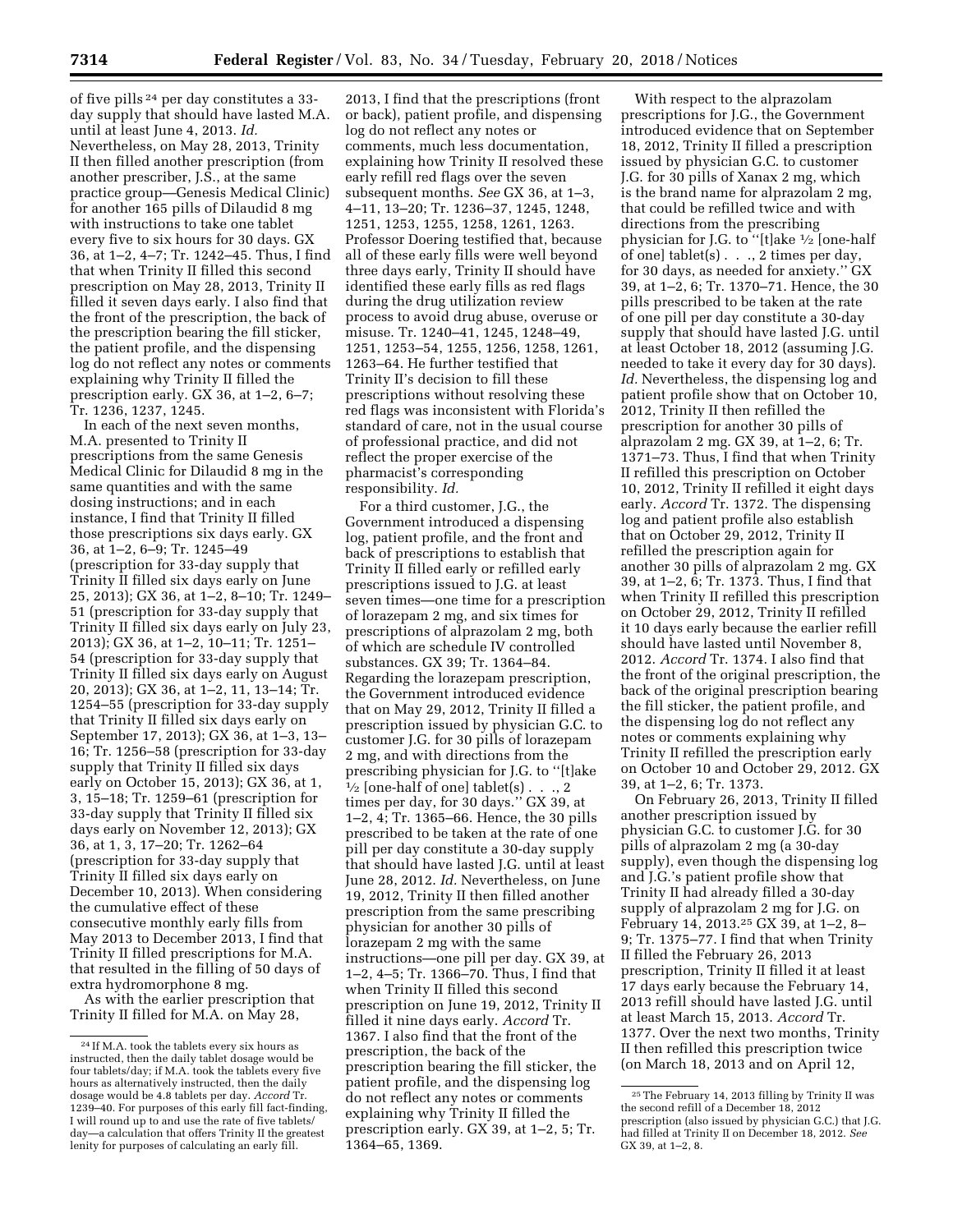2013), and in each instance I find that Trinity II refilled it 10 and five days early, respectively. GX 39, at 1–2, 9; Tr. 1377–79 (prescription for 30-day supply that Trinity II filled 10 days early on March 18, 2013); GX 39, at 1–2; Tr. 1377–79 (prescription for 30-day supply that Trinity II filled five days early on April 12, 2013). I find that the front of the original prescription, the back of the original prescription bearing the fill sticker, the patient profile, and the dispensing log do not reflect any notes or comments explaining why Trinity II filled the February 26, 2013 prescription early, and twice refilled that prescription early on March 18 and April 12, 2013. GX 39, at 1–2, 8–9; Tr. 1373, 1379.

In addition, even though Trinity II filled a new prescription for a 30-day supply of alprazolam 2 mg issued by physician G.C. to J.G. on May 14, 2013 that should have lasted J.G. until at least June 12, 2013, Trinity II refilled this prescription with another 30-day supply of alprazolam 2 mg on June 6, 2013. GX 39, at 1, 3, 10; Tr. 1380–83. Thus, I find that the June 6, 2013 refill by Trinity II was six days early. *Accord* Tr. 1383. As with the other prescriptions and early fills and refills related to J.G., I find that the front of the original prescription, the back of the original prescription bearing the fill sticker, the patient profile, and the dispensing log do not reflect any notes or comments explaining why Trinity II filled and refilled the prescription early. GX 39, at 1, 3, 10; Tr. 1383.

With respect to all the early fills and refills by Trinity II with respect to lorazepam 2 mg and alprazolam 2 mg prescriptions issued by physician G.C. to J.G., Professor Doering testified that, because all of these early fills and early refills were well beyond three days early, Trinity II should have identified them as red flags during the drug utilization review process to avoid drug abuse, overuse or misuse. Tr. 1369, 1372, 1374, 1377, 1383. He further testified that Trinity II's decision to fill these prescriptions without resolving these red flags was inconsistent with Florida's standard of care, not in the usual course of professional practice, and did not reflect the proper exercise of the pharmacist's corresponding responsibility. *Id.* at 1370, 1373–74, 1377, 1379, 1384.

For a fourth customer, L.H., the Government introduced a dispensing log, patient profile, and the front and back of prescriptions to establish that Trinity II filled early at least 2 prescriptions issued to L.H. for hydromorphone 8 mg, a schedule II controlled substance, under the brand

name Dilaudid. GX 40; Tr. 1384–94. The Government introduced evidence that on June 5, 2012, Trinity II filled a prescription issued by physician J.I. at the Creative Health Center to customer L.H. for 180 pills of ''Dilaudid Tablet 8 mg,'' and with directions from the prescribing physician for L.H. to take one tablet by mouth every four hours as needed. GX 40, at 1, 3, 12–13; Tr. 1387– 88. Hence, the 180 pills prescribed to be taken at the rate of six pills per day constitute a 30-day supply that should have lasted L.H. until at least July 5, 2012 (assuming L.H. needed to take every dose, every day). *Accord* Tr. 1392. Nevertheless, on June 28, 2012, Trinity II filled another prescription (dated June 18, 2012 from another prescriber, E.P. at Morton Plant Hospital) 26 for another 84 pills of Dilaudid 8 mg with instructions to take one tablet every 4 hours for 14 days. GX 40, at 1, 4, 14–15; Tr. 1388– 89, 1392. Thus, I find that when Trinity II filled this second prescription on June 28, 2012, Trinity II filled it at least seven days early. *Accord* Tr. 1389. On July 3, 2012, Trinity II filled a third prescription, this time from physician J.I. (who issued the June 5, 2012 prescription) to L.H., for another 96 pills of Dilaudid 8 mg with instructions to take one tablet every four hours for 16 days. GX 40, at 1, 4, 16–17; Tr. 1392– 93. As a result, I find that when Trinity II filled this third prescription on July 3, 2012, Trinity II filled it nine days early because the June 28, 2012 fill should have lasted L.H. until July 12, 2012. *Accord* Tr. 1393. I also find that the front of these prescriptions, the back of the prescriptions bearing the fill stickers, the patient profile, and the dispensing log do not reflect any notes or comments explaining why Trinity II filled these prescriptions early. GX 40, at 1–4, 12–17; Tr. 1391, 1393–94.

#### Therapeutic Duplication

The Government introduced prescription evidence at the hearing to show that Trinity II failed to resolve the red flag of ''therapeutic duplication''

with respect to one of its customers, R.H., identified in the first charge of the Show Cause Order and whose patient records the Government had requested pursuant to its December 4, 2014 subpoena. The Government introduced a dispensing log, patient profile, and the front and back of prescriptions to establish that Trinity II filled two therapeutically duplicative prescriptions issued by physician J.I. for R.H. on December 2, 2013. The first prescription was for 120 tablets of hydromorphone 8 mg, an immediate release opioid under the Dilaudid brand name, with directions to ''Take 1 Tablet by Mouth Every 6 Hours As Needed.'' GX 63, at 1, 4–6; Tr. 1560–61. The second prescription was for 120 tablets of oxycodone 30 mg, another immediate-release opiate, with the same directions to take one tablet every six hours as needed. GX 63, at 1, 4, 7–8; Tr. 1561–63. I find that the front of the prescriptions, the back of the prescriptions bearing the fill stickers, the patient profile, and the dispensing log do not reflect any notes or comments explaining why Trinity II filled these two schedule II opiate prescriptions on December 2, 2013. GX 63, at 1, 4–8; *accord* Tr. 1563–64.

According to Professor Doering, when a Florida pharmacist receives two prescriptions from the same individual for two different opioids, both with the same or similar directions for use, and those two are immediate release dosage forms, the standard of care requires the pharmacist to identify that as a red flag and to initiate steps to resolve that red flag. Tr. at 2111. However, Professor Doering also testified that, in his opinion, the therapeutic duplication of hydromorphone and oxycodone with respect to R.H., or any other pharmacy customer, is not a resolvable flag. *Id.* at 1520, 1563. ''[P]harmacists would fall below the standard of care to dispense these two [opioids] together because of the inherent dangers that go along with giving both of these very potent narcotic analgesics . . . [t]hat could in fact be used together, at the same time.'' *Id.* at 1520. He also testified that therapeutic duplication should be identified during the drug utilization review process. *Id.*  at 1526, 1541–42. Professor Doering testified that Trinity II's filling of these prescriptions for R.H. were inconsistent with the standard of care, not filled in the usual course of professional practice, and inconsistent with the proper exercise of the pharmacist's corresponding responsibility. *Id.* at 1563–64.

<sup>26</sup>The fact that the same patient, L.H., went to two different prescribers in the same month for the same schedule II drug also demonstrates the appearance of doctor shopping—another red flag of overuse or misuse. Professor Doering testified that this too should have been identified during the drug utilization process as indicative of overuse, misuse, or abuse. Tr. 1390. There is no evidence in the record that Trinity II attempted to resolve this red flag before filling the second of these prescriptions on June 28, 2012. Professor Doering also testified that Trinity II's decision to fill the June 18, 2012 prescription on June 28, 2012 without resolving these red flags was inconsistent with Florida's standard of care, not in the usual course of professional practice, and did not reflect the proper exercise of the pharmacist's corresponding responsibility. *Id.* at 1391.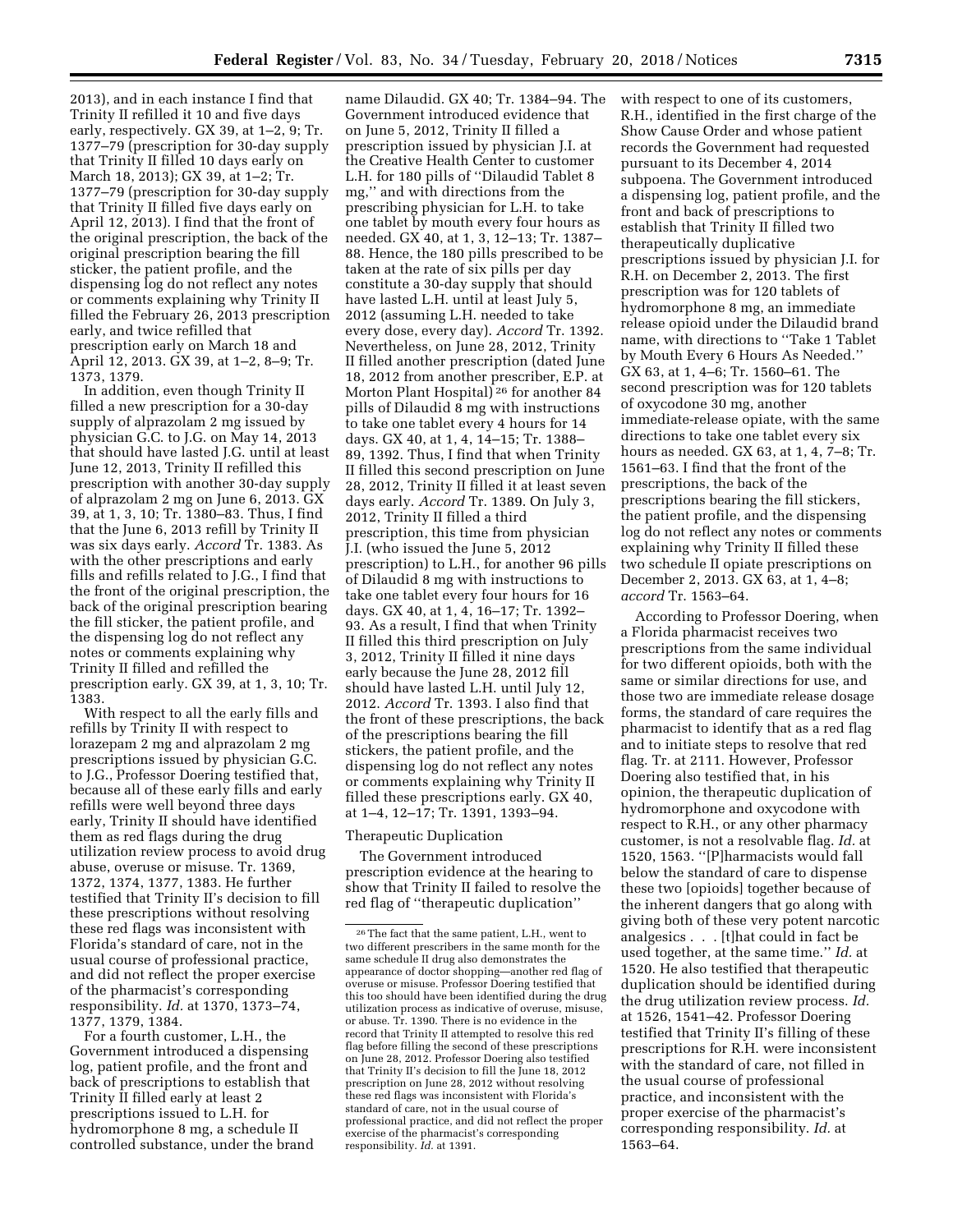Two Prescriptions for the Same Drug on the Same Date

The Government introduced prescription evidence at the hearing to show that Trinity II failed to resolve the red flag of receiving two prescriptions for the same drug on the same date from the same customer (J.K.)—another form of ''therapeutic duplication.'' The customer, J.K., was identified in the first charge of the Show Cause Order, and the Government had requested his patient records pursuant to its December 4, 2014 subpoena. The Government introduced a dispensing log, patient profile, and the front and back of prescriptions to establish that Trinity II filled two prescriptions issued by physician M.L. for J.K. on the same day—December 4, 2013. The first prescription was for 100 tablets of hydromorphone 8 mg, under the Dilaudid brand name, with instructions that the patient take one tablet every four to six hours—a 16-day supply. GX 69, at 1, 3–5; Tr. 1584–86. The second prescription was for 50 tablets of Dilaudid 8 mg with the same directions for use—an eight-day supply. GX 69, at 1, 3, 6–7; Tr. 1584–86. The dispensing log also shows that J.K. paid ''cash'' for these two prescriptions, just as he had for every other prescription that Trinity II had filled for J.K. between March 5, 2012 and February 3, 2014. GX 69, at 1. According to Professor Doering, two prescriptions for the same medication filled on the same date for the same customer is an unresolvable red flag of diversion that should have been identified during the drug utilization process. Tr. 1568, 1586–87. Regardless of whether it is resolvable, I find that the front of the prescriptions, the back of the prescriptions bearing the fill stickers, the patient profile, and the dispensing log do not reflect any notes or comments explaining why Trinity II filled these two prescriptions for the same drug and for the same customer (J.K.) on December 4, 2013. GX 69, at 1, 3–7; *accord* Tr. 1584–85, 1587.

#### Distances

The Government introduced prescription evidence at the hearing to show that Trinity II failed to resolve the red flag of customers who had allegedly travelled unusually long distances and/ or had taken suspicious routes for the purpose of obtaining, presenting, and filling prescriptions for controlled substances. Specifically, the Government introduced evidence exhibiting this red flag with respect to four of Trinity II's customers identified in the first charge of the Show Cause Order and whose patient records the

Government had requested pursuant to its December 4, 2014 subpoena.

For one such customer, S.S., the Government introduced a dispensing log, patient profile, and the front and back of prescriptions to establish that on June 5, 2013, Trinity II filled a prescription for S.S. for 150 tablets of hydromorphone 8 mg, with instructions to take one tablet every four hours as needed for breakthrough pain. GX 44, at 1, 2, 8–9; Tr. 1676–80. Although the front of the prescription did not include S.S.'s address,27 the other prescription evidence—the fill sticker attached to the back of the prescription, the dispensing log, and the patient profile—all show S.S.'s address to be in Orange Park, Florida, which is a city located near Jacksonville, Florida. GX 44, at 1, 2, 9; Tr. 1680.

It is undisputed that Trinity II is located in Clearwater, Florida, and that both the front of the prescription and Trinity II's dispensing log show that the prescribing physician's address was in Tampa, Florida. GX 44, at 1, 8. The Government also introduced Google Maps evidence showing that S.S. would have traveled: (1) 175 miles from his home address to the prescribing physician, (2) about 23 miles from there to Trinity II, and then (3) 199 miles from Trinity II back to his home address. GX 44, at 4–7; Tr. 1681–83. Indeed, S.S. would have to travel across the entire state of Florida—from the Jacksonville area on the East Coast of Florida to the greater Tampa Bay area on the West Coast of Florida—to obtain and to fill this schedule II prescription. Thus, I find that S.S. would have to travel approximately 397 miles roundtrip to obtain the June 5, 2013 hydromorphone 8 mg prescription from his physician, and that S.S. would have to travel at least 198 miles after picking up his prescription to return home. *See id.* I also find that Trinity II knew the addresses of both S.S. and his prescribing physician. *See* GX 44, at 1, 2, 8–9. I further find that the front of the prescription, the back of the prescription bearing the fill sticker, the patient profile, and the dispensing log do not reflect any notes or comments explaining why Trinity II filled the prescription given the unusual distances S.S. traveled to obtain and to fill this

prescription. GX 44, at 1, 2, 8–9; *accord*  Tr. 1676–77, 1685, 2113.

Although Professor Doering testified that there is no magical ''distance cutoff'' in determining when a particular distance constitutes a red flag, Tr. 1692–93, in response to hypothetical questions, he did testify that when a pharmacist in Florida receives a prescription for a controlled substance from a customer whose address is, for example, 75 miles away, ''[t]he standard of care calls for the pharmacist to identify that as a red flag and to initiate steps that may resolve that red flag'' and to document any such resolution. Tr. 2112. He testified that this standard of care ''requires the pharmacist to find out the address of where the person resides'' and ''to ask the patient for that address information'' by, for instance, ''ask[ing] for identification.'' Tr. 2119–20; *see also id.* at 1684. He further testified that in his opinion the distance red flag for this prescription should have been identified as part of the drug utilization process, and the fact that S.S. also paid cash 28 raised an additional red flag. Tr. 1684, 1686 (''patients paying cash for their prescriptions is a recognized red flag''), 1696. As a result, Professor Doering testified that filling this prescription was inconsistent with Florida's standard of care, that it was not filled in the usual course of professional practice, nor filled in the proper exercise of the pharmacist's corresponding responsibility. *Id.* at 1701–02.29

For a second customer, D.W., the Government introduced a dispensing log, patient profile, and the front and back of prescriptions to establish that on March 8, 2012, Trinity II filled two prescriptions for D.W.—one for 120 tablets of oxycodone 30 mg with

29As discussed *infra* in the context of cocktail prescriptions, on June 27, 2013 and July 23, 2013, Trinity II also filled prescriptions for S.S. on each date for carisoprodol 350 mg, hydromorphone 8 mg and Xanax 2 mg. GX 44, at 1, 2, 14–19, 22–27; Tr. 1697–98; 1703–05. I also find that the front of the prescriptions, the back of the prescriptions bearing the fill stickers, the patient profile, and the dispensing log do not reflect any notes or comments whatsoever explaining why Trinity II filled these prescriptions given the unusual distances S.S. traveled to obtain and to fill these prescriptions. GX 44, at 1, 2, 14–19, 22–27; *accord* Tr. 1700, 1705. Professor Doering also testified that filling the June 27, 2013 and July 23, 2013 prescriptions were inconsistent with Florida's standard of care, that they were not filled in the usual course of professional practice or in the proper exercise of the pharmacist's corresponding responsibility. Tr. 1701, .<br>1705.

<sup>27</sup>*See* GX 44, at 8. The Show Cause Order alleges that Trinity II's filling of this prescription also constitutes an independent violation of 21 CFR 1306.05, which requires, *inter alia,* all prescriptions for controlled substances to bear the full name and address of the patient and imposes a corresponding liability ''upon the pharmacist . . . who fills a prescription not prepared in the form prescribed by DEA regulations.'' *Id.* at § 1306.05(a), (f). As set forth more fully *infra,* I agree.

<sup>28</sup>Trinity II's own dispensing report states that S.S. paid ''cash'' for the July 5, 2013 prescription, and I find that S.S. did indeed pay for this prescription (rather than a third-party payer). *See*  GX 44, at 1. The prescription evidence also does not reflect that Trinity II ever attempted to resolve the ''paying cash'' red flag. Tr. 1686.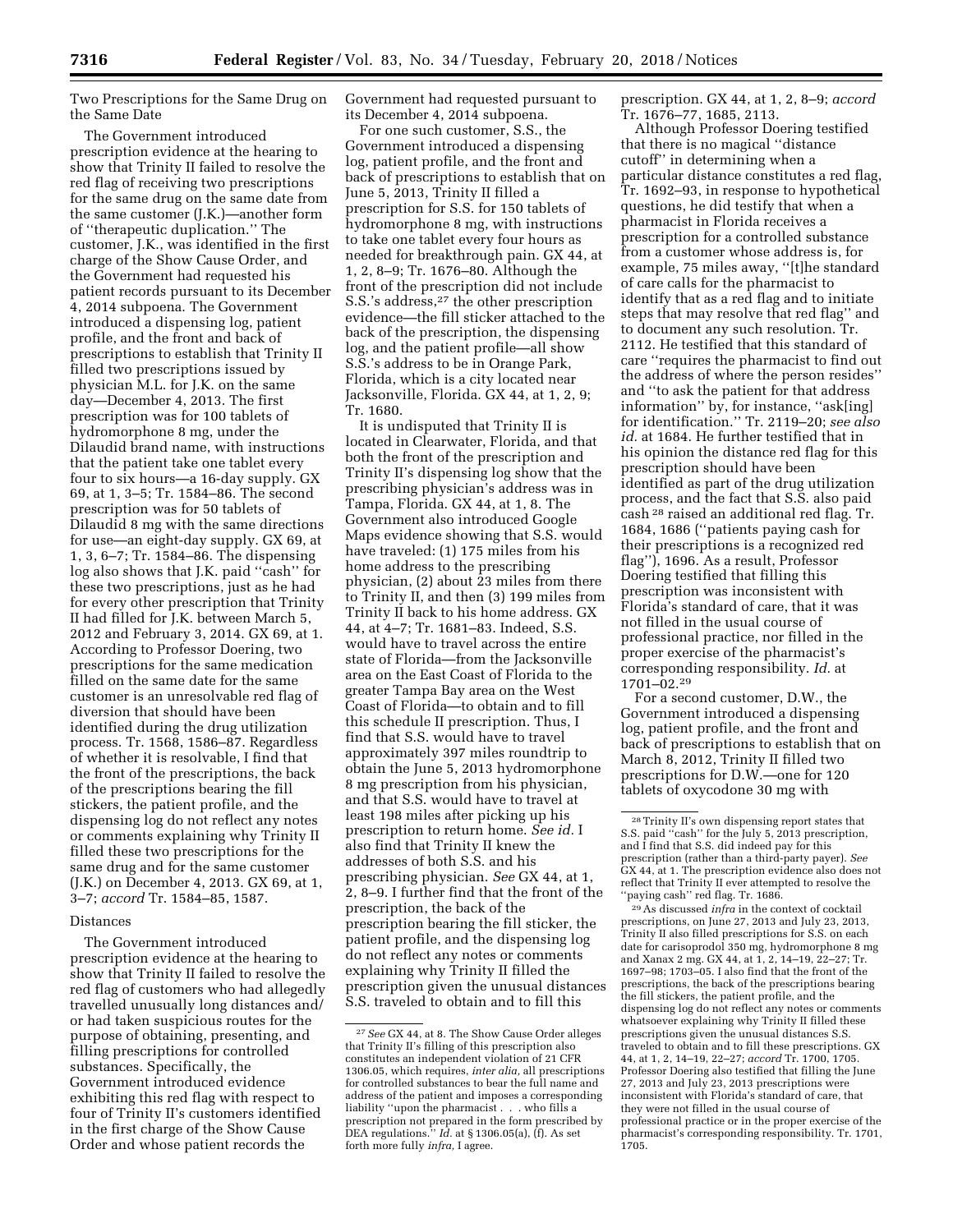ginger 30 (with instructions to take one capsule four times daily) and the other for 30 tablets of carisoprodol 350 mg under the brand name Soma (with instructions to take one tablet every night). GX 45, at 1, 2, 8–11; Tr. 1710, 1713–14.

According to the front of the oxycodone prescription,31 the fill sticker attached to the back of both prescriptions, the dispensing log, and the patient profile, D.W.'s address was in Wellborn, Florida. GX 45, at 1, 2, 8, 9, 11; Tr. 1708–09. It is undisputed that the front of both prescriptions and Trinity II's fill stickers show that the prescribing physician's address was in Tampa, Florida. GX 45, at 8–11; Tr. 1709–1712. The Government also introduced Google Maps evidence showing that D.W. would have traveled: (1) 184 miles from his home address to the prescribing physician, (2) about 18 miles from there to Trinity II, and then (3) 202 miles from Trinity II back to his home address. GX 45, at 4–7.

Thus, I find that D.W. would have to travel approximately 404 miles roundtrip to obtain the March 8, 2012 oxycodone and Soma prescriptions from his prescribing physician, fill them at Trinity II, and then return home. *See id.*  I also find that Trinity II knew the address of both D.W. and his prescribing physician. *See* GX 45, at 1, 2, 8–11. I further find that the front of the prescriptions, the back of the prescriptions bearing the fill sticker, the patient profile, and the dispensing log do not reflect any notes or comments explaining why Trinity II filled the prescriptions given the unusual distances D.W. traveled to obtain and to fill these prescriptions. GX 45, at 1, 2, 8–11; *accord* Tr. 1712.

Professor Doering testified that in his opinion ''[t]he long distance between the patient's home and the doctor's office'' was a red flag that was presented by D.W.'s prescriptions and which Trinity II should have identified as part of the drug utilization process. Tr. 1712. As a result, Professor Doering testified that filling these prescriptions was inconsistent with Florida's standard of care, that they were not filled in the usual course of professional practice, nor filled in the proper exercise of the

pharmacist's corresponding responsibility. *Id.* at 1712–13.

On April 5, 2012 and on May 3, 2012, Trinity II also filled prescriptions for D.W. for 120 tablets of oxycodone 30 mg with ginger each time—with the same instructions and from the same prescribing physician as in the March 8, 2012 oxycodone prescription that Trinity II had filled for D.W. GX 45, at 1, 2, 12–13, 16–17; Tr. 1714–17. On April 19, 2012 and May 11, 2012, Trinity II filled prescriptions for D.W. for 30 tablets of Soma 350 mg each time—again, with the same instructions and from the prescribing physician as the Soma prescription that Trinity II had filled for D.W. on March 8, 2012. GX 45, at 1, 2, 14–15, 18–19; 32 Tr. 1716, 1718. As with the March 8, 2012 prescriptions for oxycodone and Soma, I find that D.W. would have traveled approximately 404 miles roundtrip to obtain the April 5, 2012 and May 3, 2012 oxycodone prescriptions, as well as the April 19, 2012 and May 11, 2012 Soma prescriptions, from his prescribing physician, and that D.W. would have traveled at least 202 miles after picking up his prescription to return home. *See* GX 45, at 4–7. I further find that the front of the prescriptions, the back of the prescriptions bearing the fill sticker, the patient profile, and the dispensing log do not reflect any notes or comments explaining why Trinity II filled the prescriptions given the unusual distances D.W. traveled to obtain and to fill these prescriptions. GX 45, at 1, 2, 12–19; *accord* Tr. 1715, 1717.

Professor Doering testified that these four prescriptions also presented the same unusual distance red flag that Trinity II should have identified as part of the drug utilization process. *See* Tr. 1715–18. He also testified that, unlike the March 8, 2012 oxycodone and Soma prescriptions that Trinity II had filled on the same day, the fact that D.W. had to make two separate trips in April and in May to get the same prescriptions further emphasized the significance of the distance red flag of diversion. *See id.*  at 1716 (''it sort of adds emphasis to that long distance thing because that meant two trips instead of one''). As a result, Professor Doering testified that filling these prescriptions was inconsistent with Florida's standard of care, that they were not filled in the usual course of professional practice, nor filled in the proper exercise of the pharmacist's corresponding responsibility. *Id.* at 1715–19.

For a third customer, C.V., the Government introduced a dispensing log, patient profile, and the front and back of a prescription to establish that on May 10, 2012, Trinity II filled a prescription for C.V. for 90 tablets of hydromorphone 8 mg, under the brand name Dilaudid, with instructions to take one tablet every eight hours. GX 46, at 1–2, 7–8; Tr. 1719–21. According to the front of the prescription, the fill sticker attached to the back of the prescription, the dispensing log, and the patient profile, C.V.'s address was in Port Charlotte, Florida. GX 46, at 1–2, 7–8; Tr. 1720–21. It is undisputed that the front of the prescription and Trinity II's fill stickers show that the prescribing physician's address was in Tampa, Florida. GX 46, at 7–8; Tr. 1720–21. The Government also introduced Google Maps evidence showing that C.V. would have traveled: (1) 105 miles from his home address to the prescribing physician, (2) about 22 miles from there to Trinity II, and then (3) 97 miles from Trinity II back to his home address. GX 46, at 3–6. Thus, I find that C.V. would have to travel approximately 224 miles roundtrip to obtain the May 10, 2012 prescription from his prescribing physician, fill it at Trinity II, and then return to his home. *See id.* I also find that Trinity II knew the address of both C.V. and his prescribing physician, and that C.V. paid ''cash'' for the prescription. *See* GX 46, at 1–2, 7–8. I further find that the front of the prescription, the back of the prescription bearing the fill sticker, the patient profile, and the dispensing log do not reflect any notes or comments whatsoever explaining why Trinity II filled the prescription given the unusual distances C.V. traveled to obtain and to fill this prescription (or the fact that C.V. paid ''cash'' to fill it). *Id.; accord*  Tr. 1719, 1722.

Professor Doering testified that this prescription presents ''the distance red flag'' that Trinity II should have identified as part of the drug utilization process. *See* Tr. 1722. As a result, he testified that filling this prescription was inconsistent with Florida's standard of care, that it was not filled in the usual course of professional practice, nor filled in the proper exercise of the pharmacist's corresponding responsibility. *Id.* at 1722–23.

For a fourth customer, D.E., the Government introduced a dispensing log, patient profile, and the front and back of a prescription to establish that on June 13, 2013 and on July 3, 2013, Trinity II filled two prescriptions for D.E. for 120 tablets of hydromorphone 8 mg for each prescription, both under the brand name Dilaudid, with the same

<sup>30</sup>Professor Doering testified that physicians will issue a prescription calling for compounding with ginger ''to deter one from injecting the drug intravenously'' because ginger will ''make it sting and burn if someone were to try to inject it intravenously.'' Tr. 1265. It is also a deterrent to ''nasal insufflation'' (snorting) of the drug because ''it would be [an] irritant to the lining of the nasal mucous membranes.'' *Id.* at 1558.

<sup>&</sup>lt;sup>31</sup>The front of the second prescription for Soma did not bear the patient's address. *See* GX 45, at 10.

<sup>32</sup>And like the March 8, 2012 Soma prescription to D.W., the front of these Soma prescriptions lacked the patient's address. *See id.*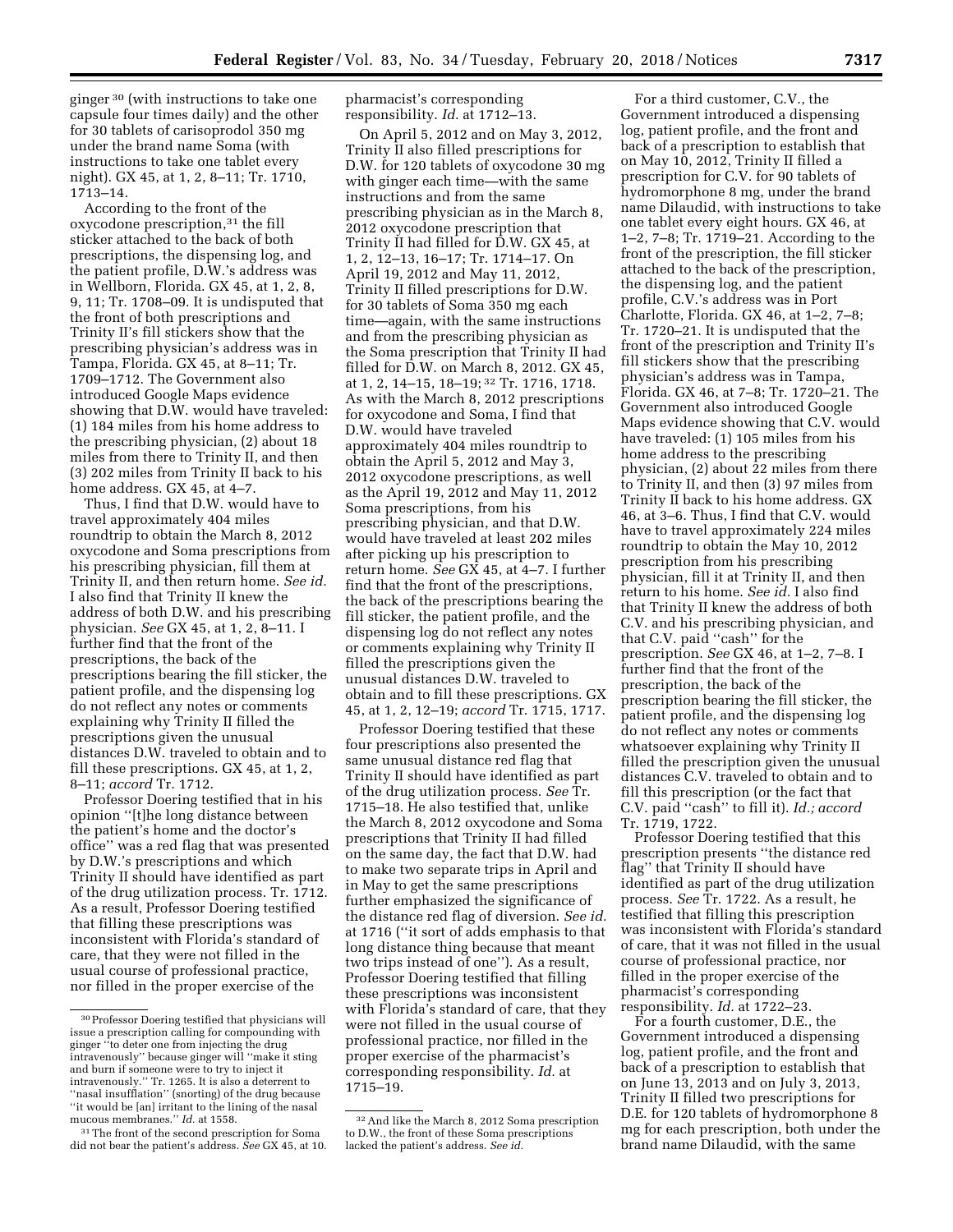instructions to take one tablet every six hours for 30 days. GX 48, at 1–2, 8, 10– 11; Tr. 1724–25, 1728. According to the front of the prescriptions, the fill stickers attached to the back of the prescriptions, the dispensing log, and the patient profile, D.E.'s address was in Brooksville, Florida. GX 48, at 1–2, 8; Tr. 1724, 1728–29. It is undisputed that the front of the prescriptions show that the prescribing physician's address was in Tampa, Florida. GX 48, at 8, 10; Tr. 1725. The Government also introduced Google Maps evidence showing that D.E. would have traveled: (1) 44 miles from his home address to the prescribing physician,<sup>33</sup> (2) about 20 miles from there to Trinity II, and then (3) 55 miles from Trinity II back to his home address. GX 48, at 3–7. Thus, I find that D.E. would have to travel approximately 119 miles roundtrip to obtain the June 13, 2013 prescription from his prescribing physician, fill it at Trinity II, and then return to his home. *See id.* I also find that Trinity II knew the address of both D.E. and his prescribing physician, and that D.E. paid ''cash'' for the prescription. *See* GX 46, at 1–2, 8, 10. I further find that the front of the prescriptions, the back of the prescriptions bearing the fill stickers, the patient profile, and the dispensing log do not reflect any notes or comments explaining why Trinity II filled the prescription given the unusual distances D.E. traveled to obtain and to fill this prescription (or the fact that D.E. paid ''cash'' to fill it). *Id.; accord* Tr. 1727, 1732.

Moreover, I find that when Trinity II filled D.E.'s Dilaudid prescription on July 3, 2013, Trinity II filled that prescription early—yet another red flag. Specifically, D.E.'s prescription that Trinity II filled on June 13, 2013 was for 120 tablets of Dilaudid 8 mg and instructions for D.E. to take one tablet every six hours for 30 days. GX 48, at 1–2, 8; Tr. 1729–30. Hence, the 120 pills prescribed to be taken at the rate of four pills per day constitute a 30-day supply that should have lasted D.E. until at

least July 12, 2013. Nevertheless, on July 3, 2013, Trinity II filled another prescription for another 120 pills of Dilaudid 8 mg with instructions to take one tablet every 6 hours for 30 days. GX 48, at 1–2, 10–11; Tr. 1731. Thus, I find that when Trinity II filled this second prescription on July 3, 2013, Trinity II filled it 9 days early. *Accord* Tr. 1731. I also find that the front of these prescriptions, the back of the prescriptions bearing the fill stickers, the patient profile, and the dispensing log do not reflect any notes or comments explaining why Trinity II filled this prescription early. GX 48, at 1–2, 8, 10– 11; Tr. 1731–32.

Professor Doering testified that this prescription presents ''[t]he combination of the red flags. It's too early and the distance red flag.'' Tr. 1731, 1727 (''the distance is a long ways. Which in the judgment of my opinion, the pharmacist, it should raise a red flag.''). As a result, he testified that filling these prescriptions was inconsistent with Florida's standard of care, that they were not filled in the usual course of professional practice, nor filled in the proper exercise of the pharmacist's corresponding responsibility. *Id.* at 1727–28, 1732.

## Cocktail Prescriptions

The Government introduced prescription evidence at the hearing to show that Trinity II failed to resolve the red flag of ''cocktail prescriptions,'' which the Government alleged occurs when a customer presents multiple prescriptions that would provide the same patient an opioid, a benzodiazepine, and a muscle relaxer. Specifically, the Government introduced evidence exhibiting this red flag with respect to three of Trinity II's customers identified in the first charge of the Show Cause Order and whose patient records the Government had requested pursuant to its December 4, 2014 subpoena.

For one such customer, S.S., the Government introduced a dispensing log, patient profile, and the front and back of prescriptions to establish that on June 27, 2013, Trinity II filled three prescriptions issued by the same prescribing physician for him: (1) 150 tablets of hydromorphone 8 mg (with instructions to take one tablet ''every 4 hours as needed [for] breakthrough pain''); (2) 60 tablets of carisoprodol 350 mg, under the brand name Soma (with instructions to take one tablet ''twice daily as needed''); and (3) 45 tablets of alprazolam 2 mg, under the brand name Xanax (with instructions to take half of a tablet ''three times daily as needed for anxiety'') . GX 44, at 1, 2, 14–19; Tr.

1697–98. On July 23, 2013, Trinity II filled for S.S. the same three prescriptions from the same prescribing physician for hydromorphone 8 mg, carisoprodol 350 mg, and alprazolam 2 mg in the same amounts and with the same dosage instructions as for the June 27, 2013 prescriptions. GX 44, at 1, 2, 22–27; Tr. 1703–05. Thus, I find that the evidence establishes that Trinity II twice (on June 27, 2013 and on July 23, 2013) filled prescriptions for S.S. for the same combination of controlled substances an opioid (hydromorphone), a benzodiazepine (alprazolam), and a muscle relaxant (carisoprodol). GX 44, at 1, 2, 14–19, 22–27. I further find that the front of the prescriptions, the back of the prescriptions bearing the fill stickers, the patient profile, and the dispensing log do not reflect any notes or comments explaining why Trinity II filled this combination, or cocktail, of prescriptions. *Id.; accord* Tr. 1700, 1705.

For a second customer, J.Ha., the Government introduced a dispensing log, patient profile, and the front and back of prescriptions to establish that on March 7, 2012, Trinity II filled three prescriptions issued by the same prescribing physician for her: (1) 120 tablets of oxycodone 30 mg (with instructions to take 1 tablet every 6 hours as needed); (2) 30 tablets of carisoprodol 350 mg, under the brand name Soma (with instructions to take 1 tablet every night); and (3) 30 tablets of alprazolam 2 mg, under the brand name Xanax (with instructions to take one tablet daily). GX 73, at 1, 2, 4–9; Tr. 1594–98. On May 3, 2012 and May 31, 2012, Trinity II filled for J.Ha. prescriptions from the same prescribing physician for oxycodone 30 mg, carisoprodol 350 mg, and alprazolam 2 mg in the same amounts and with the same dosage instructions 34 as for the March 7, 2012 prescriptions. GX 73, 1– 2, 10–21; Tr. at 1605–12. Thus, I find that the evidence establishes that on three separate occasions Trinity II filled for J.Ha. prescriptions for the following combination of controlled substances an opioid (oxycodone), a benzodiazepine (alprazolam), and a muscle relaxant (carisoprodol). GX 73, at 1, 2, 4–21. I further find that the front of the prescriptions, the back of the prescriptions bearing the fill stickers, the patient profile, and the dispensing log do not reflect any notes or comments explaining why Trinity II filled this

<sup>33</sup>The street address of the prescribing physician reflected on the front of the prescriptions was different from what was shown on Trinity II's dispensing report and fill sticker; however, the identity and the city (Tampa, Florida) of the physician was the same in every address. *Compare*  GX 46, at 1 *with id.* at 8, 10. Although the distance calculation from the same city (Tampa) would have been very similar using either Tampa address, I find that the address on the prescriptions themselves is the most reliable evidence of the prescribing physician's address because it came directly from the physician. I find that the calculation of the distances to and from D.E.'s prescribing physician as reflected in the Government's Google Maps evidence—is based, appropriately, on the street address reflected on the front of the June 13, 2013 and July 3, 2013 prescriptions. *Id.* at 4.

<sup>34</sup>The fill sticker for the May 31, 2012 oxycodone 30 mg prescription for J.Ha. reflected the additional phrase ''for pain'' to the otherwise identical instruction that J.Ha. had received on the March 7, 2012 and May 3, 2012 prescriptions to take one tablet of oxycodone 30 mg every six hours as needed. GX 73, at 17.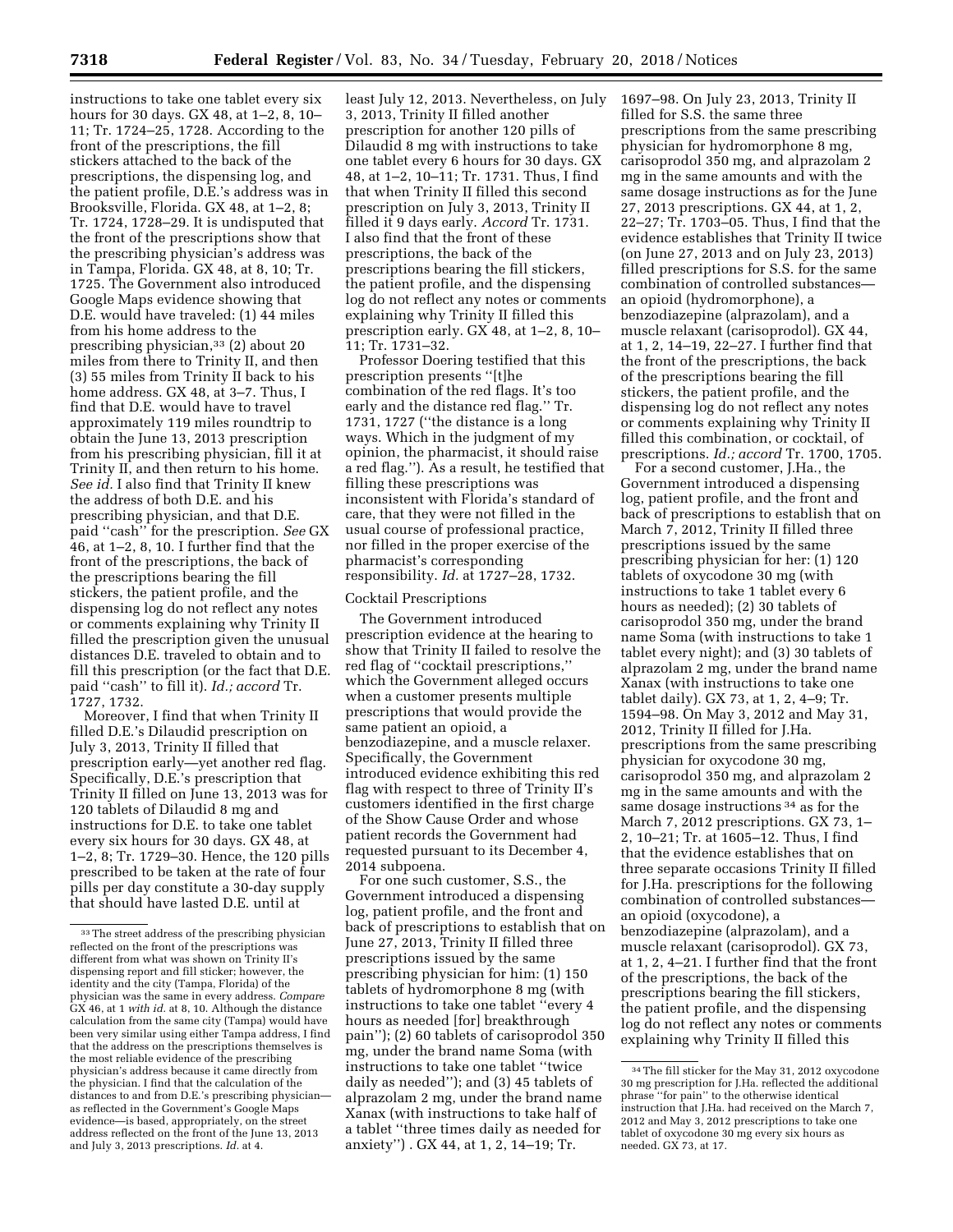combination, or cocktail, of prescriptions. *Id.; accord* Tr. 1594, 1597, 1604, 1608, 1612.

For a third customer, R.Ha., the Government introduced a dispensing log, patient profile, and the front and back of prescriptions to establish that on March 7, 2012, Trinity II filled the following three prescriptions issued by the same prescribing physician for him: (1) 180 tablets of oxycodone 30 mg (with instructions to take one tablet every four to six hours as needed); (2) 60 tablets of carisoprodol 350 mg, under the brand name Soma (with instructions to take one tablet twice daily); and (3) 30 tablets of alprazolam 1 mg, under the brand name Xanax (with instructions to take one tablet every night). GX 74, at 1, 2, 4–9; Tr. 1598–1600. On May 3, 2012 and May 31, 2012, Trinity II filled for R.Ha. the same three prescriptions from the same prescribing physician for oxycodone 30 mg, carisoprodol 350 mg, and alprazolam 2 mg in the same amounts and with the same dosage instructions 35 as for the March 7, 2012 prescriptions. GX 74, 1–2, 10–21; Tr. at 1606–08, 1611–12. Thus, I find that the evidence establishes that on three separate occasions Trinity II filled for R.Ha. prescriptions for the following combination of controlled substances an opioid (oxycodone), a benzodiazepine (alprazolam), and a muscle relaxant (carisoprodol). GX 74, at 1, 2, 4–21. I further find that the front of the prescriptions, the back of the prescriptions bearing the fill stickers, the patient profile, and the dispensing log do not reflect any notes or comments explaining why Trinity II filled this combination, or cocktail, of prescriptions. *Id.; accord* Tr. 1597, 1604, 1608, 1612.

Professor Doering testified that the combination of these three drugs that Trinity II filled for customers like S.S., J.Ha., and R.Ha. constituted ''the unholy trinity'' or ''cocktail prescriptions'' that present a ''drug-drug interaction'' red flag because they are ''symbolic of drug interactions that might cause harm to the patient.'' Tr. 894–96. He emphasized that this ''combination of drugs'' risks harm to the patient because they ''have additive central nervous system depressant properties.'' *Id.* at 1698, *see also id.* at 1603 (''that's also the red flag of the so called accumulative additive

effects of drugs with CNS depressant properties''). In his opinion, this is a red flag that Trinity II should have identified and resolved during the drug utilization review process with respect to customers S.S., J.Ha., and R.Ha. *Id.* at 1446, 1448.36 As a result, he testified that filling these cocktail prescriptions without resolving the drug-drug interaction red flag was inconsistent with Florida's standard of care, that they were not filled in the usual course of professional practice, nor filled in the proper exercise of the pharmacist's corresponding responsibility. *Id.* at 1604–05, 1609, 1612–13, 1701, 1705.

Pattern Prescribing to Patients With the Same Last Name and Address

The Government introduced prescription evidence at the hearing to show that Trinity II failed to resolve the red flag of ''pattern prescribing'' reflecting a lack of individualized drug therapy, and which the Government alleges occurs whenever two related individuals present prescriptions issued (1) by the same prescribing physician, (2) on the same day, and (3) for the same drugs. Specifically, the Government introduced evidence exhibiting this red flag with respect to two sets of Trinity II's customers, in which each set of two customers shared a last name and home address, and who were also identified in the first charge of the Show Cause Order and whose patient records the Government had requested pursuant to its December 4, 2014 subpoena.

For the first set of customers, J.Ha. and R.Ha., and as noted above in the ''cocktail prescription'' fact findings, the Government introduced dispensing logs, patient profiles, and the front and back of prescriptions to establish that on March 7, 2012, May 3, 2012, and May 31, 2012, J.Ha. and R.Ha. presented and Trinity II filled three prescriptions for the same controlled substances on each date: (1) Oxycodone, (2) carisoprodol, and (3) alprazolam. GX 73, at 1, 2, 4– 21; GX 74, 1, 2, 4–21. The same evidence also shows that J.Ha. and R.Ha. share the same: (1) Home address in

Clearwater, Florida; (2) last name; and (3) prescribing physician. *Id.* As a result, I find that on three separate occasions, the same prescribing physician issued prescriptions for the same combination of drugs (oxycodone, carisoprodol, and alprazolam) to J.Ha. and R.Ha. on the same dates. GX 73, at 1, 2, 4, 6, 8, 10, 12, 14, 16, 18, 20; GX 74, at 1, 2, 4, 6, 8, 10, 12, 14, 16, 18, 20. In addition, I find that on March 7, 2012, May 3, 2012, and May 31, 2012, Trinity II filled each of these prescriptions even though Trinity II knew that they came: (1) From the same prescribing physician; (2) for the same combination of drugs; and (3) for patients with the same last name and same home address. GX 73, at 1, 2, 5, 7, 9, 11, 13, 15, 19, 21; GX 74, at 1, 2, 5, 7, 9, 11, 13, 15, 19, 21. I further find that the front of the prescriptions, the back of the prescriptions bearing the fill stickers, the patient profile, and the dispensing log do not reflect any notes or comments explaining why Trinity II nonetheless filled these prescriptions. *Id.; accord* Tr. 1594, 1597, 1604, 1608, 1612.

For the second set of customers, M.W. and J.W., the Government introduced dispensing logs, patient profiles, and the front and back of prescriptions to establish that on November 20, 2013 and on December 18, 2013, M.W. and J.W. presented and Trinity II filled identical prescriptions for 150 capsules of oxycodone 30 mg compounded with ginger, with the same dosage instructions to take one capsule every four to six hours for pain.37 GX 75, at 1, 3, 4–7; GX 76, at 1, 3, 4–7. The same evidence also shows that M.W. and J.W. share the same: (1) Home address in Clearwater, Florida; (2) last name; and (3) prescribing physician. *Id.* As a result, I find that on two separate occasions, the same prescribing physician issued prescriptions for the same controlled substance (oxycodone) to M.W. and J.W. on November 20, 2013 and on December 18, 2013. GX 75, at 1, 3, 4, 6; GX 76, at 1, 3, 4, 6. In addition, I find that on those same dates Trinity II filled each of these prescriptions, even though Trinity II knew that they came: (1) From the same prescribing physician; (2) for the same controlled substance; and (3) for patients with the same last name and home address. GX 75, at 1, 3, 5, 7; GX 76, at 1, 3, 5, 7. I further find that the front of the prescriptions, the back of the prescriptions bearing the fill stickers, the patient profile, and the dispensing log do not reflect any notes or comments whatsoever explaining why Trinity II nonetheless filled these

<sup>35</sup>The fill sticker for the May 3, 2012 and May 31 2012 alprazolam 1 mg prescriptions instructed R.Ha. to take one-half to 1 tablet every day as needed, which is slightly different from the instruction in the March 7, 2012 prescription to take one tablet every night. *Compare* GX 74, at 7 *with id. at* 13, 19. Professor Doering testified that, in his opinion, this was a labeling error. Tr. 1601– 02.

 $^{\rm 36}$  Professor Doering also testified that the fact that Trinity II filled the cocktail prescriptions for S.S. 14 days after the prescriptions were issued presented another red flag because patients who are legitimately ''in pain and or having symptoms that might require these medications[ ] will get the prescriptions filled soon after they're written.'' Tr. 1700; *compare* GX 44, at 14, 16, 18 (prescriptions dated June 13, 2013) *with id.* at 15, 17, 19 (corresponding fill stickers dated June 27, 2013). I find that the front of these prescriptions, the back of the prescriptions bearing the fill stickers, the patient profile, and the dispensing log do not reflect any notes or comments explaining why Trinity II filled this combination, or cocktail, of prescriptions 14 days after the prescriptions were issued. *Id.; accord* Tr. 1700.

<sup>37</sup>M.W.'s prescriptions also instructed a ''LIMIT [of] 5 [capsules] per day.'' GX 75, at 4, 6.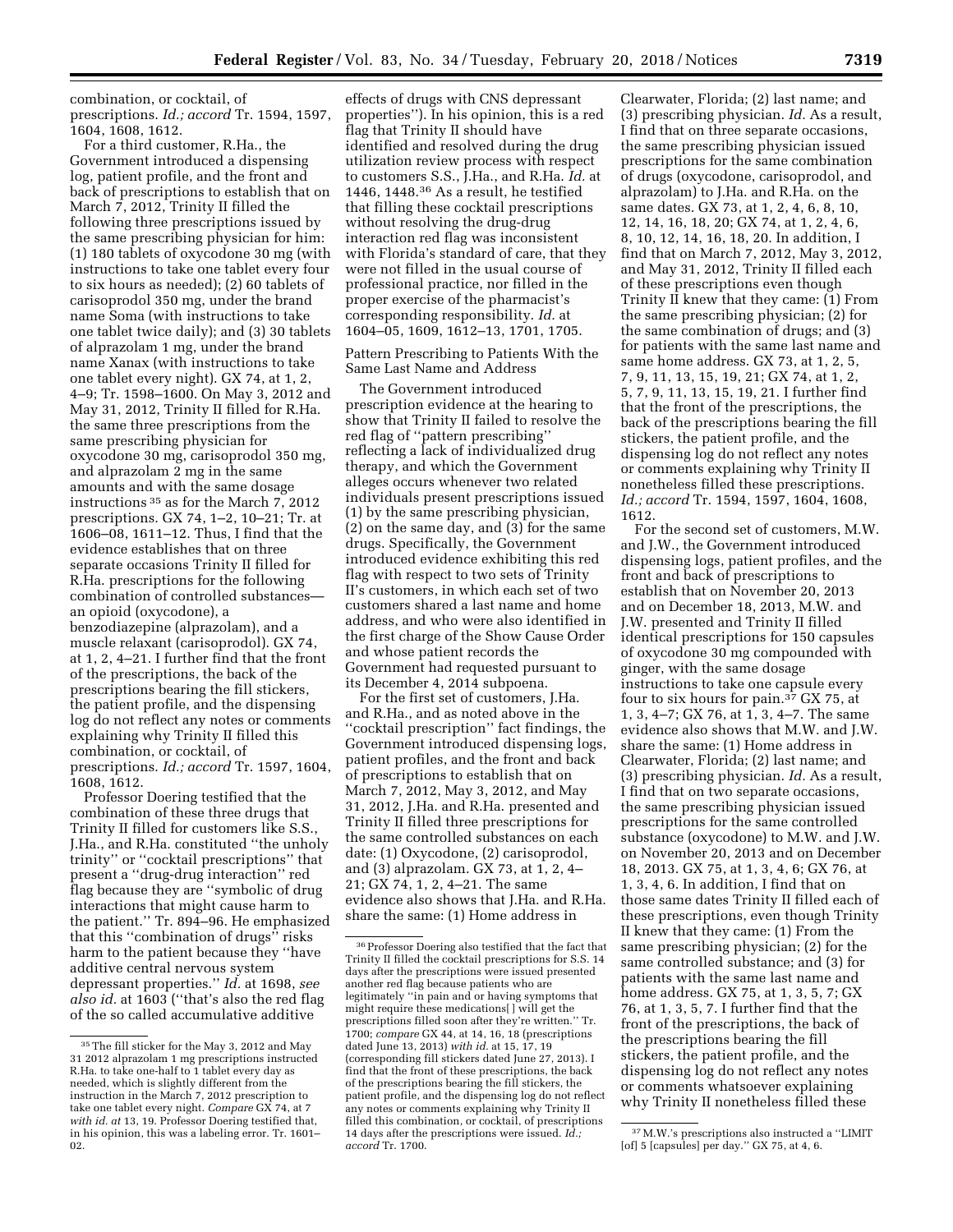prescriptions. *Id.; accord* Tr. 1616, 1619–21, 1623.

Professor Doering testified that when two patients with the same last name and address, like J.Ha. and R.Ha. or M.W. and J.W., present prescriptions on the same day from the same prescribing physician for the same controlled substance and with the same dosage instructions, ''it's what some have come to call pattern prescribing.'' Tr. 1602– 03; *see also id.* at 1608, 1612, 1620, 1623. In his opinion, this is a red flag that Trinity II should have identified and resolved during the drug utilization review process ''[b]y contacting the prescriber and/or discussing it with the patient'' before filling. *See id.* at 1603. As a result, he testified that filling these prescriptions without resolving the pattern prescription red flag was inconsistent with Florida's standard of care, that they were not filled in the usual course of professional practice, nor filled in the proper exercise of the pharmacist's corresponding responsibility. *Id.* at 1604–05, 1609, 1612–13, 1620–21, 1623–24.

# Controlled Substances Filled Before Authorized Date

At the hearing, the Government introduced into evidence copies of a dispensing log and the front and back of two prescriptions for controlled substances that the Government alleged Trinity II twice filled for customer D.G. before the date authorized by the prescribing physician and in violation of 21 CFR 1306.04(a), 1306.06, 1306.11, and 21 U.S.C. 829 as set forth in the third and fourth charges of the Show Cause Order. For example, the Government introduced a dispensing log and the front and back of a prescription dated November 15, 2013 showing that Trinity II filled a prescription for D.G. on November 20, 2013 for 7 patches of fentanyl-50 mcg/ hr, a schedule II controlled substance, under the brand name Duragesic. GX 77, at 1, 6, 7; Tr. 1508–09, 1513–15. The front of the prescription, however, expressly instructed ''NO EXCEPTIONS DO NOT FILL UNTIL 12–06–2013.'' GX 77, at 6; Tr. 1514.

Although the CALJ did not recommend findings of fact related to the Government's allegations that Trinity II filled prescriptions early as set forth in the first two charges of the Show Cause Order, for this (third) charge of the Order, the CALJ did choose to recommend findings of fact. Specifically, he recommended that I find that Trinity II filled a prescription for a schedule II controlled substance for D.G. early because it was filled on November 20, 2013—contrary to the

prescription's instruction that the prescription not be filled until December 6, 2013. R.D. at 48–49. I agree and make this finding of fact.

Similarly, the Government introduced the front and back of a prescription dated December 16, 2013 showing that Trinity II filled a prescription for D.G. on December 18, 2013 for 15 patches of fentanyl-50 mcg/hr under the brand name Duragesic. GX 77, at 8, 9; Tr. 1508–11. The Government also introduced a dispensing log showing that Trinity II filled the prescription on December 23, 2013. GX 77, at 1; Tr. 1511. The front of the prescription, however, expressly instructed ''NO EXCEPTIONS DO NOT FILL UNTIL 1– 5–2014.'' GX 77, at 8; Tr. 1511–12. The CALJ recommended for this (fourth) charge of the Show Cause Order that I find that, regardless of whether Trinity II filled this prescription on December 18 or December 23, 2013, Trinity II nonetheless filled the prescription contrary to the prescribing physician's express instruction that the prescription not be filled until January 5, 2014. R.D. 48–49, 48 n. 114. I agree and make this finding of fact.

With respect to these two prescriptions filled by Trinity II, Professor Doering testified that filling these prescriptions before the date set forth in a ''DO NOT FILL UNTIL'' instruction was inconsistent with Florida's standard of care, that they were not filled in the usual course of professional practice, nor filled in the proper exercise of the pharmacist's corresponding responsibility. Tr. 1512, 1515–16.

Controlled Substances Filled in Stronger Concentration Than Authorized

At the hearing, the Government introduced into evidence copies of a dispensing log, patient profile, and the front and back of seven prescriptions for controlled substances that the Government alleged Trinity II filled for customer J.T. at dosages that were no less than five times stronger than authorized by the prescribing physician and in violation of 21 CFR 1306.06 and 1306.11 as set forth in the fifth charge of the Show Cause Order. For example, the Government introduced the front of a prescription dated July 11, 2013 showing that the prescribing physician issued to J.T. a prescription for 20 mg/ 5 ml of morphine liquid, which is a liquid dosage of morphine and a schedule II controlled substance, with instructions to take five milliliters every six hours for rescue pain. GX 35, at 40; Tr. 1394–96, 1412. However, the Government also introduced a dispensing log, patient profile, and the

back of the same prescription to show that when Trinity II filled this prescription for J.T. on July 12, 2012, Trinity II filled the prescription for 20 mg/ml of morphine liquid—a concentration that is five times stronger than what the prescribing physician had authorized—and restating the same dosage directions to take five milliliters every six hours for pain. GX 35, at 1, 3, 41; Tr. 1396–98. The CALJ recommended that I find that, in fact, on July 12, 2013, Trinity II filled a prescription for J.T. for 20 mg/ml that was five times stronger than the authorized dosage. R.D. at 50. I agree and make this finding of fact.

The Government also introduced evidence at the hearing showing that Trinity II repeatedly filled prescriptions for J.T. for morphine liquid at the same concentration (20 mg/ml) that was either five or 15 times the prescribed concentration (20 mg/5 ml or 20 mg/15 ml) 38 on six other occasions—August 8, 2012, September 6, 2012, October 3, 2012, November 1, 2012, December 27, 2012, and January 25, 2012. GX 35, 1, 3, 52–53, 58–59, 66–67, 76–77, 84–87. The CALJ recommended that I find that, in fact, on each of these occasions Trinity II filled prescriptions for J.T. for 20 mg/ml and that this dosage was either five times or 15 times stronger than the authorized dosage.39 R.D. at 50. I agree and make these fact findings.

39The CALJ also recommended that I find that on November 29, 2012, Trinity II filled a prescription issued to J.T. for morphine liquid for 20 mg/ml when the dosage instruction on the corresponding prescription was for 20 mg/5 ml. R.D. at 50 & n.119 (citing GX 35, at 1, 80–81). Although this particular prescription was not the subject of testimony at the hearing nor included in the Government's Proposed Findings of Fact, the Show Cause Order does allege that on November 20, 2012, Trinity II received a prescription issued to J.T. for 20 mg/5 ml of morphine liquid but nonetheless filled it at the dosage strength of 20 mg/ml. ALJ Ex. 1b at 16. The CALJ acknowledged that the date in the Show Cause Order (November 20, 2012) does not match the date on the fill sticker (November 29, 2012), but he recommended this fact-finding anyway and implied that the discrepancy was the result of a scrivener's error in the Show Cause Order. R.D. at 50 & n.119. Because neither the dispensing log nor the patient profile for J.T. show that Trinity II filled

 $^{38}\mathrm{I}$  agree with the CALJ that the prescribing physician's handwriting regarding the dosages for these prescriptions is not always clear because they appear to state either 20 mg/5 ml or 20 mg/15 ml. R.D. at 50. In the Show Cause Order, the Government alleged that the dosage for each of these prescriptions were for 20 mg/5 ml. ALJ Ex. 1b, at 15–16. However, in its Proposed Findings of Fact, the Government asked that the Agency find that all the prescriptions reflect a dosage instruction of 20 mg/5 ml except for the October 3, 2012 and November 1, 2012, prescriptions, which the Government claimed reflect a dosage instruction of 20 mg/15 ml. ALJ Ex. 40a, at 56–57. In any event, I agree with the CALJ's recommendation that for each of these prescriptions, the prescribed dosage strengths are either for 20 mg/5 ml or 20 mg/15 ml. R.D. at 50 n.120.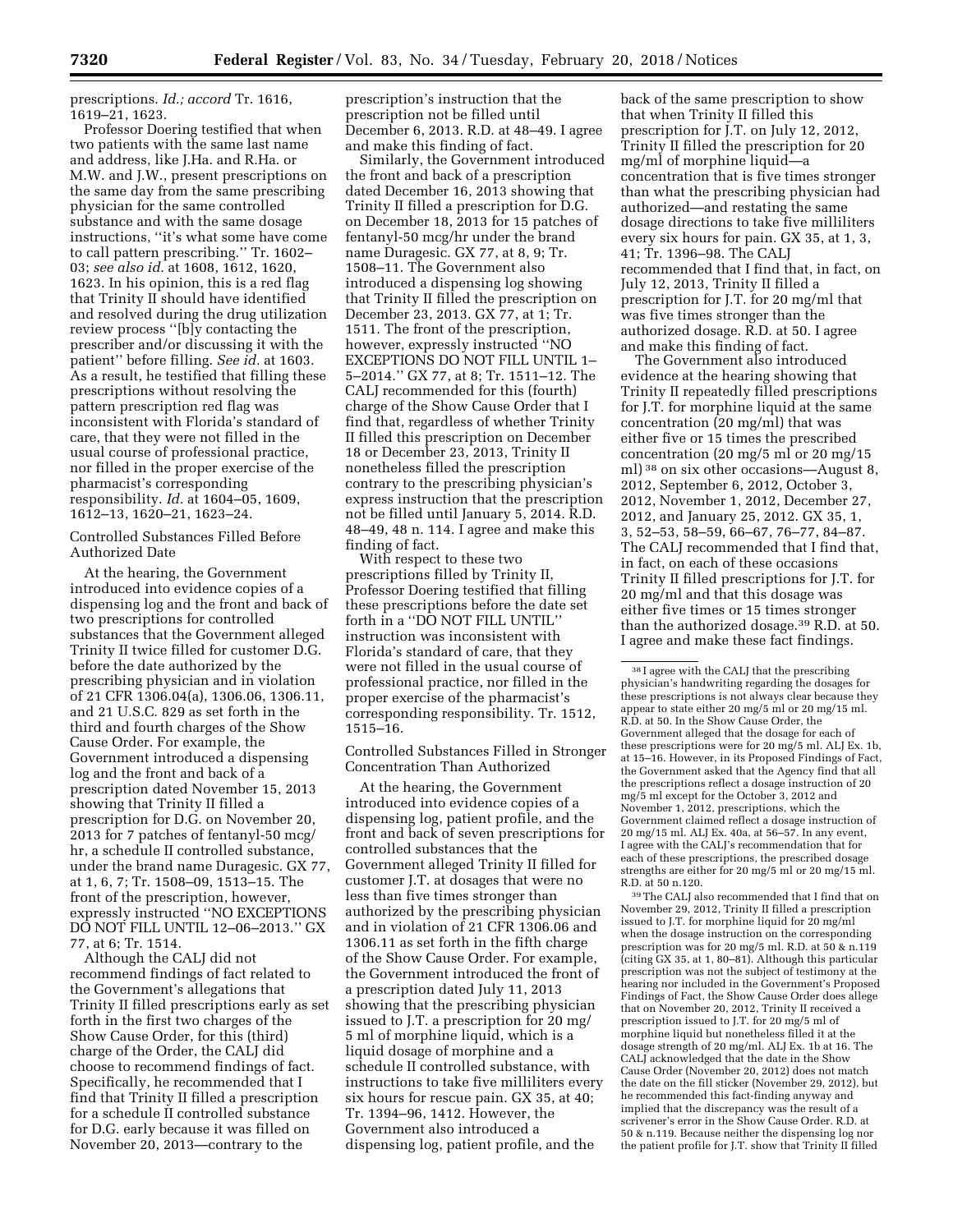Professor Doering testified that the filling of these prescriptions at dosages that were at least ''five times more potent that it was supposed to be'' constituted ''a misfill.'' Tr. 1398. ''This issue has been communicated to pharmacists. Be careful when you fill liquid morphine solutions, because it's a very concentrated form of the drug.'' *Id.* He testified that the issue ''should have been identified in the global dispensing process.'' *Id.* at 1400. He further testified that these prescriptions were not filled consistent with the standard of care in Florida nor filled in the usual course of pharmacy practice. *Id.* at 1399, 1402, 1404, 1406–07, 1409, 1411–12.

Prescriptions Filled by Pharmacy Interns

The Government introduced prescription evidence at the hearing for the purpose of showing that Trinity II unlawfully allowed pharmacist interns, instead of pharmacists, to fill controlled substances prescriptions. The Government specifically alleged that Mina A. Ghobrial, a pharmacist intern at Trinity II, filled such prescriptions based on the presence of the initials ''MAG'' or ''MG'' in the ''filled by'' field of the fill stickers. *See, e.g.,* GX 79–82; *see also* Tr. 339, 452. The CALJ recommended that I find that the Government failed to present evidence to suggest that Ghobrial was not supervised by a registered pharmacist. R.D. at 46. I agree and make this finding of fact.

#### *Respondent's Case*

Respondent presented the testimony of Mark Abdelmaseeh, a pharmacist at Trinity II.40 T. 2340–42. Abdelmaseeh testified that he worked two days per week as a pharmacist at Trinity II. *Id.* at 2342. He testified that, although technicians and interns worked with the pharmacists at Trinity II, pharmacy

40Although Respondents presented the testimony of one other witness, Kristen Quinette, a former pharmacy technician at Trinity I, the CALJ did not consider her testimony in his Recommended Decision. After testifying that she had worked at one time at Trinity II, the CALJ sustained the Government's objection to her testimony since she was not noticed as a witness against Trinity II. Tr. 2232, 2247–49.

interns and technicians did not dispense any prescriptions. *Id.* at 2342– 43. He further testified that his role included ''overlook[ing] and supervis[ing] what's going on in the pharmacy'' and ''keep[ing] open communication with the doctors to make sure that all prescriptions are legitimate and needed for the patient.'' *Id.* at 2355–56. ''I check to see if there are any contraindications or interactions, if the patient has allergies. I look to see if the prescription is valid or not. I look to see if the prescription is being filled early or not. I look to see if the prescription has any mistakes on it, and I call and verify with the doctor on every prescription that I fill.'' *Id.* at 2356.

Abdelmaseeh testified that Trinity II maintains ''records, notes and all types of other information other than just the plain prescription information'' and that ''[i]t's all documented in the computer system.'' *Id.* at 2345. He specifically testified that Trinity II ''maintain[ed] documentation regarding patient allergies'' and ''interactions with the physicians.'' *Id.* at 2360–61. He also testified that ''[w]hen the customer does pick up the medication they sign off for it that they picked up and that they do not have any questions in regards to the prescription that was picked up. . . . [a]t the point of sale.'' *Id.* at 2357. Specifically, he testified that the customer signs an electronic pad at the register confirming pick up and that the customer has no questions for the pharmacist. *Id.* at 2357–58. He further testified that he can access that information ''[a]t the register in the computer system.'' *Id.* at 2359.

The CALJ noted that Abdelmaseeh has some built-in bias because he was still an employee of Trinity II when he testified, giving him ''some stake in the proceedings.'' R.D. at 34. The CALJ found that this bias was reflected in the fact that Abdelmaseeh ''affirmatively and deliberately disregarded Respondent's counsel's . . . efforts to elicit testimony that stood within the bounds of the *in Limine* Order when there was no question pending in order to provide information that was directly the subject of the Government's objections.'' *Id.* at 34–35. The CALJ believed that this was Abdelmaseeh's ''effort to cram in as much objectionable testimony as possible'' to get around the terms of his *in Limine* Order. *Id.* at 35. As a result, the CALJ concluded that ''it is difficult to afford this witness's testimony the full weight that it otherwise might have received in this recommended decision.'' *Id.* 

The CALJ sustained the Government's objections to Respondent's attempts to

have Abdelmaseeh testify about evidence regarding the process the pharmacies used to verify prescriptions and resolve concerns, including a description and demonstration of the computer software utilized, because such testimony was excluded by the *in Limine* Order. *See generally* Tr. 2344– 66. However, the CALJ nonetheless allowed Respondent's counsel to proffer how the witness would have testified on that topic. *Id.* at 2366–2372. Counsel proffered that Trinity II used computer software that requires a pharmacist to sign-in and approve prescriptions. *Id.* at 2367. Respondent's counsel also proffered ''that the software comes with a particular screen and tab for printing what is commonly referred to and has been referred to by Professor Doering as a patient profile which includes dispensing history, and it's limited to the dispensing history. It's a preprogrammed function of that software.'' *Id.* at 2368, 2370 (''It's an F–11 tab to print a profile.''). He also proffered that ''other fields that are maintained or other screens that are maintained'' by Trinity II's software ''include an area for notes on each prescription and that that information is maintained at the pharmacy in that . . . software.'' *Id.* at 2369, 2370–71 (''It has a tab for prescription notes, RX notes, and it operates not only by the tab but by a function key, F–3, and patient information tab that uses a function key, F–4'' and includes ''a date and time stamp entry so you can determine on which date those entries were made.''). According to counsel, Trinity II's pharmacists ''used this software as a mechanism to assist them . . . with identifying red flags and then documenting the resolution of those.'' *Id.* at 2371–72.

The proffered facts related to Trinity II's computerized record-keeping and prescription verification process are only relevant to the Show Cause Order's first two charges related to the identification and resolution of red flags of diversion. The CALJ properly stated that he would not consider the proffer as evidence in making his recommendation, but he allowed Respondent's counsel to make the proffer to preserve the issue for review. *See id.* at 2352.

Based principally on this proffer and the Government's failure to image Trinity II's computers, Trinity II contends that DEA cannot prove that it failed to document resolution of such red flags because ''DEA failed to request or obtain Respondent's records where such notes and comments were stored.'' Trinity II's Closing Submission and Proposed Findings of Fact and

any prescriptions for J.T. on November 20, 2012 (much less one corresponding to the morphine liquid prescription described in the Show Cause Order), GX 35, at 1, 3, I find that this mistake in the Show Cause Order was merely a scrivener's error. Thus, I agree that the Government intended to state in the Order that Trinity II filled this prescription on November 29, 2012. And I agree with the CALJ's recommendation that I find (and I do so find) that Trinity II filled this prescription on November 29, 2012 at a dosage that was five times stronger than the prescribing physician had instructed.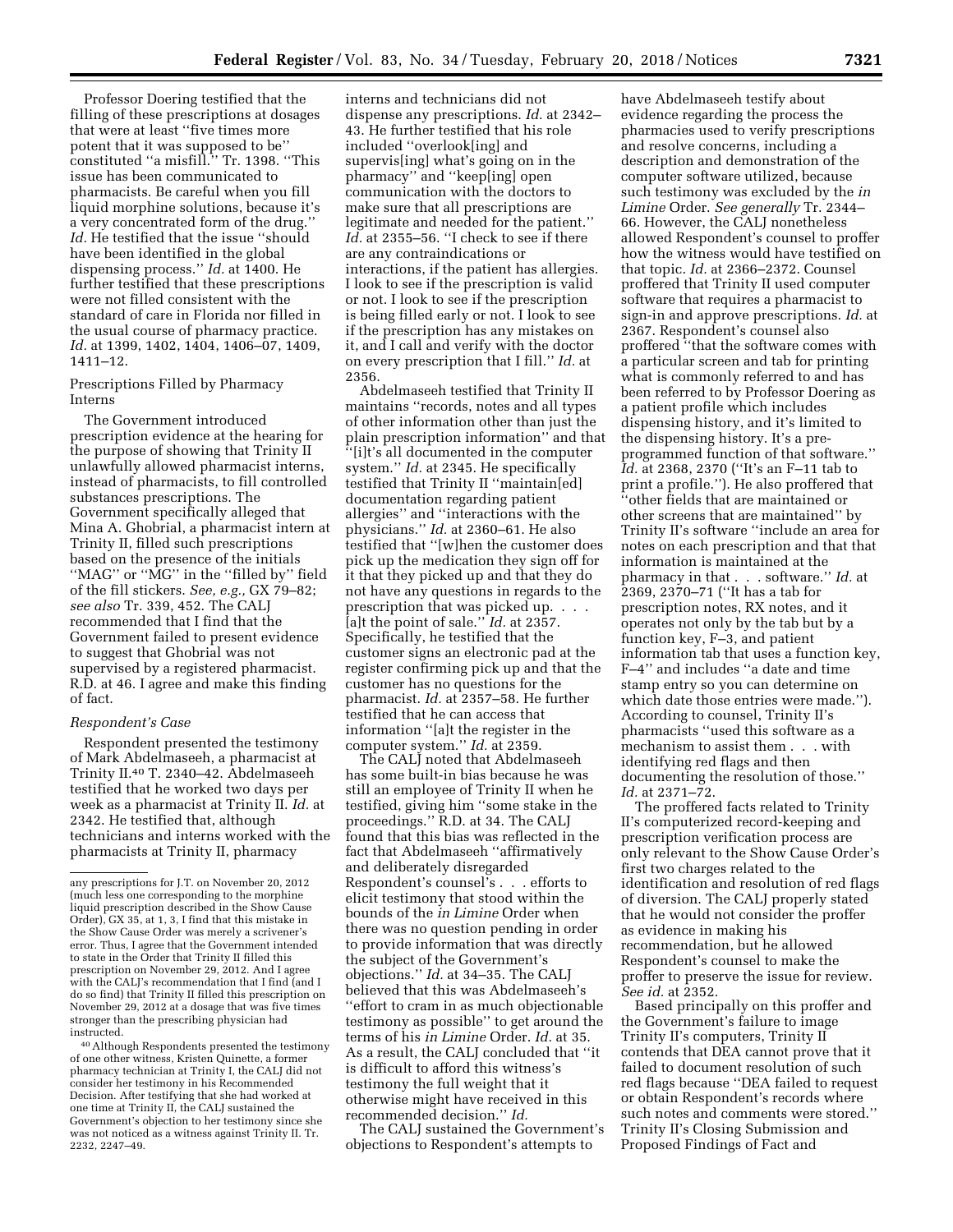Conclusions of Law (hereinafter ''Trinity II's Post-Hearing Brief''), AJL Ex. 41, at 6. This general argument has some merit (again, assuming the proffered facts are true) regarding Trinity II's customers for whom the Government never requested ''records where such notes and comments were stored.'' *Id.* 

However, Trinity II's argument does not account for the fact that the Government's December 4, 2014 subpoena required Trinity II to produce the complete patient profile that Trinity II maintained for 23 customers as required by Florida Administrative Rule 64B16–27.800, entitled ''Requirement for Patient Records.'' GX 98, at 2 (''For each of the following patients, please provide a copy of the complete patient profile your pharmacy maintained pursuant to Florida Administrative Rule 64B16–27.800''). As already noted, this rule expressly required Trinity II to maintain in its ''patient record system'' a record of every entry ''in the profile record'' for each patient for two years, including ''[p]harmacist comments relevant to the individual's drug therapy, including any other information peculiar to the specific patient or drug.'' ALJ Ex. 38; Fla. Admin. R. 64B16–27.800. This Rule also mandated that Trinity II ''obtain from the patient . . . and shall record'' patient information ''which may relate to prospective drug review. The pharmacist shall record any related information indicated by a licensed health care practitioner.'' *Id.* at 64B16– 27.800(2).

In short, and as discussed more fully *infra,* Rule 64B16–27.800 required Trinity II to maintain patient records that included copies of any notes and comments reflecting their pharmacists' resolution of any red flags of diversion. I find that when the Government requested the complete patient profile Trinity II maintained pursuant to Rule 64B16–27.800 related to the 23 customers in the December 4, 2014 subpoena, the Government did in fact request all patient records maintained by Trinity II for those customers pursuant to that Rule—including the pharmacists' notes and comments for those customers. Thus, I reject Trinity II's contention that the Government failed to request records including Trinity II's notes and comments.41

Most significantly, Respondent's counsel never stated in his proffer that Trinity II did in fact maintain notes and

comments resolving the alleged red flags for the 23 customers whose records were subpoenaed in this case. Although it is possible that Trinity II deliberately withheld this evidence in response to the December 4, 2014 subpoena,<sup>42</sup> I find that it is more likely than not that, in fact, Trinity II failed to produce notes and comments reflecting Trinity II's resolution of the red flags in response to the Government's subpoena because Trinity II did not actually resolve them and hence had no notes or comments reflecting any such resolution. Respondent's counsel was careful never to aver during cross-examination of the Government's witnesses that Trinity II actually had notes or comments regarding the 23 patients identified in the subpoena. The CALJ gave Respondent's counsel's more than enough latitude to make this claim during his proffer or during crossexamination, yet he chose not to do so. Respondent's counsel also chose not to impeach Government witnesses during cross-examination by using actual notes and comments (or any other information) reflecting Trinity II's resolution of red flags for any customer discussed at the hearing. Although the *in Limine* Order precluded Trinity II from, *inter alia,* offering such information as evidence in its case-inchief (ALJ Ex. 29, at 3), nothing in that Order precluded Trinity II from using this information to impeach the Government's witnesses.43 Indeed, it

42 During Respondent's counsel's crossexamination of Professor Doering regarding the scope of the Government's December 4, 2014 subpoena request for 23 customers' patient profiles maintained pursuant to Rule 64B16–27.800, Respondent's counsel asked ''Is the word 'profile' anywhere in that Florida administrative code provision?'' (Tr. 2174), expecting the witness to confirm counsel's own understanding regarding the rule. Professor Doering then validated that (mis)understanding by stating that the word "profile" "does not appear" to him as he quickly read the rule on the stand. Tr. 2176. This reading, of course, is incorrect—Rule 64B16–27.800(3) expressly references patient profiles. Government counsel immediately corrected this error on redirect by asking Professor Doering to read that provision into the record: ''A patient record shall be maintained for a period of not less than two years from the date of the last entry in the *profile*  record. This record may be a hard copy or a computerized form.'' Tr. 2207 (emphasis added). Although this exchange raises the possibility that Respondent's counsel advised his clients not to produce the notes and comments regarding the 23 customers referenced in the subpoena based on this misunderstanding of the rule, I find (for the reasons set forth in the text above) that it is more likely than not that Trinity II did not produce any notes or comments regarding these customers because they do not exist.

43 In fact, the CALJ lacks the authority to preclude a respondent from using relevant information to impeach a witness during cross-examination. *See Farmacia Yani,* 80 FR 29053, 29063 n.25 (2015) (finding that it was prejudicial error to preclude a respondent from using a document to impeach a

was in Trinity II's self-interest to use such notes and comments (if they existed) during cross-examination of the Government's witnesses because it would have been an effective way to impeach Government witnesses' testimony that they saw no evidence that Trinity II resolved any red flags of diversion. It would be a remarkable oversight for Respondent's counsel not to use such information during crossexamination if it did exist. As already noted, I find that it did not.44

#### **Discussion**

Before proceeding to analyze the evidence under the public interest factors, it is necessary to review the CALJ's discussion of two issues raised in the Government's Exceptions to the CALJ's Recommended Decision: (1) Whether the Government should have provided DEA–6s to Respondent that DEA had provided to its expert and  $(2)$ whether the expert's testimony was sufficiently ''reliable'' under the Administrative Procedure Act (''APA'')

44For the same reason, I reject Trinity II's Exception that the CALJ's *in Limine* Order ''did not permit the Respondents to present relevant evidence to the charges set forth in the show cause order. As a result, the Respondents were limited in their ability to explain the computer system used by the Respondents, which would have clarified the record keeping questions.'' Respondents Trinity Pharmacy (I)'s and Trinity Pharmacy (II)'s Exceptions to the Recommended Decision of the Administrative Law Judge (''Resp. Except.''), at 7. Although the CALJ did limit Trinity II's ability to present evidence as part of its case-in-chief, as already noted, the CALJ (1) gave Trinity II multiple opportunities to comply with his prehearing orders, (2) did not (and could not) limit its ability to present information during cross-examination of the Government's witnesses, and (3) even gave Trinity II the opportunity to provide an attorney proffer at the hearing in which Trinity II's counsel could have at least proffered facts which, if true, would have rebutted the Government's case. Again, as already noted, Trinity II chose not to do so. Accordingly, I find that the CALJ acted within his discretion when he issued his *in Limine* Order and denied Trinity II's reconsideration motion, and I reject Trinity II's Exception to the CALJ's *in Limine* Order.

Trinity II also raised in this Exception that the CALJ's *in Limine* Order precluded it from introducing evidence that ''would have corroborated Kristen Quinette that pharmacy technicians were not permitted to dispense prescriptions.'' *Id.* at 7. None of the allegations in the Show Cause Order relate to pharmacy technicians, and the CALJ limited her testimony's relevance to Trinity I. R.D. at 33 n. 86. In any event, and assuming Trinity II intended to state in its Exceptions that it would provide testimony related to pharmacy interns, I find that this Exception is moot because I find *infra* for Trinity II on the charges related to pharmacy interns.

<sup>41</sup>And it is also for this reason that I have limited my fact findings, *supra,* regarding the Show Cause Order's first two charges relating to violations of Trinity II's corresponding responsibility to allegations involving those 23 patients.

witness on cross-examination, even where respondent had failed to present the document to the Government in advance of the hearing). Moreover, the APA and our regulations preserve a respondent's right to present information on crossexamination for the purpose of impeaching the Government's witnesses. *See* 5 U.S.C. 556(d) (''A party is entitled . . . to conduct such crossexamination as may be required for a full and true disclosure of the facts.''); 21 CFR 1316.60.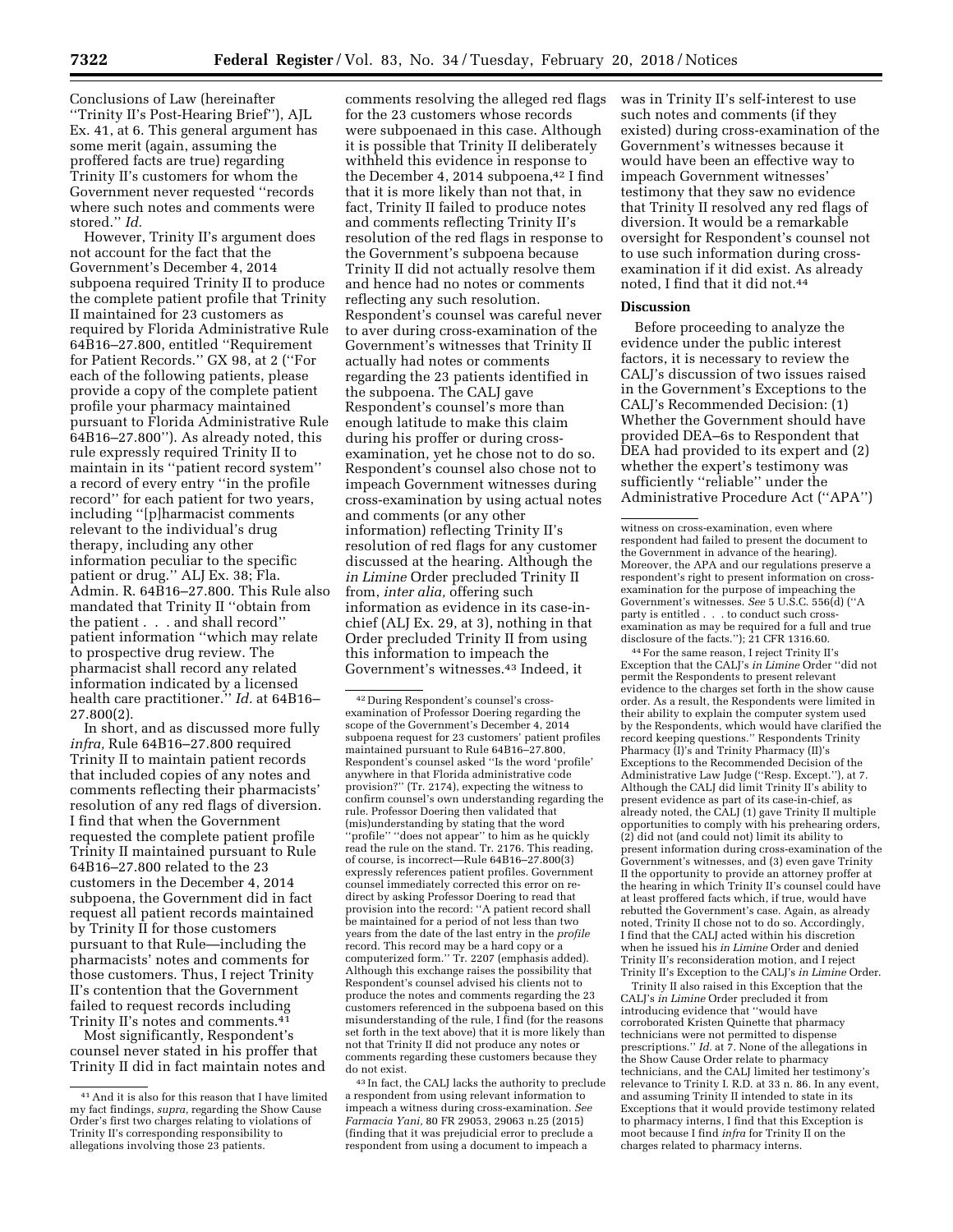to be given weight in my decision. *See*  ''Government Exceptions'' (hereinafter ''Gov. Except.'') at 13–54.

# *Requirement To Produce Documents Relied Upon by the Expert*

In his Recommendation, the CALJ included a discussion of whether the Government should have produced to Respondent copies of a DEA–6 related to Trinity II that DEA had provided 45 to the Government's expert witness, Professor Doering. R.D. at 27–28, 28 nn. 78–79.46 In that discussion, the CALJ

[Mr. Sisco:] All right. Would you describe for me all of the information that you initially provided to Professor Doering?

[DI:] I believe we provided photocopies of the original prescriptions. I believe a copy of the E– FORCSE, the dispensing report. What else? And a copy of one of my 6s.

Q When you say a 6, you're talking about a DEA– 6. It's your report of an investigation?

A Yes.

Tr. 581–82. Elsewhere in his Recommended Decision, the CALJ himself noted and accepted this same testimony. R.D. at 12 (accepting DI's testimony that he had ''provided . . . a copy of one of his DEA–6 forms . . . to Professor Paul Doering, the Government's expert witness. Tr. 581, 589–90''). Professor Doering corroborated the DI's response during his own testimony on direct and crossexamination, stating that he received DEA–6s from the DIs who had retained him on behalf of DEA and before he had made first contact with Government counsel regarding the case. *Id.* at 855–59, 1783–84, 1786–89, 1800–01. As the Government observed, ''[e]veryone is entitled to his own opinion, but not to his own facts.'' Govt. Except. at 1. I expect all the ALJs working for DEA to ensure that that the statements in their Recommended Decisions are well-grounded in fact, especially before making statements disparaging counsel who appear before them.

 $^{\rm 46}$  This issue arose when, for the first time at the hearing, Respondent requested production of the DEA–6s that the Government had provided to its expert. R.D. at 28 n.79; *see* Tr. 586, 805–07. The Government responded at the hearing that Respondent's request was untimely because Government counsel had already notified Respondent's counsel by letter months before the hearing that DEA had previously provided DEA–6s to Professor Doering and that they would not be produced pursuant to *T.J. McNichol.* Tr. 807–08. The Government also proffered a copy of the contents of its unsigned expert discovery letter at the hearing. *Id.* The Government subsequently raised an Exception seeking a finding that it had provided notice to Respondent's counsel prior to the hearing, and the Government attached to its Exceptions an affidavit and a copy of the signed expert discovery letter addressed to Respondent's counsel consistent with its representation at the

stated his belief that the DEA's intent in providing documents to an expert is relevant to determining whether the expert relied upon these documents in forming his opinion. R.D. at 28 n. 78 (''Like the other documents forwarded by DEA to Professor Doering, DEA–6s were furnished to him to assist him in formulating his expert opinion on the Government's theory of the case.''), *id.*  at 28 (''The proposition that the Government would supply DEA–6s (or any other form) to an expert with the expectation that those documents would play no role 'whatsoever' is dubious at best. Professor Doering was sent DEA– 6s so he would read, analyze, and utilize them in forming his expert opinion''). Contrary to the CALJ's belief, the Government's purported ''expectation'' that Professor Doering would rely on DEA–6s provided to him is both factually unsupported and legally irrelevant to the question at bar.

As a threshold matter, the record does not support the CALJ's statement that DEA expected Professor Doering to rely on the DEA–6s. The CALJ's opinion on this supposed expectation is based solely on the fact that the Government provided them to him. *See* R.D. at 27– 28. However, the Government may provide an expert with any number of documents for reasons that have nothing to do with formulating the substantive basis of an expert opinion—such as an index or a table of contents. In his Recommended Decision, the CALJ failed to indicate where in in the almost 2,400 page transcript and more than 90 exhibits in the case there are facts establishing that DEA's ''expectation'' was that Professor Doering use the DEA–6s ''in formulating his expert opinion on the Government's theory of the case.'' *Id.* at 28 n.78. Thus, I find that the mere fact that the DIs provided a DEA–6 to Professor Doering regarding Trinity II is insufficient to establish that DEA did so with the intent that he rely upon it in forming his opinion.

More importantly, even if the record did support the CALJ's belief that DEA expected Professor Doering to rely on the DEA–6s in forming his opinion, it is legally irrelevant to the question of

whether the Government should have produced the DEA–6s to Trinity II. ''DEA precedent has already made clear that where an expert relies on data or documents in forming his opinions, the failure of the sponsoring party to produce the data or documents denies the other party a meaningful opportunity to cross-examine the expert and show that his opinions are unfounded'' and ''runs the very substantial risk that the expert's conclusions will be rejected.'' 47 *T.J. McNichol, M.D.,* 77 FR 57133, 57146 n.18 (2012). Thus, the only fact that matters is whether Professor Doering actually relied on the DEA–6 in forming the substantive basis for his expert opinion. Accordingly, I find that, as a matter of law, the CALJ's unsupported belief that DEA expected Professor Doering to rely on the DEA–6s is irrelevant to the question of whether the Government was required to produce them to Trinity II because that legal question depends solely on whether Professor Doering, in fact, relied on the DEA–6 in forming the substantive basis for his opinion. *See T.J. McNichol, M.D.,*  77 FR at 57146 n. 18; *CBS Wholesale,*  74 FR at 36749.

The CALJ also contends that Professor Doering, in fact, relied on the DEA–6s in forming his expert opinion based on his response to the following question during direct examination:

Q . . . What role did [the DEA–6s] play in your forming of the opinion as to the dispensings and fillings that you formed the opinion on in this case?

A None whatsoever ultimately. I used the DEA Form 6 as what I would call, like a beacon or flashlight to help me understand where I might find that documentation, so I could peer upon that with my own two eyes, and not have to rely on or depend on other people's impressions or thoughts. I never rely on DEA Form 6s, because I think it's risky to do that.

*Id.* at 859–60. The CALJ found that, ''by his own account, [Professor Doering] used the investigative reports as a

<sup>45</sup>The Government also raised a separate Exception related to the CALJ's statement in his Recommended Decision that ''[i]t is unfathomable that the Agency counsel would gratuitously release a document as closely held by the Agency as a DEA–6 with no expectation that it would be used by that person for any purpose.'' Govt. Except. at 69 (emphasis omitted) (citing R.D. at 28 n. 78). The CALJ failed to indicate where the record indicates that Government counsel produced, much less 'gratuitously released," a DEA–6 to anyone. In fact, the record contradicts the CALJ's rendition of the facts. As Trinity II's counsel established during cross-examination of the lead DI at the hearing, it was the DIs, not ''Agency counsel,'' who provided a DEA–6 to Professor Doering.

hearing. Gov. Except. at 64–69 & Attachment 1. In his Recommendation, the CALJ decided that ruling on whether this discovery request was timely was ''unnecessary'' because ''the Respondent has not sought to develop the record regarding the timeliness of the request or even asked for the testimony to be stricken as unavailable to constitute substantial evidence.'' R.D. at 28 n.79. I agree that Trinity II failed to carry its burden to prove that its request for production of the DEA–6s was timely. In any event, as discussed *infra,* I find that Professor Doering did not rely on any DEA–6 as the basis for his expert opinion, thereby obviating any putative production requirement.

<sup>47</sup>The CALJ cited to an earlier case, *CBS Wholesale Distributors,* 74 FR 36746, 36749 (2009), where the Agency found that expert testimony about whether a respondent was selling ''excessive quantities of combination ephedrine products'' was unreliable because the expert was unable to produce the data on which he, in turn, relied in forming his opinion of what the average monthly sales figure calculation was for such products. *Id.*  at 28 n.79. Notably, nowhere in that case or in *T.J. McNichol* (or in any other case) has the Agency held that the sponsoring party must produce to the other party data or documents that had been provided to the expert based on the sponsoring party's "expectation" that the expert would rely on the information. Rather, as already noted, both cases set forth the same requirement: The sponsoring party must produce to the other party all information upon which the expert actually relied in forming the substantive basis for his/her opinion.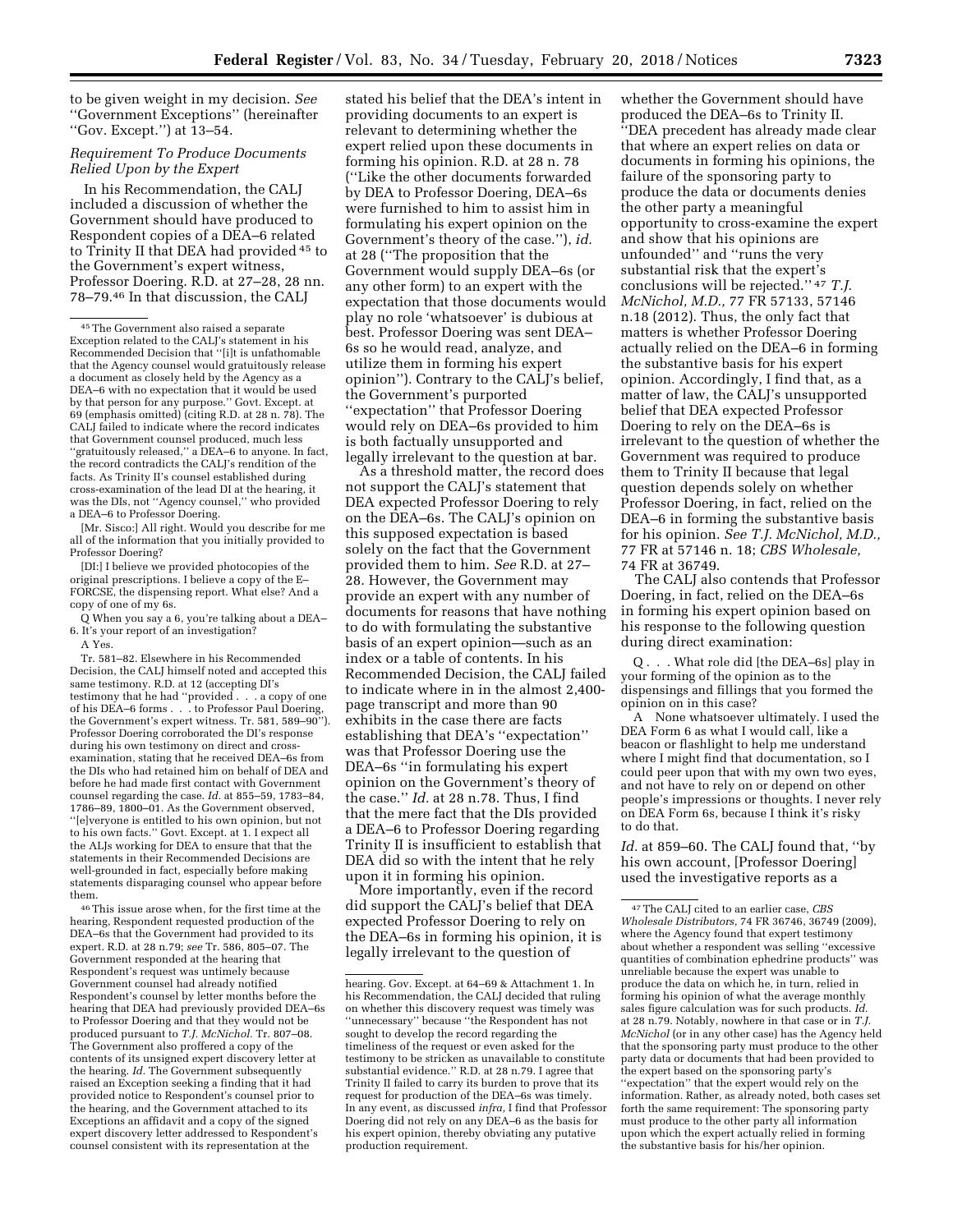framework to examine other potential evidence.'' R.D. at 27. The CALJ concluded that this testimony ''leaves little doubt that the DEA–6s supplied to Professor Doering constituted underlying data that supported his conclusion, his assertions.'' *Id.* at 28 n.79.

Once again, the CALJ cites to the wrong legal standard under Agency precedent. The test is not whether Professor Doering used the DEA–6s ''as a beacon or flashlight'' to find other documents that constituted underlying data necessary to form his opinion. The question is whether Professor Doering, in fact, relied upon the DEA–6s as a substantive basis for his expert opinion. *See T.J. McNichol, M.D.,* 77 FR at 57146 n. 18; *CBS Wholesale,* 74 FR at 36749. Here, Professor Doering's testimony shows that he used the DEA–6 as a table of contents or an index ''to help [him] understand where [he] might find that documentation'' upon which he ultimately *did* rely upon in forming his opinion—dispensing reports, dispensing logs, copies of individual prescriptions, patient profiles, and Google Maps and MapQuest printouts of distances. Tr. 860, 862–63. He even went so far as to testify that he only used DEA–6s in this limited way so he would ''*not* have to rely on or depend on other people's impressions or thoughts'' reflected by or in the DEA–6. *Id.* at 860 (emphasis added). Simply put, if an expert uses a document like an index to ''find'' other ''documentation'' and nothing more, then the expert is not relying on that index in forming the substantive basis of an expert opinion. As a result, the other party could not use that document to show that the expert's opinion was unfounded, and the sponsoring party would not be required to produce it.

Here, the above testimony demonstrates that Professor Doering relied on dispensing reports, dispensing logs, copies of individual prescriptions, patient profiles, and Google Maps and MapQuest printouts in forming his opinions, not the DEA–6s that accompanied them. Tr. 860, 862–63. Accordingly, pursuant to *T.J. McNichol*  and *CBS Wholesale,* I find that the record establishes that Professor Doering did not rely upon the DEA–6s in forming his expert opinion in this case, and thus the Government had no obligation to produce them to Trinity II.

# *Expert Opinions Must Be Supported by Reliable, Probative and Reliable Evidence*

Under the APA, final agency action imposing a sanction must be ''supported by and in accordance with the reliable, probative, and substantial evidence.'' 5

U.S.C. 556(d). Like other evidence, the Agency has also held that an expert's opinion must be ''supported by substantial and reliable evidence.'' *CBS Wholesale,* 74 FR at 36749 (citing *id.*). I agree with the CALJ's decision to overrule Trinity II's objections in the hearing and in its closing brief to admitting the expert testimony of Professor Doering into evidence.48 *See*  R.D. at 15. After the CALJ evaluated ''the weight that should be accorded [to Professor Doering's] expert testimony in this matter,'' R.D. at 16 n. 51, he recommended that I give his testimony no weight because it was, in his view, ''insufficiently reliable to form the basis of a sanction under the APA.'' *Id.* at 33 (''To be clear, however, this is not an issue of credibility . . . There is no question that the Professor is an individual of impressive credentials . . . This aspect of this recommended decision addresses only the narrow issue of whether the expert opinions he rendered . . . are sufficiently reliable to support a sanction.''). Like the CALJ, I too do not need to rely upon Professor Doering's expert testimony to find that Trinity II's DEA registration must be revoked. However, unlike the CALJ, I do find that his testimony was nonetheless

reliable under the APA and could have

. . . I will clear up the delinquent status of my license, and it will revert to clear and active, before it goes to null and void.'' *Id.* at 844. He stated that this fact had no impact on his ability to work at the University of Florida's School of Pharmacy because he was only required to maintain an active pharmacist's license in one state, and he had an active license in North Carolina. *Id.* at 821–23. Even if Professor Doering had no license in any state, however, DEA regulations do not require an expert witness to be licensed in the state in which the alleged violations occurred, and Agency precedent authorizes ALJ's to admit expert testimony even where the expert was not licensed in the state where the violations were alleged to have occurred. 21 CFR 1316.59(b) (''Opinion testimony shall be admitted when the presiding officer is satisfied that the witness is properly qualified''); *Grider Drug #1 & Grider Drug #2,* 77 FR 44070, 44093 n.73 (2012) (finding that the Government's expert, who was licensed in Ohio but not Kentucky was nonetheless permissible and ''generally reliable and probative of whether Respondents (and their pharmacists) violated their corresponding responsibility''). Thus, the CALJ properly accepted Professor Doering ''as an expert in the practice of pharmacy in the State of Florida and the standard of care in the dispensing of controlled substances in Florida'' based on his expertise and the fact that he stays current in this area of expertise. *Id.* at 843; R.D. at 14. For the same reasons, I find that the fact that Professor Doering's CV may not have been up-todate regarding the status of his Florida license is an insufficient basis to find that his testimony was unreliable. *See* R.D. at 28–30.

been accorded more evidentiary weight in his recommended fact findings.49

The CALJ identified six 50 reasons for his recommendation not to rely on Professor Doering's testimony, and the Government filed Exceptions in response to each of them. *First,* the CALJ believed that Professor Doering's supposed ''acknowledgment that the opinions he had rendered were not 'based on sufficient facts or data' critically undermines the weight that can be attached to those opinions.'' 51

50The CALJ raised two other reasons to challenge the expert's reliability, one of which was the issue of DEA–6s, which I addressed *supra.* The other related to the CALJ's disagreement with Professor Doering on the question of whether an early fill calculation relates to when the pharmacist fills the prescription or to when the customer ultimately obtains the controlled substance. R.D. at 24–26. I find that this is a legal question and not a question of witness reliability, and it is one that I address *infra.* 

51R.D. at 16 (quoting Fed. R. Evid. 702(b)). Although the CALJ properly framed the issue of reliability under § 556(d) as a question of how much weight to give to Professor Doering's expert opinions, the CALJ erroneously resorted to Federal Rule of Evidence 702 as the lens through which to make this determination. *Id.* at 14–15, 16 n.51. The CALJ stated that the ''Agency has long authorized resort to the Federal Rules of Evidence 'where they do not conflict with Agency regulations.'' *Id.* at 14– 15 (citing *Rosalind A. Cropper, M.D.,* 66 FR 41040, 41041 (2001)). In *Cropper,* the Agency expressly rejected the ALJ's evidentiary ruling that the Federal Rules of Evidence ''generally apply'' to DEA administrative hearings and found ''instead that the Federal Rules of Evidence (FRE) do not apply directly to these proceedings . . . but may be used for guidance, where they do not conflict with

<sup>48</sup>Trinity II objected to the admission of Professor Doering's expert testimony on the basis that ''[h]e does not currently have a license in effect in the State of Florida'' (Tr. 840) based on Professor Doering's testimony that his license had fallen into delinquent status for a couple of months as of the date of the hearing. *Id.* at 822–23, 1770. He stated that ''when the decks are cleared with this matter

<sup>49</sup>The CALJ states that ''the factual findings set forth in this recommended decision are entitled to significant deference.'' R.D. at 38 (citing *Universal Camera Corp.* v. *NLRB,* 340 U.S. 474, 496 (1951)). However, nowhere does *Universal Camera* (or the APA) support this standard of review for the CALJ's recommended fact findings. Rather, it is axiomatic that an ALJ's recommended decisions are subject to *de novo* review by the agency. *See* 5 U.S.C. 557(b) (''On appeal from or review of the initial decision, the agency has all the powers which it would have in making the initial decision except as it may limit the issues on notice or by rule.''); *Universal Camera,*  340 U.S. at 492, 493 (the ALJ's recommended fact findings become part of the administrative record, just ''as the complaint or the testimony'' is part of the record, for the Agency's consideration), 494 (the APA states ''that an agency which reviews an examiner's [*e.g.,* ALJ's] report has 'all the powers which it would have in making the initial decision''') (quoting 5 U.S.C. 557(b)); *Vineland Fireworks* v. *ATF,* 544 F.3d 509, 514 (3d Cir. 2008) (recognizing an agency's authority under the APA to ''exercise[ ] de novo review over the ALJ's decision''). ALJs are ''entirely subject to the agency on matters of law; they can be reversed by the agency on matters of fact, even where demeanor evidence is an important factor.'' Antonin Scalia, *The ALJ Fiasco—A Reprise,* 47 Univ. Chi. L. Rev. 57, 62 (1979). *See Kay* v. *FCC,* 396 F.3d 1184, 1189 (D.C. Cir. 2005) (the agency may disagree with an ALJ's factual findings, including credibility determinations); Tom C. Clark, *Attorney General's Manual on the Administrative Procedure Act* 83 (1947) (''In making its decision, whether following an initial or recommended decision, the agency is in no way bound by the decision of its subordinate officer; it retains complete freedom of decisionthough it had heard the evidence itself.'').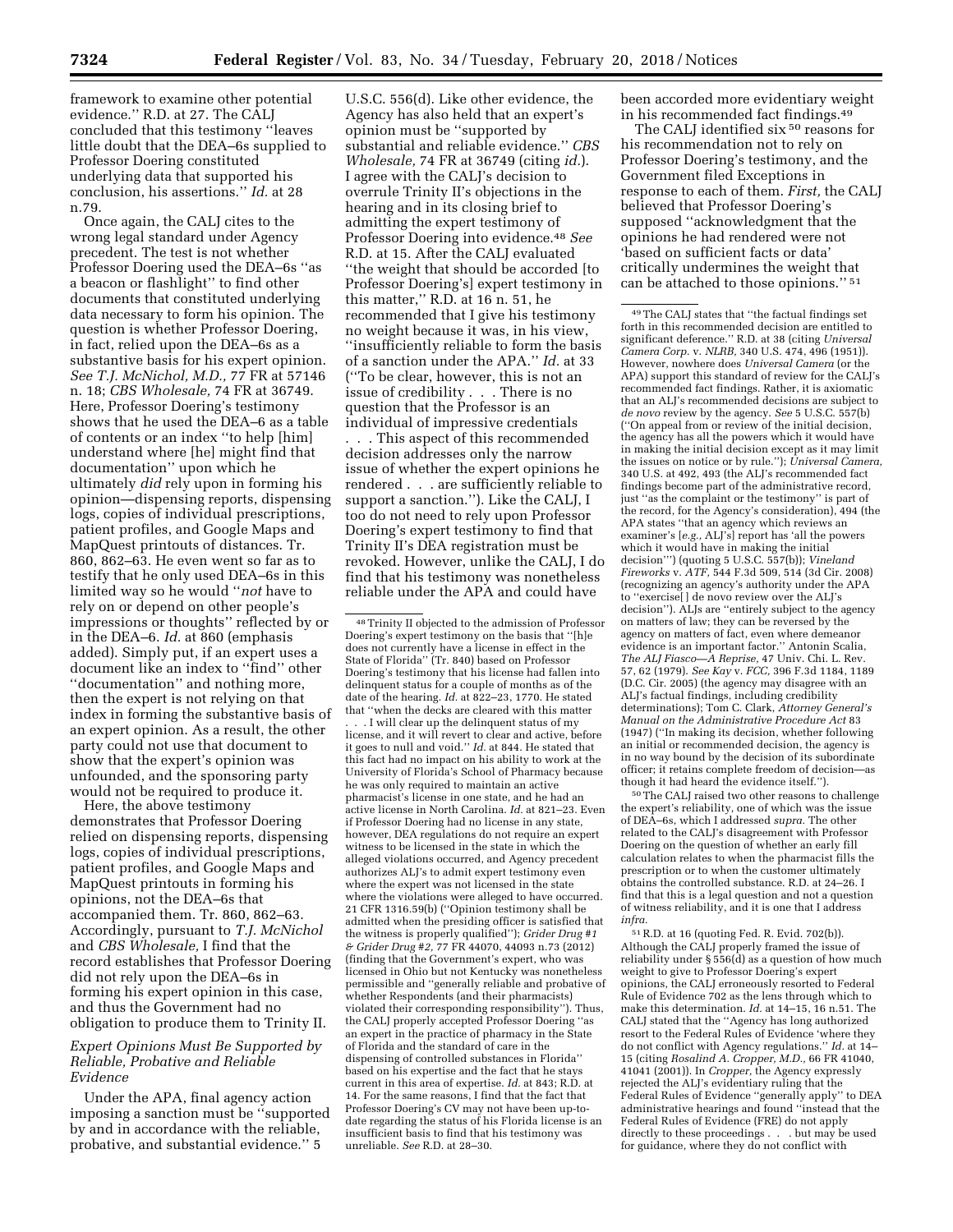R.D. at 16. Specifically, the CALJ states that Professor Doering ''did not have all of the information that was necessary for him to render an expert opinion.'' *Id.*  (citing Tr. 2186–87). In its Exceptions, the Government responds that a ''careful and thorough review'' of the hearing transcript ''shows that the Presiding Officer's 52 finding is a mischaracterization of Professor Doering's testimony.'' Gov. Except. at 13. I agree.

During the portion of crossexamination cited by the CALJ, it is clear that when Professor Doering testified that he ''d[id]n't know that [he'd] been provided enough information . . . to render'' expert opinions under the Florida standard of care regarding Trinity II's resolution of red flags was limited to prescriptions and customers where he did not have a corresponding patient profile. Tr. 2186– 87, 2187; *accord* Gov. Except. 14–15. The record is clear that Professor

Although Rule 702 does use the words ''expert'' and ''reliable,'' that does not make the rule applicable here, even as guidance, to determine how much weight to give expert testimony. The CALJ concedes that Rule 702 only provides conditions for ''the admission of expert opinion testimony.'' R.D. at 15. Indeed, Rule 702 says nothing about how much weight to give an expert's opinion once it has been admitted. For this reason, the Agency adopted the CALJ's evidentiary recommendation in *Howard N. Robinson, M.D.,* 79 FR 19356, 19361 n.39 (2014), to overrule the Government's objection based on Rule 702 to receiving an expert witness because ''the nature of the objection was framed entirely as an argument as to weight and raised no appreciable issue regarding the qualifications of the witness to present expert testimony.'' Here, and as already noted, the CALJ properly accepted admission of Professor Doering's expert opinion (Tr. 843–44) but gave it no weight because it was, in the CALJ's view, insufficiently reliable. Thus, Rule 702 has no bearing, and provides no guidance, on the question of how much weight the expert's testimony should receive.

52 ''The term *presiding officer* means an administrative law judge qualified and appointed as provided in the'' APA. 21 CFR 1316.42(f) (citing 5 U.S.C. 556). The APA, in turn, characterizes an ALJ as a ''presiding or participating employee'' of the Agency. 5 U.S.C. 556(b). In this case, the presiding officer or employee of the Agency was the CALJ.

Doering testified that he did have sufficient information to render expert opinions related to the Government's charges pursuant to 21 CFR 1306.04(a) for the 23 patients that were the subject of the December 4, 2014 administrative subpoena and for whom he had the corresponding patient profile. *See* Tr. 1054–55, 2217, 2224.53 For this reason, and as noted *supra,* those are the only patients whose prescription evidence I have considered in evaluating the Government's charges pursuant to 21 CFR 1306.04(a). Accordingly, I reject the CALJ's recommended finding that Professor Doering lacked sufficient facts to render his opinions with respect to those patients.

*Second,* the CALJ believed that Professor Doering's expert opinions were not reliable because he had not ''reliably applied'' the relevant principles and methods to the facts of the case, particularly in the context of what constitutes a ''red flag.'' R.D. at 16–17. The CALJ stated that ''nothing in his definition of a 'red flag' suggests that it is an indicator of an elevated risk of diversion, or what, if any, steps are required prior to dispensing when a red flag is present.'' *Id.* at 17 (citing Tr. 865). As a threshold matter, how Professor Doering, or any other expert, defines a red flag is irrelevant. It is the Agency, not an expert, that must decide whether facts in a particular case demonstrate that a pharmacist knowingly filled a prescription that was not issued for a legitimate medical purpose pursuant to 21 CFR 1306.04(a). In this context, the role of the expert is merely to render an opinion of whether a pharmacist's decision to fill a particular prescription given the facts of the case satisfied the state's standard of pharmacy practice one of several factors the Agency can consider in determining whether a pharmacy violated its corresponding

responsibility. And as already noted, the CALJ chose not to make *any*  recommended fact findings related to the Government's charges that Trinity II violated its corresponding responsibility.

In any event, the CALJ's characterization of Professor Doering's definition of red flags is at odds with Professor Doering's actual testimony. As noted *supra,* Professor Doering testified that a red flag is ''a term that's come to be used to give examples to pharmacies of things that might indicate or suggest that prescriptions were filled outside the usual course of pharmacy practice.'' Tr. 864. He also testified that a red flag ''could be indicative of abuse or misuse,'' ''over or under compliance,'' ''drug-drug interactions,'' or a ''forged'' or ''altered'' prescription. *Id.* at 869. All of these indicators reflect what the CALJ described as ''an elevated risk of diversion.'' Indeed, Professor Doering's testimony about red flags of diversion that pharmacists must look for was consistent with what the relevant Florida Administrative Rule requires pharmacists to look for as part of their prospective drug use review. *See*  Florida Administrative Code Rule 64B16–27.810. In one example, he testified that red flags indicating ''overutilization'' of a controlled substance ''touches upon some of the other issues, which means clinical use or abuse, or diversion to some other use.'' Tr. 885– 86. "Over[-]utilization" "might be distributing it to other persons'' (*i.e.,*  diversion to others) or ''taking too much of it.'' *Id.* at 872. Thus, Professor Doering testified that the red flags can indicate both an increased risk of diversion to others, but also a risk of clinical abuse. As I noted *supra,* he testified about many examples of red flags of diversion in a wide variety of contexts, including those set forth in Rule 64B16–27.810. *See* Gov. Except. at 18–23.

Also, as already noted, and contrary to the CALJ's characterization, Professor Doering repeatedly testified about what pharmacists should do when a red flag is present. For example, he testified that, ''before filling any prescription'' as part of the ''prospective drug utilization review, or prospective drug use review,'' pharmacists must resolve the red flags and document such resolution ''on the face of the prescription, on the rear of the prescription, or in the patient profile.'' *E.g., id.* at 882, 870–73, 881– 83, 958–59.54 Most importantly, this

agency regulations.'' 66 FR at 41041 (citing *Klinestiver* v. *Drug Enforcement Administration,*  606 F.2d 1128, 1130 (D.C. Cir. 1979) (holding that ''nothing in 21 CFR 1316.59(a) requires DEA to limit admissible testimony to that which would be acceptable in a jury trial or under the Federal Rules of Evidence'')). If the CALJ wished to deny admission of Professor Doering's testimony and exclude it from evidence, the APA only authorizes exclusion of evidence that is ''irrelevant, immaterial, or unduly repetitious.'' 5 U.S.C. 556(d); *Klinestiver,* 606 F.2d at 1130 (''The history of [21 CFR 1316.59] convinces us that DEA never intended to bind itself to a higher standard of admissibility than that prescribed by . . . 5 U.S.C. 556(d)''); *Cropper,* 66 FR at 41041 (same) (''The sections governing these proceedings found in 21 Code of Federal Regulations contain no references to the FRE; and 21 CFR 1316.59 . . . requires only that admitted evidence be 'competent, relevant, material, and not unduly repetitious.'').

<sup>53</sup>After reviewing prescription evidence and patient profiles for over 20 of Respondents' customers and testifying that he saw no notes or comments resolving red flags of diversion with respect to those customers, Professor Doering was asked ''How many more did you need to be able to see to determine whether or not [Respondents] kept the notes and comments?'' Tr. 2217. He responded: ''Well, technically speaking I'd have to look at each and every one to be sure that they exist. I think the logical conclusion is these profiles typically don't have such a section.'' *Id.* On this basis, the Government argues that a reasonable inference could be made that Trinity II never documented resolution of red flags of diversion—even for customers for whom patient profiles were not produced. Govt. Except. at 17 & n.5. I need not make this inference here because, as set forth *infra,*  the prescription evidence and patient profiles that are already part of the record in this case are more than sufficient to establish by a preponderance of the evidence that Trinity II violated its corresponding responsibility pursuant to 21 CFR  $1306.\overline{0}4(a)$ .

<sup>54</sup>As the Government notes in its Exceptions, Professor Doering testified at length about the steps that a pharmacist must follow before filling a Continued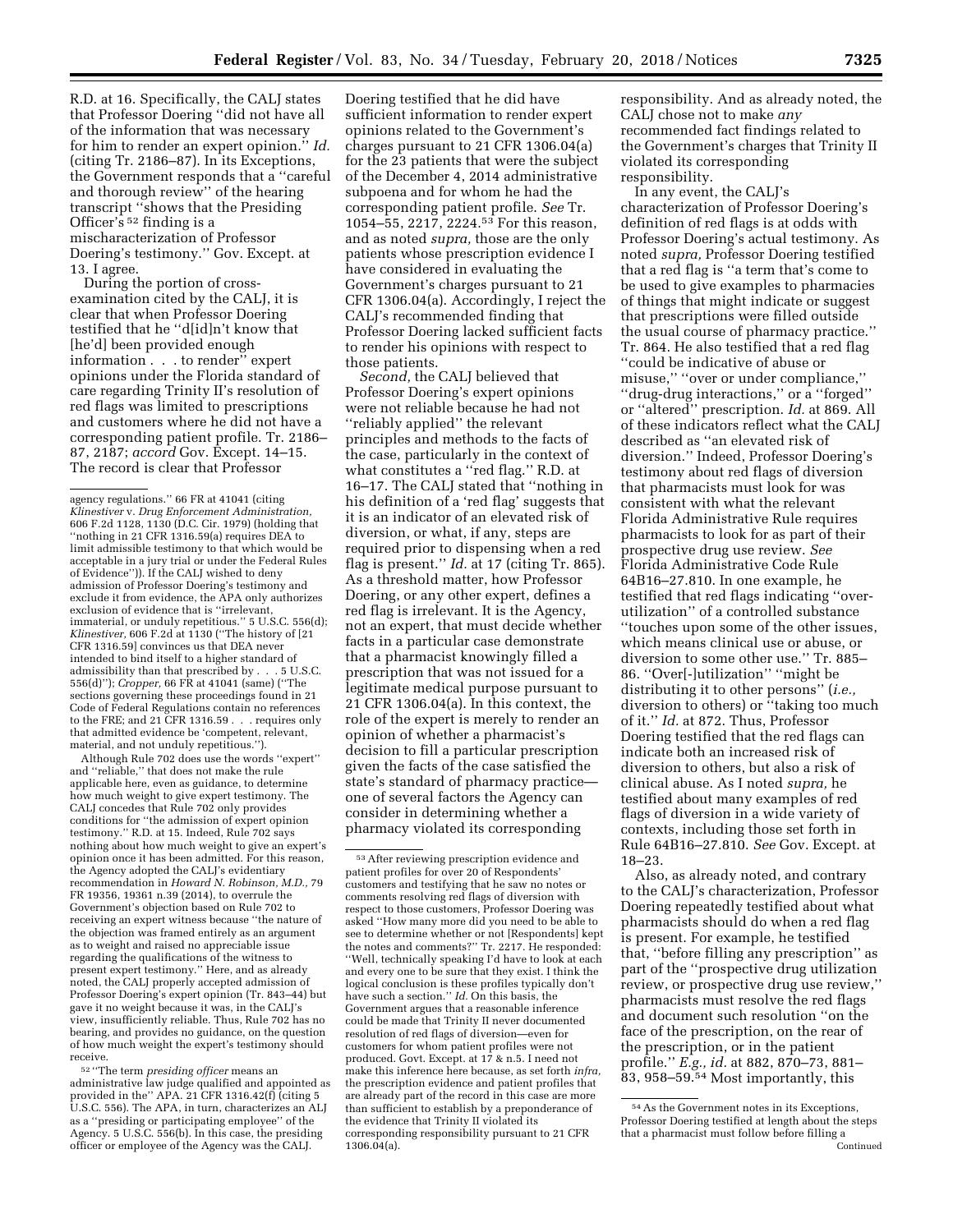testimony is consistent with the Florida Administrative Rules that also require resolving red flags and documenting resolution of red flags, which Professor Doering also discussed at length. *See*  Florida Administrative Code Rule 64B16–27.800; Tr. 870–71, 873–75, 881– 82, 887–89, 891, 895–96, 953–55, 957– 59, 1015–16, 1169–70, 1353, 1419–20. The fact that his testimony closely tracks the Florida Administrative Rules supports, rather than undermines, the reliability of his expert opinion. As a result, I reject the CALJ's belief that (1) the expert's definition of a red flag is relevant and (2) in any event, that the expert failed to define a red flag as an indicator of an elevated risk of diversion and set forth the steps a pharmacist must follow prior to filling or dispensing.

*Third,* the CALJ stated that Professor Doering was unreliable because the CALJ believed that Professor Doering stated that ''it is the (presumably subjective) judgment of each individual pharmacist that governs whether a red flag is adequately resolved.'' R.D. at 17. Aside from the fact that the transcript fails to reflect Professor Doering making this statement,55 the CALJ confuses the question of whose judgment should be used in filling a prescription with the question of whether Trinity II's pharmacists' decisions to fill certain prescriptions satisfied their corresponding responsibility.56 The

55As the Government states, ''[t]he Presiding Officer simply read the word 'subjective' into Professor Doering's testimony when it did not exist.'' Govt. Except. at 27.

56On the latter question, the CALJ also expressed confusion about whether Professor Doering was 'speaking from the shoes of the pharmacists'' or from his view of ''looking from the shoes of the expert'' in determining what the Florida standard of practice should be in resolving red flags. R.D. at 17 (quoting Tr. 881). However, the record is clear

notion that pharmacists must use their professional judgement when filling prescriptions is neither new nor remarkable. Agency precedent, federal law, and Florida law uniformly require pharmacists to use their professional judgment in deciding whether to fill a prescription and dispense controlled substances.57 Accordingly, I reject the CALJ's view that Professor Doering's testimony was unreliable simply because he testified that pharmacists must use their professional judgment a statement that is consistent with Agency precedent.58

*Fourth,* the CALJ stated his belief that ''Professor Doering's reliance upon the subjective judgment of individual pharmacists as a Florida state standard'' undermined the reliability of his testimony. R.D. at 19. The CALJ contended that Professor Doering ''conceded that pharmacists in Florida can and do disagree on whether particular red flags are resolvable,59 when a refill constitutes an 'early refill,' when duplicative therapy is present, and whether a particular combination of

57*See, e.g., Ralph J. Bertolino,* 55 FR 4,729, 4,730 (1990) (''The statutory scheme plainly requires that pharmacists use common sense and professional judgment. Where [pharmacists'] suspicions are aroused as reasonable professionals . . . pharmacists are called upon to obey the law and refuse to dispense.''); *id.* (''When [pharmacists'] suspicions are aroused as reasonable professionals,'' they must at least verify the prescription's propriety, and if not satisfied by the answer they must ''refuse to dispense''); *Medicine Shoppe-Jonesborough,* 300 Fed. Appx. 409, 412 (6th Cir. 2008) (same) (quoting *Bertolino*); *United States* v. *Hayes,* 595 F.2d 258, 261 (5th Cir. 1979) (''What is required by [a pharmacist] is the responsibility not to fill an order that purports to be a prescription but is not a prescription within the meaning of the statute because he knows that the issuing practitioner issued it outside the scope of medical practice''); Florida Bd. of Pharm. R. 64B16–27.810 (requiring a pharmacist ''upon recognizing any of the [issues]'' to ''take appropriate steps to avoid or resolve the potential problems which shall, if necessary, include consultation with the prescriber'').

58 In its Exceptions, the Government also notes that ''the Presiding Officer's finding is largely immaterial in this case because the evidence established that Respondents' pharmacists did not exercise any judgment at all with respect to the prescriptions containing red flag(s).'' Govt. Except. at 29. Given that I have already found facts establishing that Trinity II failed to document or otherwise establish that its pharmacists resolved red flags of diversion before filling prescriptions, *see infra,* the Government's point is well-taken.

59*See also* R.D. at 26–27. The CALJ's concern regarding Professor Doering's testimony about 'whether particular red flags are resolvable" is particularly irrelevant where, as here, I have limited my fact findings to customers where the Government established by a preponderance of the evidence that Trinity II failed to document that it resolved *any* red flags of diversion.

medications constitutes a 'drug cocktail.' '' *Id.* (citing Tr. 1828–29, 1967). This largely academic testimony (during cross-examination) about how reasonable pharmacists may differ on where to draw the line regarding certain red flags in the abstract is interesting but not relevant to the question that Professor Doering was actually called on as an expert to answer: Whether prescriptions like the ones *in this case*  presented red flags of diversion.

And regarding prescriptions like those *in this case,* Professor Doering's testimony about what the standard of practice for Florida pharmacists was regarding early fills, duplicative therapy, and ''drug cocktails'' was clear. For example, Professor Doering testified that ''early fills'' or ''early refills'' are red flags of over-utilization, and that when there is a fill or refill was more than 2–3 days early, that ''early fill'' or ''early refill'' would be a red flag. *See*  Tr. 989–991, 992 (''when there is a pattern of early refills, it makes one very concerned that there is overutilization''), 1009. Although reasonable pharmacists in Florida may disagree whether the line should be drawn at two or three days, those are not the early fills in this case. In this vein, Professor Doering testified that pharmacists would not disagree that prescriptions filled or refilled eight to 17 days early, as the prescription evidence shows Trinity II routinely did, were red flags of diversion that pharmacists in Florida must resolve before filling. *E.g.,* Tr. 1004–05, 2106–2110.

Professor Doering also testified that there would be no disagreement among reasonable pharmacists that when a patient simultaneously presents prescriptions for the ''drug cocktail'' of an opioid, a benzodiazepine, and a muscle relaxant, then this is a red flag that a Florida pharmacist must resolve. *Id.* at 2111. Likewise, he testified that when the same customer simultaneously presents two prescriptions for different immediaterelease opioids with the same or similar instructions, this too is a red flag of duplicative therapy that a pharmacist must resolve before filling. *Id.* Notably, Professor Doering's testimony is consistent with the same standard of care requirements set forth in Florida Administrative Rule 64B16–27.810—a fact that bolsters the reliability of his expert opinion. *See* ALJ Ex. 38. Accordingly, I reject the CALJ's belief that Professor Doering's testimony about the prescriptions in this case was unreliable.

*Fifth,* the CALJ found Professor Doering's testimony unreliable because he failed to take into account the ''E–

controlled substance prescription presenting a red flag of diversion. Govt. Except. at 25–26. He testified that resolving the red flag during ''[d]rug utilization review means using the knowledge, skill, judgment, and experience of the pharmacist to evaluate all the information that might be in front of them regarding the use of this particular prescription, under this particular prescription, in this particular patient.'' Tr. 870–71. He testified that this review ''would mean consulting the patient profile, which might have a list of other drugs that a patient may be on[,] . . . a list of allergies or other adverse effects that patients may have had from the drug. It may have other idiosyncrasies[,] . . . [it] might have important demographic information, such as [an] address . . . information indicating other doctors, who may have or are seeing this very patient. It would also have information on dates of fills or refills, looking for . . . perhaps over[- ]utilization of the medication.'' *Id.* at 871. He also testified that pharmacists should resolve red flags by reviewing the notes and comments field of the patient profile, consulting with the patient and/or the prescribing physician, and consulting Florida's Prescription Drug Monitoring Program, ''E-FORCSE.'' *Id.* at 873–74, 887–89, 895–96, 953–55, 957, 1015–16, 1419–20.

that Professor Doering testified that his opinion was that Florida law applicable to all pharmacists governs whether a pharmacist adequately resolved a red flag before filling a prescription. *See, e.g.,* Tr. 868–79.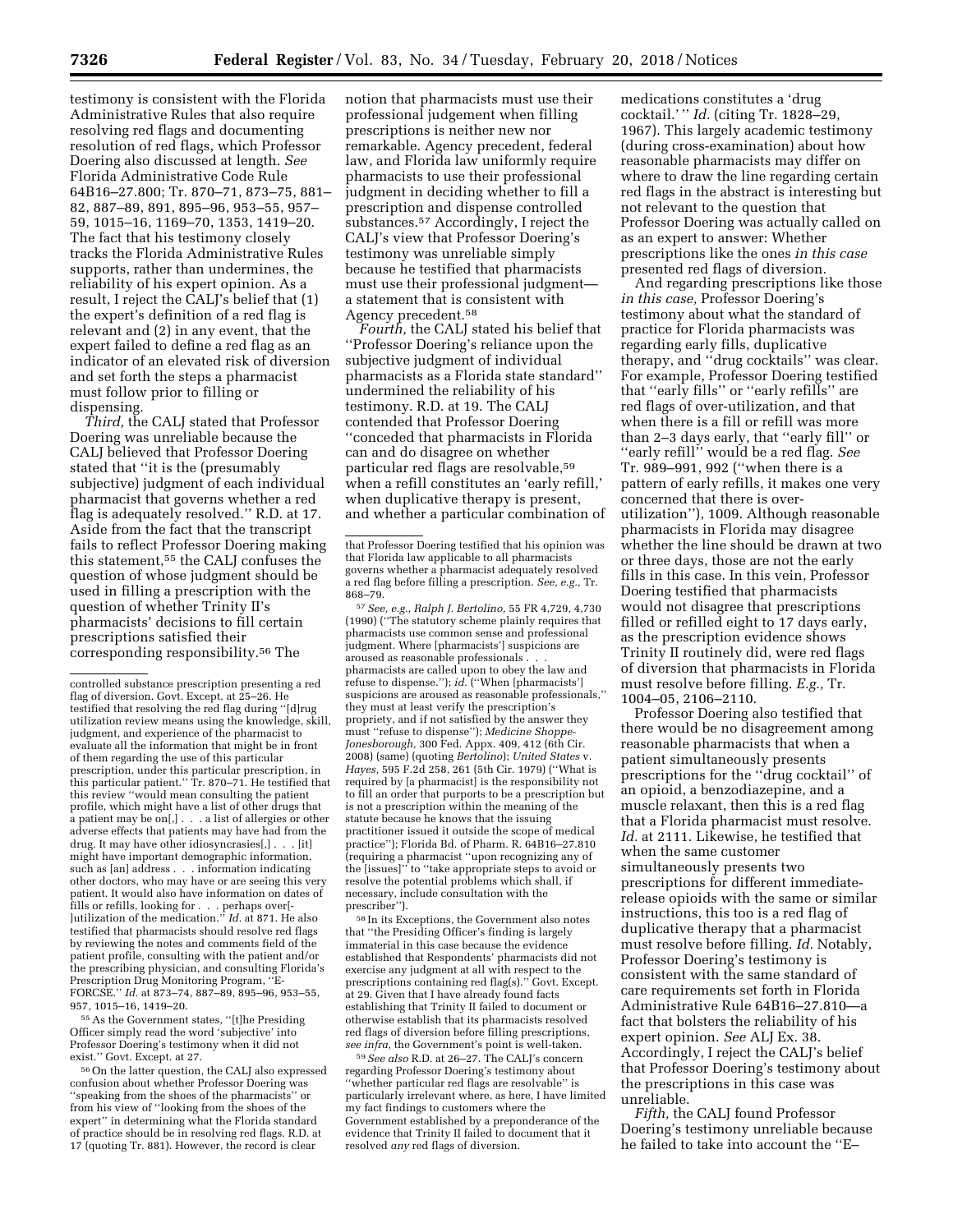FORSCE'' printouts that the DIs had provided to him before rendering his opinions. R.D. at 22 (''although he testified that checking E–FORSCE is a necessary step in the process for the pharmacist, he rendered his opinions without taking into consideration any E–FORSCE printouts that were provided to him'' and would ''arguably have been relevant in reaching a determination as whether a bona fide red flag was actually present''). While the CALJ contends that E–FORSCE printouts for specific Trinity II customers would have ''arguably'' been relevant in identifying a red flag,<sup>60</sup> the CALJ failed to identify any prescription *in this case* where it would have been relevant to identifying a red flag.61

Moreover, the Government noted in its Exceptions that the CALJ failed to point out that Professor Doering never received E–FORSCE printouts for specific Trinity II customers—the printouts the CALJ opined would have been relevant to his opinions. Gov. Except. at 39; Tr. 553 (DI testified that he ''did not run a specific [E–FORSCE] query for each patient''). Instead, the DIs only provided Professor Doering with E–FORSCE printouts of the prescriptions filled by Trinity II, which was already reflected in (and hence redundant to) Trinity II's own prescriptions, dispensing reports, and patient profile. *See* Tr. 605 (DI testifying that ''[w]e try not to use E–FORSCE, we prefer to use the dispensing report because it's a more accurate reflection of the pharmacies. Because it's their records. It's what they have in their system.''). Thus, I reject the CALJ's belief that Professor Doering's failure to take into account the E–FORSCE printouts of the prescriptions filled by Trinity II made his testimony unreliable. He correctly based his opinions, instead, on the prescriptions, dispensing reports, and patient profiles on which those E– FORSCE printouts depend.

 $\ensuremath{^{61}}$  Indeed, even if Professor Doering had received E–FORSCE printouts for specific Trinity II customers, they would not have rendered red flags presented by the actual prescriptions less suspicious. On the contrary, if anything, they may have shown additional red flags—such as doctorshopping—that may not have been presented by the prescription evidence already in the case.

*Sixth,* the Government objected to the CALJ's belief that Professor Doering was unreliable because ''he was consistently unable to accurately calculate the number of days between two filled prescriptions, even though supplied on the witness stand with a calendar, a pad, a pencil, as much time as he needed, and repeated prompting and reprompting by the Government.'' R.D. at 23. Even assuming, *arguendo,* that the CALJ's belief is correct, the CALJ failed to explain why it has any bearing on whether Professor Doering's expert opinions are reliable. Professor Doering testified that his trouble in making these calculation by hand, on the stand, stems from the fact that today's pharmacists rely on a computer to make them automatically. Tr. 1368.62 More importantly, the calculation of ''the number of days between two filled prescriptions'' is a question of fact, not of expert opinion.63 Thus, even if Professor Doering had little trouble making these calculations, it would not have obviated the Agency's independent requirement to make or to verify them as fact. *Cf.* Gov. Except. at 40 (''the Administrator does not even need Professor Doering's calculations to ascertain whether the prescriptions

Judge Mulrooney: . . . Would you say that it's difficult to count up these days as a pharmacist, particularly if you're in a busy retail pharmacy?

[Professor Doering]: It's not difficult at all. Number 1, the computer does it for you. Number 2, they're not under the bright lights, under the stress of what I am. Although I may appear to be calm and cool, this is a stressful thing for me.

Tr. 1368. At this point, Professor Doering had already been testifying continuously for almost two days.

In addition to the pressure of testifying on the stand, Professor Doering appeared to suffer from witness fatigue, having testified for several days in a row in response to a similar pattern of questions during direct examination over and over again. For this reason, it is not surprising that this fatigue caused him to misstate whether he had certain documents in one instance, and to respond in ''automatic mode'' in another instance. *See* R.D. at 30–33. It is not uncommon for a witness who testifies for most of 5 days (as reflected in more than 1,400 pages of an almost 2,400-page transcript) to make an accidental misstatement. While the CALJ could reasonably find particular erroneous testimony unreliable based on such mistakes, it would not be reasonable to find the entirety of Professor Doering's testimony unreliable under the APA on this basis.

63 In its Exceptions, the Government further noted that the fact that Professor Doering needed more than one attempt to make a particular calculation in the examples cited by the CALJ (R.D. at 23–24) does not change the Government's allegation that the prescriptions at issue ''were extremely early, in most instances anywhere from 8 to 15 days early, and Professor Doering reliably testified that they were each early.'' Govt. Except. at 40. I agree, and as I note *infra,* what is important is the fact that most (if not all) of the relevant fills and refills are so early that Trinity II should have resolved these red flags before filling the prescriptions.

were early''). As already noted, the CALJ failed to make any recommended fact findings regarding the early fill allegations in this case, much less findings that conflicted with those made by Professor Doering. Thus, I reject the CALJ's belief that Professor Doering was unreliable based on his early fill calculations at the hearing.

Finally, Trinity II contends that if the Agency were to find Professor Doering unreliable in this case, then it would call into question the CALJ's previous finding in *Holiday CVS* that his consistent expert testimony there *was*  reliable and accorded evidentiary weight. *E.g.,* ALJ Ex. 41, at 20 (''*Holiday CVS* and its progeny all find their basis in the testimony of Doering.''), 20 n.5 (''[I]n the event the Court finds Doering's testimony to be not credible or appropriate to rely upon, it likewise calls into question the validity of *Holiday CVS* due to its reliance on his testimony. The effect would be akin to removing a bottom floor card in a house of cards.'').64 In response, the CALJ states that the ''Agency's legal conclusions in its prior final orders stand unaffected by a decision regarding the weight that should be accorded expert testimony in this matter; likewise, expert testimony reflected in prior final orders has no place in an evaluation of the evidence in this matter.'' R.D. at 15–16 n.51. Insofar as the Agency's legal conclusions in prior final orders depend on expert testimony that is inconsistent with Professor Doering's testimony in this case, I agree with the CALJ that the legal conclusions in those cases are not called into question.

However, I disagree with the CALJ's claim that expert testimony accepted in prior final orders has no place in evaluating the weight to be given to expert testimony in this matter. Where Professor Doering's testimony in this case is consistent with expert testimony previously found reliable by the Agency, then I do find that prior consistent testimony relevant to an evaluation of the reliability of Professor Doering's testimony in this case. Here, for example, the Government contends that his ''testimony about the drug

<sup>60</sup>The CALJ concedes that ''this aspect of the case certainly has no impact on whether the pharmacists' attempts at red flag resolution were adequately documented." R.D. at 22. In that vein, the Government observed that ''the issue the Presiding Officer should have focused on was the fact that Respondents' pharmacists were not checking E–FORSCE to resolve the red flags that were seen in the prescriptions themselves (as well as the patient profiles and dispensing reports), as evidenced by the lack of any documentation on the prescriptions and the patient profiles of E–FORSCE queries.'' Govt. Except. at 40 n.9.

<sup>62</sup>The following exchange at the hearing makes this point clear:

<sup>64</sup>Trinity II's argument implies that allowing the CALJ to find the same expert testimony reliable in one case (*Holiday CVS*), yet unreliable in this case, calls into question whether such findings are arbitrary and capricious. Although I agree with Trinity II and the Government that some of Professor Doering's testimony in *Holiday CVS* is consistent with his testimony in this case, I do not consider whether the CALJ's inconsistent reliability findings are arbitrary and capricious because I find, consistent with the CALJ's finding in *Holiday CVS,*  that Professor Doering's testimony in this case is reliable.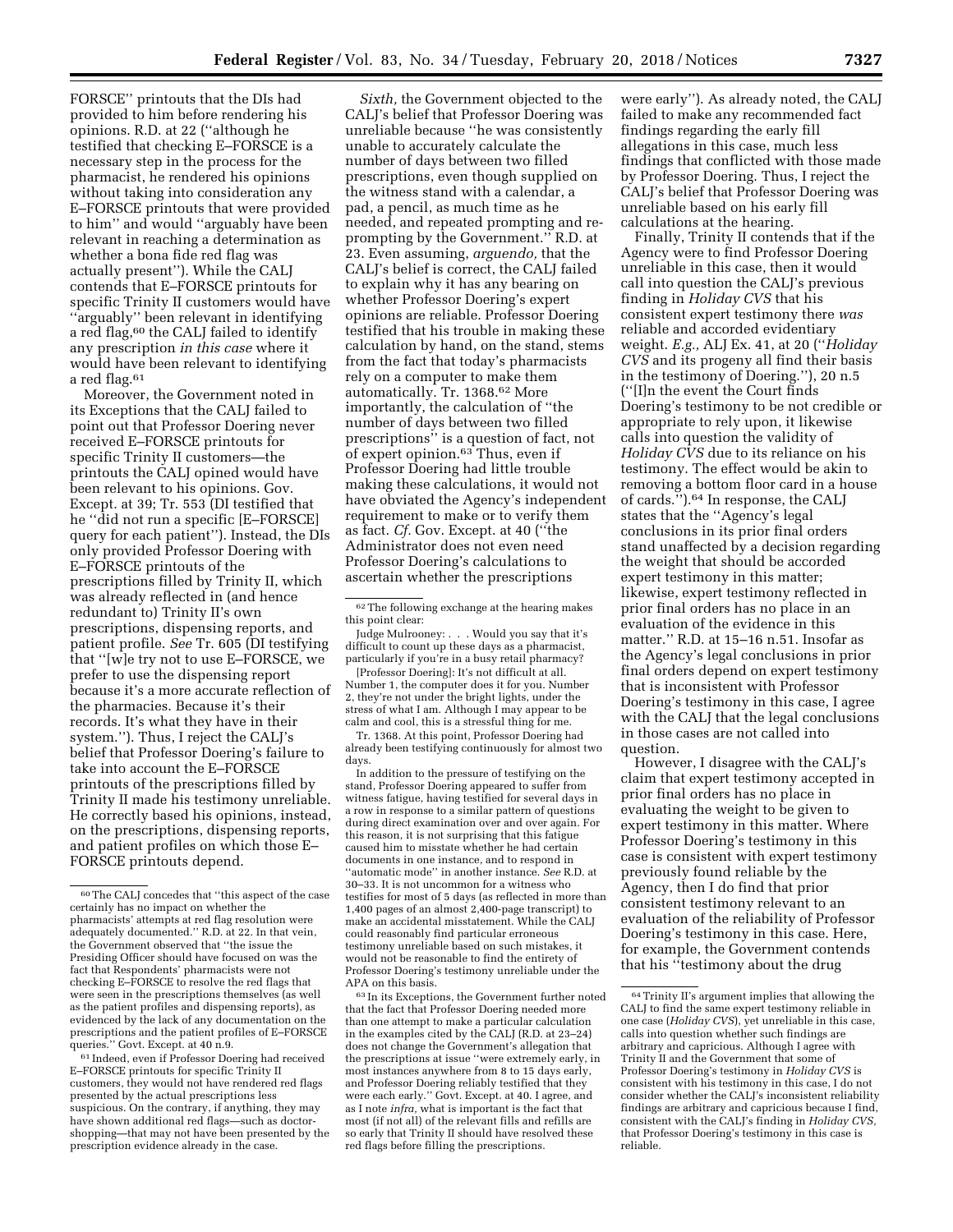utilization review obligations of a pharmacist'' regarding early fills ''was consistent with the expert testimony that has been credited by [the] Agency in previous final decisions.'' ALJ Ex. 40a, at 73 (citing *Grider #1 & Grider #2*  and *East Main Street Pharmacy*), 86 (Professor Doering's testimony regarding the early fills in this case ''was consistent with the testimony of other experts in Agency precedent'') (citing *Grider #1 & Grider #2* and *The Medicine Dropper*), 104 (Professor Doering's testimony regarding therapeutic duplication ''was again consistent with the testimony of another pharmacist expert that was credited by the Agency in a previous decision'') (citing *Grider #1 & Grider #2* and *Medicine Shoppe Jonesborough*). Given Trinity II's further claim that Professor Doering's testimony is consistent with his own accepted testimony in *Holiday CVS* ''and its progeny,'' the fact that Professor Doering's testimony in this case is consistent with accepted expert testimony in the Agency's prior decisions is not in dispute. I find that this undisputed fact bolsters the reliability of Professor Doering's expert testimony—further undermining the CALJ's determination that in this case his testimony is not reliable.

Accordingly, for all the foregoing reasons, I find that Professor Doering's expert testimony in this case was reliable under the APA.

#### The Public Interest Factors

Under the Controlled Substances Act (''CSA''), ''[a] registration pursuant to section 823 of this title to manufacture, distribute, or dispense a controlled substance . . . may be suspended or revoked by the Attorney General upon a finding that the registrant . . . has committed such acts as would render [its] registration under section 823 of this title inconsistent with the public interest as determined under such section.'' 21 U.S.C. 824(a)(4). In the case of a retail pharmacy, which is deemed to be a practitioner, *see id.* § 802(21), Congress directed the Attorney General to consider the following factors in making the public interest determination:

(1) The recommendation of the appropriate State licensing board or professional disciplinary authority.

(2) The applicant's experience in dispensing or conducting research with respect to controlled substances.

(3) The applicant's conviction record under Federal or State laws relating to the manufacture, distribution, or dispensing of controlled substances.

(4) Compliance with applicable State, Federal, or local laws relating to controlled substances.

(5) Such other conduct which may threaten the public health and safety.

## *Id.* § 823(f).

''[T]hese factors are . . . considered in the disjunctive.'' *Robert A. Leslie, M.D.,* 68 FR 15227, 15230 (2003). It is well settled that I ''may rely on any one or a combination of factors, and may give each factor the weight [I] deem[ ] appropriate in determining whether'' to suspend or revoke an existing registration. *Id.; see also MacKay* v. *DEA,* 664 F.3d 808, 816 (10th Cir. 2011); *Volkman* v. *DEA,* 567 F.3d 215, 222 (6th Cir. 2009); *Hoxie* v. *DEA,* 419 F.3d 477, 482 (6th Cir. 2005). Moreover, while I am required to consider each of the factors, I ''need not make explicit findings as to each one.'' *MacKay,* 664 F.3d at 816 (quoting *Volkman,* 567 F.3d at 222); *see also Hoxie,* 419 F.3d at 482.65

Under the Agency's regulation, ''[a]t any hearing for the revocation or suspension of a registration, the Administration shall have the burden of proving that the requirements for such revocation or suspension pursuant to

. . . 21 U.S.C. [§ ]824(a) . . . are satisfied.'' 21 CFR 1301.44(e). In this matter, while I have considered all of the factors, the Government's evidence in support of its *prima facie* case is confined to factors two and four.66 I find

66As to factor one, there is no evidence that the Florida Department of Health has either made a recommendation to the Agency with respect to Trinity II, or taken any disciplinary action against it. *See* 21 U.S.C. 823(f)(1). However, even if true, this finding is not dispositive of the public interest inquiry. *See Mortimer Levin,* 57 FR 8680, 8681 (1992) (''[T]he Controlled Substances Act requires that the Administrator . . . make an independent determination [from that made by state officials] as to whether the granting of controlled substance privileges would be in the public interest.''). Accordingly, this factor is not dispositive either for, or against, the revocation of Trinity II's registration. *Paul Weir Battershell,* 76 FR 44359, 44366 (2011) (citing *Edmund Chein,* 72 FR 6580, 6590 (2007), *pet. for rev. denied, Chein* v. *DEA,* 533 F.3d 828 (DC Cir. 2008)).

As to factor three, there is no evidence that Respondent, its owner, its manager, or any of its pharmacists, has been convicted of an offense under either federal or Florida law ''relating to the manufacture, distribution or dispensing of controlled substances." 21 U.S. $\hat{C}$ . 823 $(\hat{f})(3)$ . However, ''the absence of such a conviction is of considerably less consequence in the public interest inquiry'' and is therefore not dispositive. *Dewey C. MacKay,* 75 FR 49956, 49973 (2010), *pet. for rev. denied, MacKay* v. *DEA,* 664 F.3d 808 (10th Cir. 2011).

that the record taken as a whole provides substantial evidence that Trinity II's pharmacists violated their corresponding responsibility pursuant to 21 CFR 1306.04(a) when they dispensed many of the prescriptions at issue. I also find that the Government has established by substantial evidence that Trinity II's pharmacists filled prescriptions outside the usual course of their professional practice in violation of 21 CFR 1306.06.

Accordingly, I conclude that the Government has established that Trinity II committed numerous acts which render its continued ''registration inconsistent with the public interest.'' 21 U.S.C. 824(a)(4). Because I further agree with the ALJ's finding that Trinity II has not accepted responsibility for its misconduct, I also agree with the ALJ that it has not rebutted the Government's *prima facie* showing. Because I find that Trinity II's misconduct is egregious, I will order that Trinity II's registration be revoked and that any pending application be denied.

# Factors Two and Four—The Respondent's Experience in Dispensing Controlled Substances and Compliance With Applicable Laws Related to Controlled Substances

## *The Allegations Pursuant to 21 CFR 1306.04(a)*

''Except as authorized by'' the CSA, it is ''unlawful for any person [to] knowingly or intentionally . . . manufacture, distribute, or dispense, or possess with intent to manufacture, distribute, or dispense, a controlled substance.'' 21 U.S.C. 841(a)(1). Under the Act, a pharmacy's registration authorizes it ''to dispense,'' *id.* § 823(f), which ''means to deliver a controlled substance to an ultimate user . . . by, or pursuant to the lawful order of, a practitioner, including . . . the packaging, labeling, or compounding necessary to prepare the substance for such delivery.'' *Id.* § 802(10). ''The terms 'deliver' or 'delivery' mean the actual, constructive, or attempted transfer of a controlled substance.'' *Id.*  § 802(8). Thus, a pharmacy dispenses a controlled substance when it attempts to transfer a controlled substance to an ultimate user pursuant to a lawful

<sup>65</sup> In short, this is not a contest in which score is kept; the Agency is not required to mechanically count up the factors and determine how many favor the Government and how many favor the registrant. Rather, it is an inquiry which focuses on protecting the public interest; what matters is the seriousness of the registrant's or applicant's misconduct. *Jayam Krishna-Iyer,* 74 FR 459, 462 (2009). Accordingly, findings under a single factor can support the revocation of a registration or denial of an application. *See MacKay,* 664 F.3d at 821.

The Government did allege, in the alternative in the Show Cause Order's eighth charge, misconduct with respect to factor five regarding Trinity II's filling and dispensing of a controlled substance in an amount that was at least five times the amount prescribed. Because I consider this evidence in evaluating factors two and four, I deem it unnecessary to separately address this misconduct under factor five.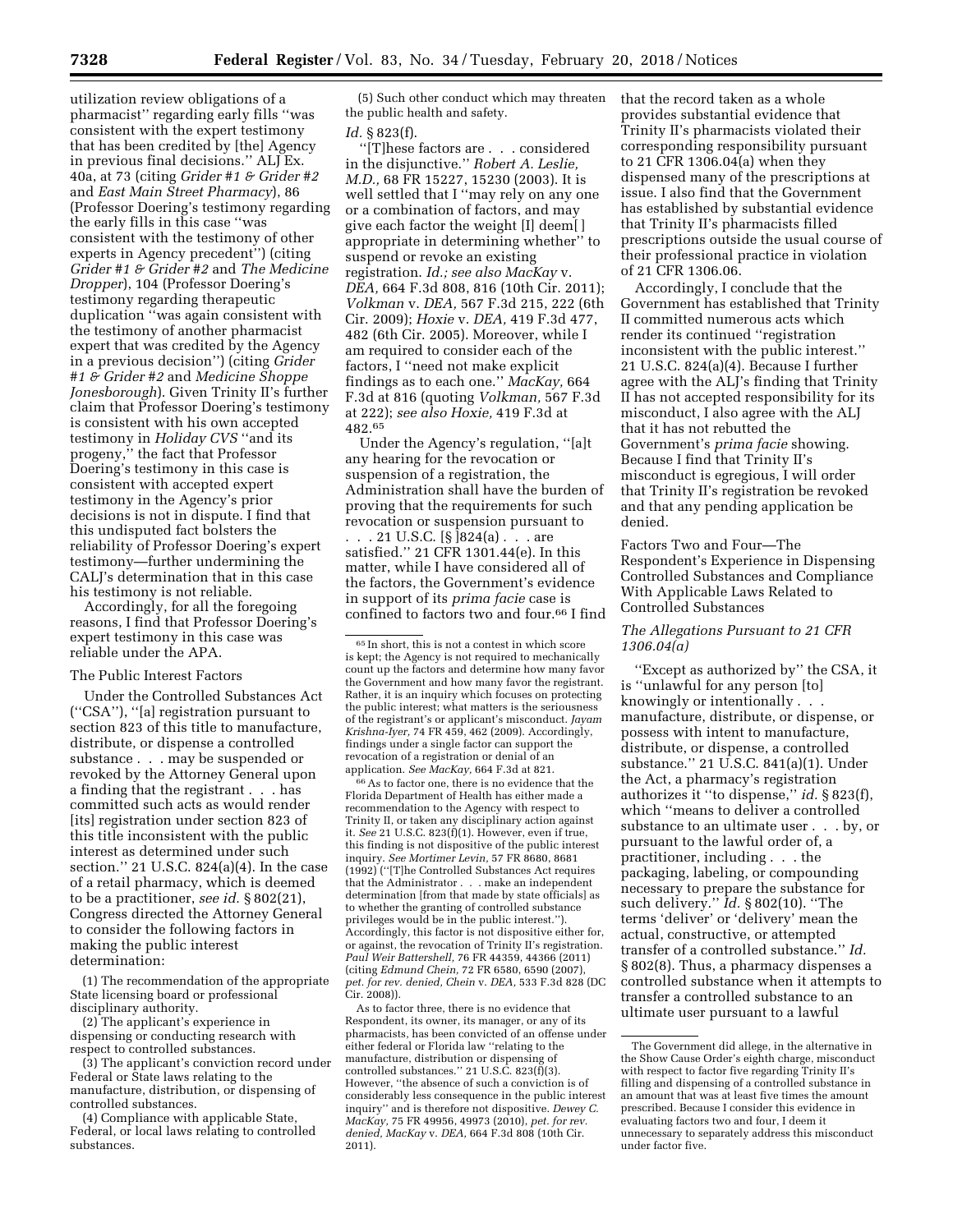prescription by packaging or labeling a controlled substance for such delivery.

The CSA's implementing regulations set forth the standard for a lawful controlled substance prescription. 21 CFR 1306.04(a). Under the regulation, ''[a] prescription for a controlled substance to be effective must be issued for a legitimate medical purpose by an individual practitioner acting in the usual course of his professional practice." *Id.* Thus, "'a practitioner is unauthorized to dispense a controlled substance if the prescription *either* lacks a legitimate purpose *or* is outside the usual course of professional practice.' '' *United States* v. *Bennett,* 874 F.3d 236, 245 (5th Cir. 2017) (quoting *United States* v. *Armstrong,* 550 F.3d 382, 397 (5th Cir. 2008), *overruled on other grounds by United States* v. *Balleza,* 613 F.3d 432, 433 n.1 (5th Cir. 2010)). Continuing, the regulation provides that:

[t]he responsibility for the proper prescribing and dispensing of controlled substances is upon the prescribing practitioner, *but a corresponding responsibility rests with the pharmacist who fills the prescription.* An order purporting to be a prescription issued not in the usual course of professional treatment . . . is not a prescription within the meaning and intent of section 309 of the Act (21 U.S.C. 829) and the person *knowingly filling* such a purported prescription . . . shall be subject to the penalties provided for violations of the provisions of law relating to controlled substances.67

*Id.* (emphasis added). Thus, 1306.04(a) distinguishes between ''prescribing and dispensing'' and ''filling'' controlled substances, and who has responsibility for each function. Under this regulation, prescribing physicians are responsible for the ''proper prescribing and dispensing of controlled substances,'' and pharmacists bear a corresponding responsibility for ''filling'' only lawful prescriptions issued for a legitimate medical purpose.

As the Agency has made clear, to prove a violation of a pharmacist's corresponding responsibility, the Government must show that the pharmacist acted with the requisite degree of scienter, *i.e.,* that the pharmacist ''knowingly'' filled a prescription that was not issued for a legitimate purpose. *See JM Pharmacy Group, Inc., d/b/a Farmacia Nueva and Best Pharma Corp.,* 80 FR 28667, 28669

(2015). Thus, the Government can prove a violation by showing either that the pharmacist filled a prescription (1) notwithstanding his/her actual knowledge that the prescription lacked a legitimate medical purpose, or (2) being willfully blind to (or deliberately ignorant of) the fact that the prescription lacked a legitimate medical purpose. *See id.* at 28671–72. As to establishing that a pharmacist acted with ''willful blindness, proof is required that: '(1) the defendant must subjectively believe that there is a high probability that a fact exists and (2) the defendant must take deliberate actions to avoid learning of that fact.' '' *Id.* at 28672 (quoting *Global-Tech Appliances, Inc.,* v. *SEB S.A.,* 563 U.S. 754, 769 (2011)).<sup>68</sup>

Here, the Government makes no claim that any of Trinity II's pharmacists dispensed the prescriptions having actual knowledge that the prescriptions lacked a legitimate medical purpose. Instead, relying primarily on *Holiday CVS, L.L.C., d/b/a CVS/Pharmacy Nos. 219 and 5195,* 77 FR 62316, 62341 (2012), the Government argues that a pharmacist violates the corresponding responsibility rule when he/she fills a controlled substance prescription (1) in the face of ''red flags'' or circumstances that do or should raise a reasonable suspicion as to the validity of a prescription and (2) without taking steps to resolve the red flag and ensure that the prescription is valid. ALJ Ex. 40a, at 66–68. In this case, the Government argues that Trinity II's pharmacists violated 21 CFR 1306.04(a) by filling prescriptions for drugs such as oxycodone and hydromorphone, even though Trinity II's pharmacists knew that these prescriptions presented various ''red flags'' of diversion which were never resolved. *Id.* at 68.

Notably, Florida law requires pharmacists to identify and resolve certain red flags for every prescription presented to them during a prospective drug use review. Florida Administrative Code Rule 64B–16–27.810, entitled ''Prospective Drug Use Review,'' requires pharmacists to ''review the patient record and each new and refill prescription presented for dispensing in order to promote therapeutic appropriateness.'' ALJ Ex. 38 (Fla

Admin Code r. 64B16–27.810(1)). This rule further requires that a pharmacist identify such issues as: ''[o]verutilization,'' ''[t]herapeutic duplication,'' ''[d]rug-drug interactions,'' ''[i]ncorrect drug dosage or duration of drug treatment,'' and ''[c]linical abuse/misuse.'' *Id.* 

Importantly, ''[u]pon recognizing any of the above, the pharmacist shall take appropriate steps to avoid or resolve the potential problems which shall, if necessary, include consultation with the prescriber.'' *Id.* at 64B16–27.810(2). Thus, Trinity II's pharmacists violate Florida law if they fail to identify and resolve the red flags that are part of the prospective drug use review set forth in Rule 64B16–27.810. And if they knowingly fill prescriptions without resolving these red flags during this review, then they violate their corresponding responsibility under 21 CFR 1306.04(a). *See, e.g., Grider Drug #1 & Grider Drug #2,* 77 FR at 44097–98, 44100 (pharmacies violated their corresponding responsibility because they ''did not do prospective DUR [drug utilization review] with respect to any of the six patients even though this is required by the Kentucky Board of Pharmacy's rules''); *East Main Street Pharmacy,* 75 FR at 66157 & n.31 (pharmacists required to recognize and consider red flags as part of the prospective drug utilization review ''before they dispense a prescription'').

Moreover, at all times relevant to this case, Florida law also required pharmacists to document resolution of a red flag. Rule 64B16–27.800 69 required that ''[a] patient record system . . . be maintained by all pharmacies for patients to whom new or refill prescriptions are dispensed'' and that the ''system shall provide for the immediate retrieval of information necessary for the dispensing pharmacist to identify previously dispensed drugs at the time a new or refill prescription is presented for dispensing.'' Fla. Admin. Code r. 64B–16–27.800. This rule also required that the pharmacy maintain ''[a] list of all new and refill prescriptions obtained by the patient at the pharmacy . . . during the two years immediately preceding the most recent entry'' and include the ''prescription number, name and strength of the drug, the quantity and date received, and the name of the prescriber.'' *Id.* at 64B–16– 27.800(1)(e).

Most significantly, the rule required that the record include the

<sup>67</sup>As the Supreme Court has explained, ''the prescription requirement . . . ensures patients use controlled substances under the supervision of a doctor so as to prevent addiction and recreational abuse. As a corollary, the provision also bars doctors from peddling to patients who crave the drugs for those prohibited uses.'' *Gonzales* v. *Oregon,* 546 U.S. 243, 274 (2006) (citing *United States* v. *Moore,* 423 U.S. 122, 135, 143 (1975)).

<sup>68</sup>Courts have long held that when prescriptions are clearly not issued for legitimate medical purposes, a pharmacist may not intentionally close his eyes and thereby deliberately avoid actual knowledge of the real purpose of the prescription, thereby filling them with impunity. *See United States* v. *Kershman,* 555 F.2d 198 (8th Cir. 1977). *See also United States* v. *Lawson,* 682 F.2d 480 (4th Cir. 1982) (''The key element of knowledge may be shown by proof that the defendant deliberately closed his eyes to the true nature of the prescription'').

<sup>69</sup>Because the prescriptions at issue in this case are dated from February 2012–February 2014, I apply the version of Rule 64B16–27.800 that applied prior to its amendment on March 18, 2015.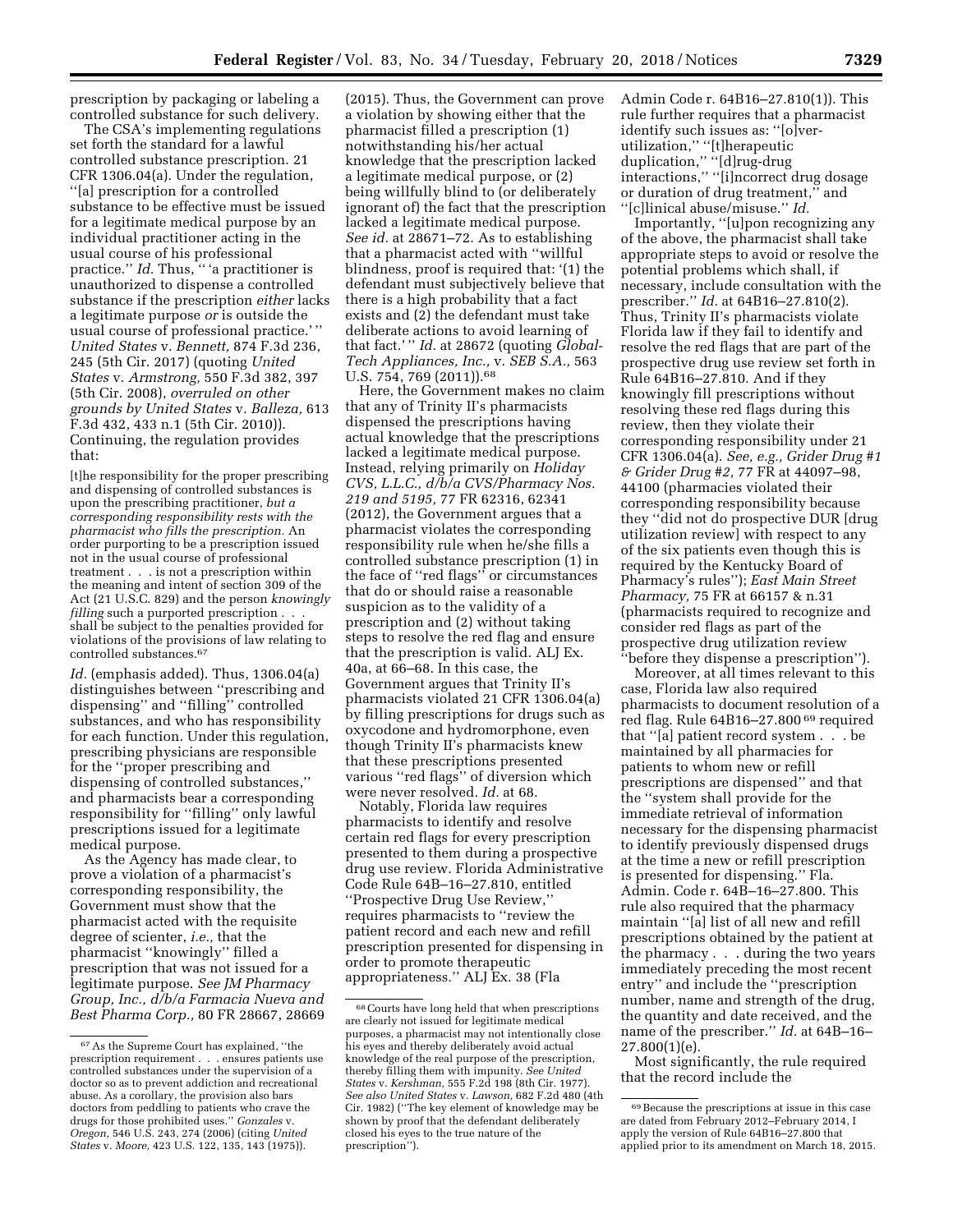''[p]harmacist['s] comments relevant to the individual's drug therapy, including any other information peculiar to the specific patient or drug.'' *Id.* at 64B–16–  $27.800(1)$ (f). And the rule also required that the pharmacist make ''a reasonable effort . . . to obtain from the patient . . . and record any known allergies, drug reactions, idiosyncrasies, and chronic conditions or disease states of the patient and the identity of any other drugs . . . being used by the patient which may relate to prospective drug review,'' *id.* at 64B–16–27.800(2), which is the ''prospective drug use review'' for red flags required by 64B–16–27.810. Finally, the rule required that ''[t]he pharmacist . . . record any related information indicated by a licensed health care practitioner.'' *Id.* at 64B–16– 27.800(2). All of these ''patient record[s]'' must be ''maintained for a period of not less than two years from the date of the last entry in the profile record.'' *Id.* at 64B–16–27.800(4).

Thus, Florida's laws specifically require a pharmacist to document in the patient record his/her comments relevant to the patient's drug therapy and ''other information peculiar to the patient'' or drug, as well as ''any related information'' provided by the patient's physician in the patient's ''profile record.'' Although such patient records provide relevant evidence in assessing whether a pharmacist resolved the suspicion created by the prescriptions at issue here, the Government only obtained and introduced patient profiles related to the 23 Trinity II customers identified in its December 4, 2014 subpoena. GX 98.70 As noted *supra,* the Government established by a preponderance of the evidence that Trinity II's pharmacists failed to resolve red flags regarding these patients because the prescriptions, dispensing logs, and patient profiles contained no documentation that Trinity II resolved the red flags of diversion presented by these customers' prescriptions. As a result, I further find that the Government established by a preponderance of the evidence that Trinity II's pharmacists filled at least some of the prescriptions knowing that they lacked a legitimate medical purpose.

For example, the evidence shows that Trinity II knowingly filled controlled substances prescriptions well before the customer should have exhausted the

supply obtained from a previous prescription filled by Trinity II. For one customer, J.T., Trinity II filled prescriptions for oxycodone 30 mg 14– 16 days early on nine occasions in each of nine consecutive months—resulting in a cumulative effect of Trinity II filling and delivering 71 135 extra days of oxycodone 30 mg (the equivalent of 1,080 extra tablets) for J.T. from March 2012–November 2012. While it is conceivable that a single early fill of a customer's prescription could be an unwitting mistake (albeit, at 16 days, a significant one) by one of Trinity II's pharmacists, it is not remotely credible that Trinity II could innocently repeat the same mistake nine times in nine consecutive months without knowing that the prescriptions lacked a legitimate medical purpose. Trinity II's pharmacists made no notes or comments on the front or back of these prescriptions, in the dispensing log, or in the patient profile explaining why J.T. should receive 135 extra days of oxycodone 30 mg. This lack of any explanation further highlights Trinity II's willingness to ignore the fact that J.T.'s early prescriptions lacked a legitimate medical purpose. This evidence of diversion of 135 extra days of a schedule II drug like oxycodone is so egregious that I find that it is more than sufficient to establish by a preponderance of the evidence that Trinity II's pharmacists were willfully blind 72 to the fact that J.T.'s prescriptions lacked a legitimate medical purpose when its pharmacists filled them 14–16 days early in each of nine consecutive months. On this basis alone, I find that Trinity II violated its corresponding responsibility under 21 CFR 1306.04(a). Indeed, the Agency has previously found violations of the corresponding responsibility when pharmacists knowingly filled prescriptions less than 15 days early.73

72Moreover, this evidence would likely be sufficient to show that Trinity II had actual knowledge that these prescriptions lacked a legitimate medical purpose. However, the Government did not allege that Trinity II had such actual knowledge, making such a finding unnecessary.

73*E.g., Grider Drug #1 and Grider Drug #2,* 77 FR at 44098 (finding a violation of the corresponding responsibility where the refills for one patient were ''more than five days early, and some as much as nine to twelve days early''); *East Main Street Pharmacy,* 75 FR 66149, 66159 (2010) (accepting expert opinion that a refill of controlled substance ''two weeks early'' is a ''blatant example[ ] of abuse and diversion''); *cf. Jeri Hassman,* 75 FR 8194, 8201, 8229, 8231 (2010) (finding prescriptions were not for a legitimate medical purpose where approximately half of the controlled substance ''prescriptions were refilled five days early, with

Trinity II's pattern of early fills and refills was not limited to one customer. The evidence establishes that Trinity II filled prescriptions for customer M.A. for hydromorphone 8 mg six to seven days early on eight occasions in eight consecutive months—resulting in the cumulative effect of Trinity II filling and providing 50 extra days of hydromorphone 8 mg for M.A. from May 2013-December 2013. Trinity II also filled a prescription for customer J.G. for lorazepam 2 mg nine days early on May 28, 2013. In addition, Trinity II filled and refilled J.G.'s prescriptions for Xanax 2 mg early on six occasions between October 10, 2012 and June 12, 2013—five days early, six days early, eight days early, 10 days early (twice), and 17 days early. The evidence also establishes that Trinity II filled prescriptions for customer L.H. for hydromorphone 8 mg eight days early on June 28, 2012 and nine days early on July 3, 2012.74 As with customer J.T., Trinity II's failure to document anywhere on the relevant prescriptions, dispensing logs, or patient profiles why M.A., J.G., or L.H. should receive early fills and refills of these controlled substances further underscores Trinity II's pharmacists' knowledge that they were filling illegitimate prescriptions and violating their corresponding responsibility under 21 CFR 1306.04(a).

In his Recommended Decision, the CALJ declined to find that Trinity II violated its corresponding responsibility under § 1306.04(a) based on these early fills because of his belief that the determination of when a fill occurred must be based on ''the date when the customer picked up their medications,'' not when Trinity II filled the prescriptions. R.D. at 25. ''An early refill only logically bears upon this consideration [of over-utilization or under-utilization] at the moment the medication is being dispensed to the patient, not when a [fill] sticker is prepared by the pharmacy.'' *Id.* The CALJ offered the following explanation:

While there may be some logical appeal to the principle that some or most of the steps required in a valid prospective drug use review should (and generally will) be completed prior to the preparation of the pharmacy fill sticker, no shred of that rationale could logically be applied to justify deeming the fill sticker preparation date as

<sup>70</sup> In *Superior Pharmacy I and II,* I found the Government's evidence, which was limited to the prescriptions (which contained no documentation that the red flags were resolved) and its Expert's testimony, insufficient to establish that the pharmacists violated their corresponding responsibility. 81 FR 31310 (2016).

<sup>71</sup> Given that J.T. came back on a monthly basis, it is a reasonable inference that the drugs were actually delivered to him.

some being refilled as early as eight or nine days before the previous prescription would have run out'').

<sup>74</sup>These are only the most egregious examples of early filling of controlled substances by Trinity II in violation of its corresponding responsibility under § 1306.04(a). As I described in my fact findings, Trinity II also filled a prescription for Dilaudid 8 mg nine days early for customer D.E. without explanation.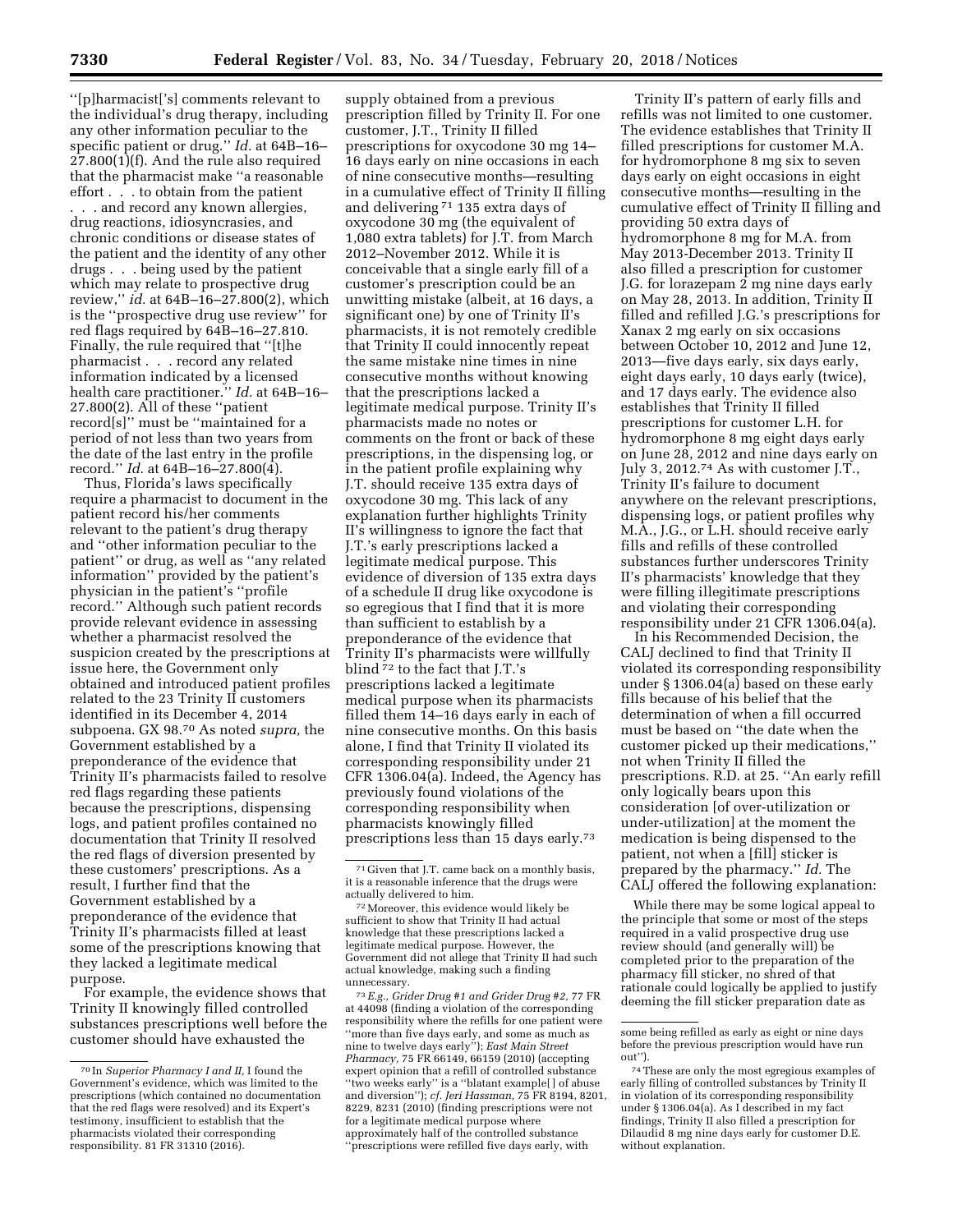equivalent to the date that a medication was dispensed (delivered/transferred) to a patient for early refill purposes.

*Id.* The CALJ cites to no authority (and I am aware of none) for the proposition that the date when the customer actually receives the controlled substance should be used to determine whether a pharmacy's early fill of a prescription violates its corresponding responsibility under 21 CFR 1306.04(a).75

Most importantly, the notion that the fill date is equivalent to the pick-up date is belied by § 1306.04(a)'s plain language, which states in pertinent part:

A prescription for a controlled substance to be effective must be issued for a legitimate medical purpose by an individual practitioner acting in the usual course of his professional practice. The responsibility for the proper prescribing and dispensing of controlled substances is upon the prescribing practitioner, *but a corresponding responsibility rests with the pharmacist who fills the prescription.* An order purporting to be a prescription issued not in the usual course of professional treatment . . . is not a prescription within the meaning and intent of section 309 of the Act (21 U.S.C. 829) and the person *knowingly filling* such a purported prescription . . . shall be subject to the penalties provided for violations of the provisions of law relating to controlled substances.

*Id.* (emphasis added). Section 1306.04(a) expressly *requires* pharmacists to identify and resolve suspicions that a prescription is illegitimate (like a prescription presented too early) before ''knowingly filling such a purported prescription.'' It does not allow a pharmacist to delay completing a prospective drug use review to confirm a suspicious prescription's legitimacy until ''a medication was dispensed (delivered/transferred) to a patient''—an event that necessarily occurs after the

pharmacist has ''filled'' the prescription and which may even occur without the pharmacist's involvement at all. *See*  R.D. at 25.76 Such a rule would lead to the nonsensical result of allowing pharmacists to knowingly fill controlled substance prescriptions lacking a legitimate purpose so long as the pharmacist had not yet actually delivered them to the customer directly contradicting § 1306.04(a)'s express prohibition.

And to the extent the CALJ's view is based on the notion that ''fill'' means 'dispense," or that the two terms are otherwise interchangeable, § 1306.04(a)'s plain language precludes that notion as well. Specifically, § 1306.04(a) distinguishes a prescribing practitioner's ''responsibility for the proper *prescribing and dispensing* of controlled substances'' only for a legitimate medical purpose from the pharmacist's corresponding responsibility not to ''knowingly *fill*[ ]'' prescriptions that lack a legitimate medical purpose. Filling constitutes part of the process of dispensing, but the CALJ cites to no decision of the Agency (and I am aware of none) holding that filling encompasses every part of the dispensing process, including the actual delivery to the ultimate user. If ''dispensing'' and ''filling'' shared the same meaning, then the Agency would not have used two different terms in the same regulation to describe prescribing practitioners' and pharmacists' respective responsibilities. Instead, the Agency would have simply used the term ''dispense'' to apply to both practitioners and pharmacists throughout the regulation. Thus, I reject the notion that under § 1306.04(a), the term ''fill'' is coextensive with the term

''dispense,'' which includes the delivery of a controlled substance.

Just as the operative date for determining whether a prescribing practitioner has met his/her responsibility under § 1306.04(a) is when the physician ''prescribe[s] and dispens[es]'' a controlled substance, the operative date for determining whether a pharmacist has met his/her corresponding responsibility is when the pharmacist ''fills the prescription.'' 77 And as noted *supra,*  the record establishes by a preponderance of the evidence that the date on Trinity II's fill stickers represent the date when Trinity II's pharmacists filled the prescriptions at issue in this case. Accordingly, § 1306.04(a) required Trinity II to identify and to resolve any suspicions that a particular prescription lacked a legitimate medical purpose *before knowingly filling* the prescription.

As noted *supra,* the evidence of Trinity II's improper early fills alone is sufficient to prove that Trinity II knowingly filled illegitimate prescriptions in violation of its corresponding responsibility under § 1306.04(a). However, there are other

<sup>75</sup>Likewise, Trinity II contends that the date ''when the prescription was actually dispensed to the patient . . . and not the fill date, is the operative evidence of whether there was an improper dispensing event.'' Resp. Except. at 4; ALJ Ex. 41 at 16–17 (''Doering was basing his often incorrect counting on the date the prescription was filled, without having any knowledge as to when the customer actually picked up the prescription''). Trinity II claims that its ''electronic records included patient signature logs for when the prescription was actually dispensed to the patient,'' Resp. Except. at 4, and as a result of this claim, the CALJ averred that the Government's expert ''could not determine the date the patients picked up their medications because he had never been provided with the pharmacy's disbursement log.'' R.D. at 25. In fact, neither the CALJ nor Trinity II cite to any authority (and I am aware of none) supporting their position that the date when the customer actually receives the controlled substance should be used to measure whether a pharmacy lawfully filled a prescription early under 21 CFR 1306.04(a). To the extent that the CALJ and Trinity II rely on the definition of dispense, I discuss *infra* why such reliance is misplaced.

<sup>76</sup>The CALJ surmised that, unless the pharmacist's corresponding responsibility is delayed until ''the moment the medication is being dispensed to the patient,'' then ''any ethical Florida pharmacist who works ahead and prepares medications in advance of their eligibility to be picked up by the patient due to staffing or some other benign business-related issue would stand in unavoidable conflict with the standard of pharmacy practice in Florida merely by virtue of the date on the fill sticker.'' R.D. at 25. Aside from the fact that the record does not show that Trinity II routinely filled prescriptions ''in advance of their eligibility to be picked up,'' no Agency precedent supports the CALJ's hypothetical as some kind of exception to a pharmacist's corresponding responsibility. In fact, § 1306.04(a) precludes the CALJ's hypothetical by imposing a corresponding responsibility on the pharmacist at the time of ''filling,'' not at some point after filling the prescription. Thus, to fulfill their corresponding responsibility under § 1306.04(a), pharmacists must identify and resolve any red flags of diversion presented by controlled substance prescriptions (*e.g.,* by completing the prospective drug use review that Florida law required Trinity II to do) *before* filling them in order to avoid ''knowingly filling'' illegitimate prescriptions.

<sup>77</sup>Furthermore, even if § 1306.04(a) did impose on pharmacists a corresponding responsibility not to ''knowingly dispense'' an illegitimate prescription (rather than prohibiting them from ''knowingly filling such a purported prescription''), the calculation of an ''early fill'' would be the same. Under the CSA, '' 'dispense' means to deliver a controlled substance to an ultimate user . . . by, or pursuant to the lawful order of, a practitioner, including . . . the packaging, labeling, or compounding necessary to prepare the substance for such delivery." 21 U.S.C.  $802(10)$ . "The terms 'deliver' or 'delivery' mean the actual, constructive, or attempted transfer of a controlled substance.'' *Id.*  § 802(8). Thus, the situations in which a pharmacy ''dispenses'' a controlled substance includes when the pharmacy attempts to transfer a controlled substance to an ultimate user pursuant to a lawful prescription ''by packaging or labeling a controlled substance for such delivery''—*i.e.,* before a customer actually receives the prescribed controlled substance. As the Government points out in its Exceptions, even under Florida's definition, ''dispensing'' occurs before the customer receives the prescription. Gov. Except. at 46 (noting that Florida's 'dispense' definition in Ch. 465.003(6) unequivocally states that ''the actual sales transaction and delivery of such drug shall *not* be considered dispensing'') (quoting Fla. Stat. § 465.003(6)). In this case, when Trinity II filled a bottle with a prescribed controlled substance and then affixed a fill label or sticker to the bottle or ''packaging'' containing the controlled substance, Trinity II ''dispensed'' the prescription under the CSA (and arguably Florida law) by ''labeling . . . the substance for'' ''delivery to an ultimate user.'' The record reflects that the date on the fill sticker represents the date when Trinity II packaged or labeled a prescribed controlled substance. And as the CALJ concedes, ''the date on the fill sticker'' is also what the Government used to calculate the date when Trinity II ''filled'' the prescriptions at issue in the case. *See* R.D. at 25. Accordingly, even under the theory that ''fill'' in § 1306.04(a) really means ''dispense,'' the date on the fill sticker in this case reflects both the ''fill'' date and the ''dispense'' date.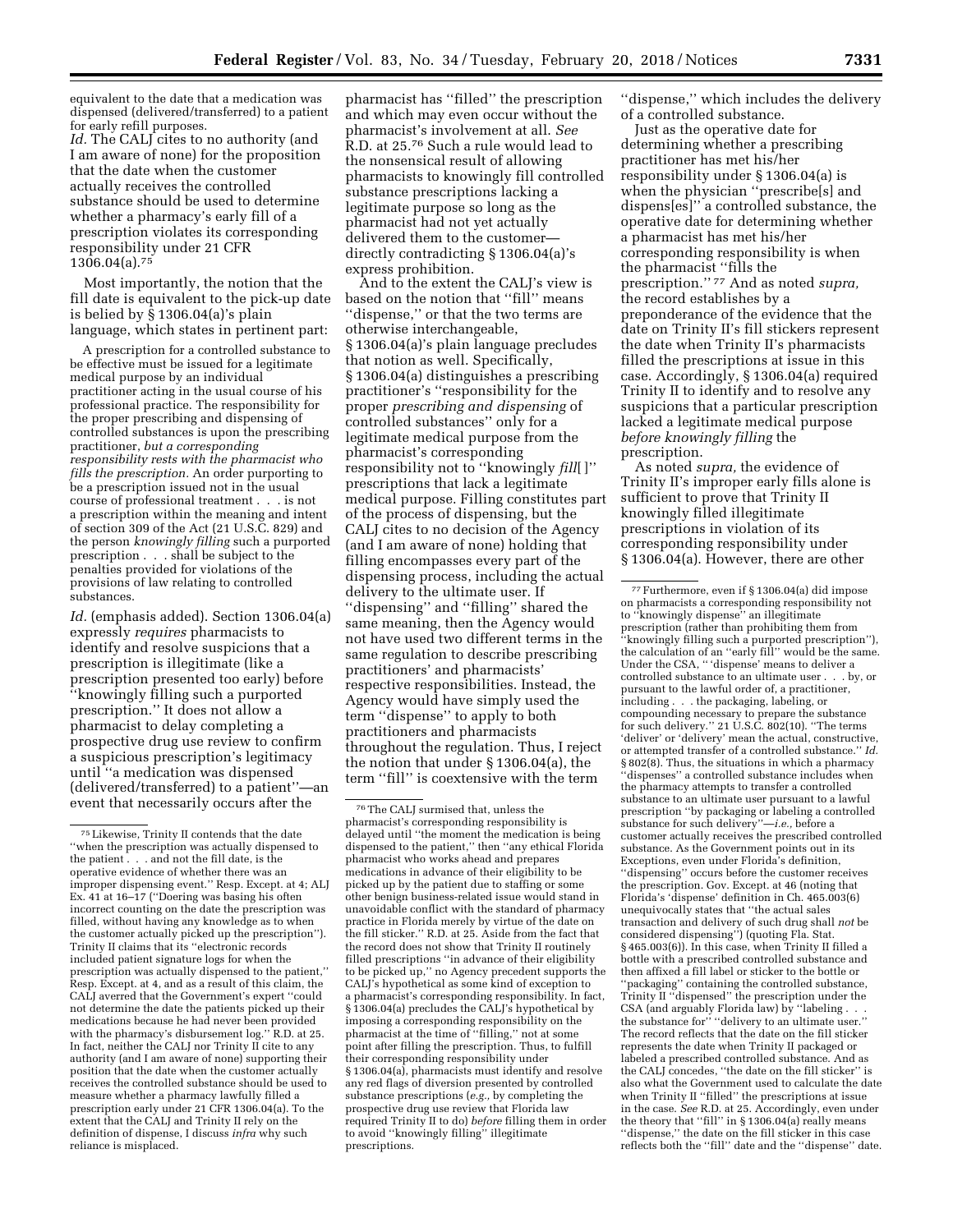examples of suspicious prescriptions nonetheless filled by Trinity II that further prove that Trinity II knowingly filled prescriptions lacking a legitimate medical purpose. For instance, the evidence established that on December 2, 2013, Trinity II knowingly filled two therapeutically duplicative prescriptions for customer R.H.—one for 120 tablets of hydromorphone 8 mg and a second for 120 tablets of oxycodone 30 mg. Each immediate-release opiate prescription had the same dosage instruction to take one tablet every six hours. The Agency has previously found that therapeutically duplicative prescriptions raise a strong suspicion of diversion, and a pharmacist who fails to resolve this suspicion before knowingly filling the prescription violates his/her corresponding responsibility under § 1306.04(a). *See The Medicine Shoppe,*  79 FR 59504, 59507 & n. 10 (2014) (finding that prescriptions for ''duplicative narcotics'' is evidence of diversion, and knowingly filling such prescriptions without resolving this strong suspicion violates § 1306.04(a)). Here, Trinity II's pharmacists offered no notes or comments on the front or back of these prescriptions, the dispensing log, or in the patient profile explaining why R.H. should have received these two therapeutically duplicative prescriptions. Thus, I find that Trinity II's pharmacist's decision to fill R.H.'s therapeutically duplicative prescriptions without explanation, combined with the early fill evidence already described, also shows that Trinity II knowingly filled prescriptions that lacked a legitimate medical purpose.

In addition, the evidence shows that Trinity II knowingly and routinely filled controlled substance prescriptions presented by customers who had traveled great distances to fill them, even though the Agency has previously held that prescriptions by such customers should cause pharmacists to suspect that the prescriptions are not legitimate.78 For example, on June 5, 2013, customer S.S. traveled across the entire state of Florida—and approximately 397 miles roundtrip—to obtain from his physician in Tampa and to fill at Trinity II in Clearwater his prescription for 150 tablets of

hydromorphone 8 mg. On May 10, 2012, customer C.V. traveled from his home in Port Charlotte, Florida—an approximately 224 miles roundtrip—to obtain from his physician in Tampa and to fill at Trinity II his prescription for 120 tablets of hydromorphone 8 mg. On June 13, 2013 and on July 3, 2013, customer D.E. traveled from his home in Brooksville, Florida—an approximately 119 miles roundtrip—to obtain from his physician in Tampa and to fill at Trinity II identical prescriptions for hydromorphone 8 mg. As already noted, Trinity II also filled the July 3, 2013 prescription nine days early—adding to the suspiciousness of this particular prescription's legitimacy. Nevertheless, even though Trinity II knew the addresses of S.S.,79 C.V., D.E., and their respective physicians, the evidence shows that Trinity II failed to document why it nonetheless filled the schedule II controlled substance prescriptions for these customers.

The travel of customer D.W. deserves special mention. He traveled all the way from Wellborn, Florida—an approximately 404 miles roundtrip—to obtain from his physician in Tampa and to fill at Trinity II controlled substance prescriptions for oxycodone 30 mg with ginger and carisoprodol 350 mg on three separate occasions in March, April, and May of 2012. Moreover, D.W. endured the added inconvenience of traveling on different dates to fill his second and third prescriptions of each of these controlled substances—filling two prescriptions for oxycodone with ginger on April 5, 2012 and on May 3, 2012, and two prescriptions of carisoprodol on April 19, 2012 and on May 11, 2012. The fact that D.W. was willing to travel these distances so frequently, and inefficiently, just to fill these controlled

substances prescriptions at Trinity II should have highlighted for its pharmacists just how unlikely it was that these prescriptions were filled for a legitimate medical purpose. Nevertheless, even though Trinity II knew how far away D.W. lived, Trinity II failed to document why it still filled D.W.'s highly suspicious controlled substance prescriptions.

Accordingly, Trinity II's pharmacists' knowledge of the great distances traveled by these customers, combined with their failure to document why their prescriptions should nonetheless be filled, shows that Trinity II's pharmacists knew that these prescriptions lacked a legitimate medical purpose.

The evidence further shows that Trinity II routinely filled ''cocktail prescriptions'' in which customers simultaneously presented multiple prescriptions that would provide the same customer an opioid, a benzodiazepine, and carisoprodol (a muscle relaxant). Trinity II routinely filled these ''cocktail prescriptions'' even though the Agency has identified this combination of drugs in several final decisions as being highly abused prior to the events at issue here. *See Paul Volkman,* 73 FR 30630, 30637 (2008); *see also East Main Street Pharmacy,* 75 FR at 66157–58. Nevertheless, on June 27, 2013 and July 23, 2013, Trinity II filled for customer S.S. prescriptions for the same combination of controlled substances an opioid (hydromorphone 8 mg), a benzodiazepine (alprazolam 2 mg), and carisoprodol 350 mg—on each date. This is also the same customer who had traveled across the entire state of Florida to obtain these prescriptions—further highlighting the suspicious nature of his prescriptions. *See supra.* Trinity II's pharmacists provided no notes or comments explaining why they knowingly filled these ''cocktail'' prescriptions. *Id.* Thus, I find that Trinity II's pharmacists' knowledge that these prescriptions reflected a wellestablished suspicious ''cocktail'' of controlled substances for a customer who they also knew had traveled across the entire state of Florida established that Trinity II's pharmacists knew that these prescriptions lacked a legitimate purpose.

Likewise, the record shows that on March 7, 2012, May 3, 2012, and May 31, 2012, Trinity II filled prescriptions for the same ''cocktail'' of controlled substances—an opioid (oxycodone 30 mg), a benzodiazepine (alprazolam 2 mg), and carisoprodol—issued by the same prescribing physician to customers J.Ha. and R.Ha. on each date. And yet,

<sup>78</sup>*E.g., East Main Street Pharmacy,* 75 FR 66,149, 66,153 & n. 16, 66,163–66,164 (2010) (finding that traveling nearly 100 miles to pharmacy ''provided further reason to know that the prescriptions were not legitimate'' and that customers traveling 90 miles from their residence to the pharmacy constituted ''travelling great distances to fill their prescriptions'' and concluding ''the fact that the patients were driving so far to get their prescriptions filled 'would be a major red flag for any pharmacist''').

<sup>79</sup>The fill sticker that Trinity II generated and attached to the back of the prescription, the dispensing log, and the patient profile all show S.S.'s address to be in Orange Park, Florida, which is a city located near Jacksonville, Florida. GX 44, at 1, 2, 9; Tr. 1680. However, as noted *supra,* the front of the prescription lacked S.S.'s address. As a result, the Government alleged that Trinity II's filling of this prescription constitutes an independent violation of 21 CFR 1306.05, which requires, *inter alia,* all prescriptions for controlled substances to bear the full name and address of the patient and imposes a corresponding liability ''upon the pharmacist . . . who fills a prescription not prepared in the form prescribed by DEA regulations.'' *Id.* at § 1306.05(a), (f). The CALJ also recommended that I find that Trinity II violated 21 CFR 1306.05. *See* R.D. at 46. At the time these prescriptions were issued, the Agency had made a public pronouncement that, if missing, pharmacists could add a patient's address if state law allowed it. *See Superior I and II,* 81 FR at 31336 n.58. Here, the Government has produced no evidence that Florida law, the Board of Pharmacy's regulations, or the Board's policy prohibited Trinity II's pharmacists from adding the patient's address to the prescriptions.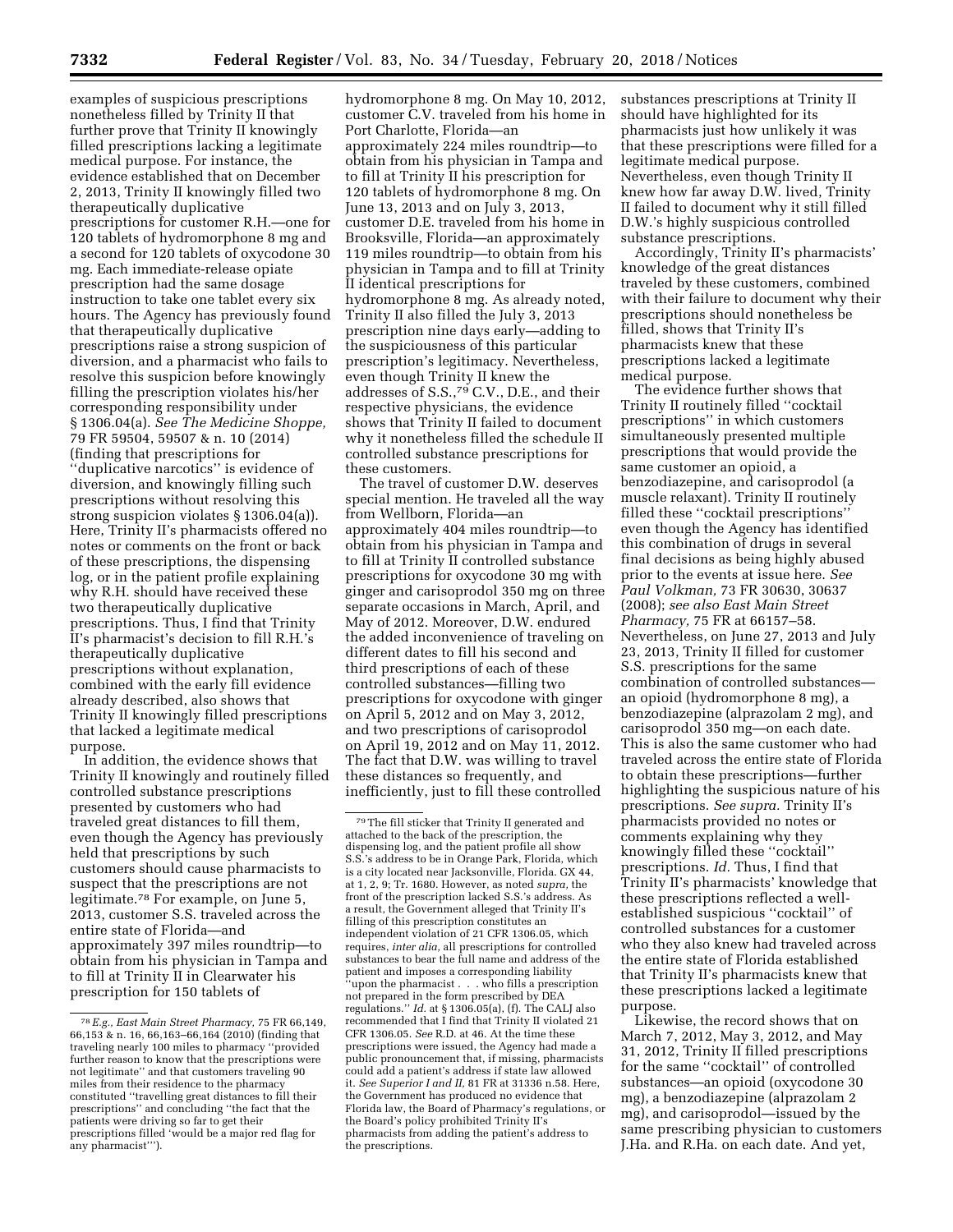Trinity II's pharmacists never explained why they filled these highly suspicious prescriptions. The suspiciousness of these ''cocktail prescriptions'' was further compounded by the fact that these prescriptions also reflected ''pattern prescribing'' and a lack of individualized drug therapy. Specifically, Trinity II knew that J.Ha. and R.Ha. shared a last name and home address and that their prescriptions were issued (1) by the same prescribing physician, (2) on the same day, and (3) for the same drugs.<sup>80</sup> Trinity II's pharmacists provided no notes or comments explaining why they knowingly filled these prescriptions. *See supra.* Thus, I find that the fact that Trinity II's pharmacists' knew that these prescriptions reflected a wellestablished suspicious ''cocktail'' of controlled substances for two customers who also shared the same last name, address, and prescribing physician, established that Trinity II's pharmacists knew that these prescriptions lacked a legitimate purpose.

Accordingly, and in light of the very substantial weight of the evidence of diversion presented by the suspicious prescriptions in this case—early fills, therapeutic duplication, customers traveling great distances, ''cocktail prescriptions,'' and ''pattern prescribing''—I find that Trinity II's pharmacists violated their corresponding responsibility by knowingly filling prescriptions that lacked a legitimate medical purpose.

## *The Allegations Pursuant to 21 CFR 1306.06*

Under 21 CFR 1306.06, ''[a] prescription for a controlled substance may only be filled by a pharmacist, acting in the usual course of his professional practice.'' Pharmacists fill prescriptions for controlled substances in the usual course of their professional practice, for example, when pharmacists follow the prescribing physician's instructions for a prescription issued for a legitimate medical purpose. When

pharmacists knowingly fail to follow such instructions in filling otherwise valid prescriptions, they are not ''acting in the usual course of [their] professional practice'' and therefore violate 21 CFR 1306.06.

Here, Trinity II filled prescriptions without following the prescribing physician's instructions with respect three of the Show Cause Order's charges. Specifically, in the third and fourth charges of the Show Cause Order, the Government charged Trinity II with twice filling prescriptions for customer D.G. for fentanyl patches on dates prior to the prescribing physician's explicit ''No Exceptions Do Not Fill Until'' instructions on each prescription. As noted *supra,* I have found that the Government proved these facts by a preponderance of the evidence.81 Although he did not rely on 21 CFR 1306.06,82 the CALJ recommended that

 $\ensuremath{^{81}}$  In addition, I find that there is no evidence establishing that the ''Do Not Fill'' prescriptions underlying the Show Cause Order's third and fourth charges were invalid under 21 CFR 1306.04(a) and 1306.11(a). For this reason, I deny the Government's allegation that Trinity II also (1) violated their corresponding responsibility under 21 CFR 1306.04(a) when they filled these two prescriptions and (2) filled a prescription without a valid prescription in violation of 21 CFR 1306.11(a) regarding these prescriptions. *See* ALJ Ex. 1b, at 14– 15.

It is also for this reason that I disagree with the CALJ's statement that, ''[b]ecause the scrip[t] was not valid until the date articulated by the practitioner, . . . the Respondent filled these two prescriptions without a lawful order from a practitioner.'' R.D. at 49. As the CALJ himself noted in recommending that I reject the Government's claim of a § 1306.11(a) violation regarding the Show Cause Order's fifth charge, ''because there was a (seemingly) valid scrip[t] presented for each of these dispensing events,'' Trinity II's conduct should *not* be reviewed ''as if it were dispensed with *no* [valid] order from the practitioner.'' *Id.* at 49 n.116. I agree. In the Show Cause Order's third, fourth, and fifth charges, customers presented apparently valid prescriptions to Trinity II, but its pharmacists ignored (repeatedly) the same instructions when filling them. Thus, I agree with the CALJ's argument regarding the fifth charge, and I apply the same argument in rejecting his rationale regarding the third and fourth charges.

82The CALJ criticized the Government for not relying on 21 CFR 1306.12 and 21 CFR 1306.14 as a basis for the third and fourth charges. R.D. at 47 n.111 (''It is difficult to imagine why the Government did not cite to these regulatory sections, which speak directly to the violations at issue in OSC ¶¶ 9 and 10.''). However, the CALJ's own analysis supplies a good explanation for why the Government did not pursue charges on that basis. The CALJ conceded that ''those regulatory sections specifically pertain to the situation where a practitioner issues multiple prescriptions, presumably on the same date.'' *Id.* at 47. He further referenced DEA's ''notice of final rule implementing the regulation,'' in which ''DEA noted that the rule 'did not address whether a single prescription with ''Do not fill before [date]'' instructions is permissible' '' and that ''no 'existing provision of the CSA or DEA regulations address[es] this type of prescribing.'" *Id.* at 47–48 (quoting "Issuance of Multiple Prescriptions for Schedule II Controlled Substances,'' 72 FR 64,921–64,924 (2007)). Here,

I sustain the Government's third and fourth charges. I do sustain those charges, but only on the basis that Trinity II violated 21 CFR 1306.06 83 when it filled 84 these prescriptions

the ''Do Not Fill'' prescriptions underlying the Show Cause Order's third and fourth charges were not issued on the same date and hence are not ''multiple prescriptions'' on the same date within the meaning of 21 CFR 1306.12(b).

83Federal courts have suggested that the identical phrase—''usual course of his professional practice''—found in 21 CFR 1306.04(a) essentially includes a knowingly requirement in criminal cases. *See, e.g., Bennett,* 874 F.3d at 245 (finding that a prescribing physician violates § 1306.04(a) when the practitioner "knowingly distribut[es] prescriptions outside the usual course of professional practice'') (internal citations and quotations omitted). Assuming the ''knowingly'' scienter standard applies to the application of § 1306.06 to this administrative proceeding, I find that the Government has met its burden to prove it. The Government's burden of proof in this proceeding is ''preponderance of the evidence,'' not ''beyond a reasonable doubt.'' In that vein, while it is conceivable that a Trinity II pharmacist may mistakenly fail to follow ''Do Not Fill Until'' instructions in good faith once, it is less credible that Trinity II's pharmacists would fail to follow such instructions for the same customer two months in a row without doing so knowingly. The CALJ apparently agreed. R.D. at 48–49 (''Despite the clear indication of the practitioner's limitation on the scrip[t]s, Respondent's employees blatantly ignored the instruction and filled the prescriptions before the practitioner had authorized them to be filled.''). When this pattern is combined with the broader pattern of Trinity II's pharmacists knowingly filling prescriptions in violation of their corresponding responsibility, *see supra,* I have little trouble finding that the Government has established by a preponderance of the evidence that Trinity II's pharmacists knowingly failed to follow the ''Do Not Fill Until'' instructions in D.G.'s prescriptions and hence filled prescriptions outside the pharmacists' usual course of their professional practice under 21 CFR 1306.06.

In any event, even if the Government could not prove that this conduct violated § 1306.06 or otherwise met Factors Two or Four under 21 U.S.C. 823(f), I find that a pharmacist blatantly and knowingly ignoring a physician's instructions on an otherwise valid prescription would constitute ''[s]uch other conduct which may threaten the public health and safety.'' 21 U.S.C. 823(f)(5). *See*  R.D. at 48 (''To allow a pharmacy to fill a prescription at any time before a date specified by the issuing practitioner would completely undermine the practitioner's decision to issue the

 $^{84}\!$  In its Exceptions, Trinity II offered its conclusory argument that the date ''when the prescription was actually dispensed to the patient

. and not the fill date, is the operative evidence of whether there was an improper dispensing event. Because the Government never requested'' ''the pharmacy's electronic records [which] included patient signature logs,'' ''there was insufficient evidence to meet the Government's burden of proof for this allegation.'' Resp. Except. at 4. I reject this Exception for the same two reasons that I rejected the same argument *supra* in the context of Trinity II's violations of 21 CFR 1306.04(a). Like § 1306.04(a), 21 CFR 1306.06 expressly hinges on whether pharmacists ''filled'' controlled substance prescriptions in the usual course of their professional practice; it does not depend on ''when the prescription was actually dispensed to the patient'' as Trinity II claims. Thus, the ''operative evidence'' is the evidence of filling, and the CALJ properly reviewed the dates on the fill sticker, the Continued

<sup>80</sup>*See East Main Street Pharmacy,* 75 FR at 66,157 (noting red flags such as ''lack of indivdua[liza]tion of therapy, certain patterns from physicians of seeing the same types of controlled substances over, and over, and over, again''). This is not the only example of Trinity II filling prescriptions presenting this type of ''pattern prescribing.'' On two occasions—November 20, 2013 and December 18, 2013—Trinity II filled prescriptions for customers M.W. and J.W. for the same controlled substance (oxycodone 30 mg with ginger), even though Trinity II knew that these customers shared the same last name, address and prescribing physician. Trinity II's pharmacists never explained why they nonetheless filled these prescriptions. As a result, I find that it is highly probable that Trinity II's pharmacists knew that these prescriptions also lacked a legitimate medical purpose.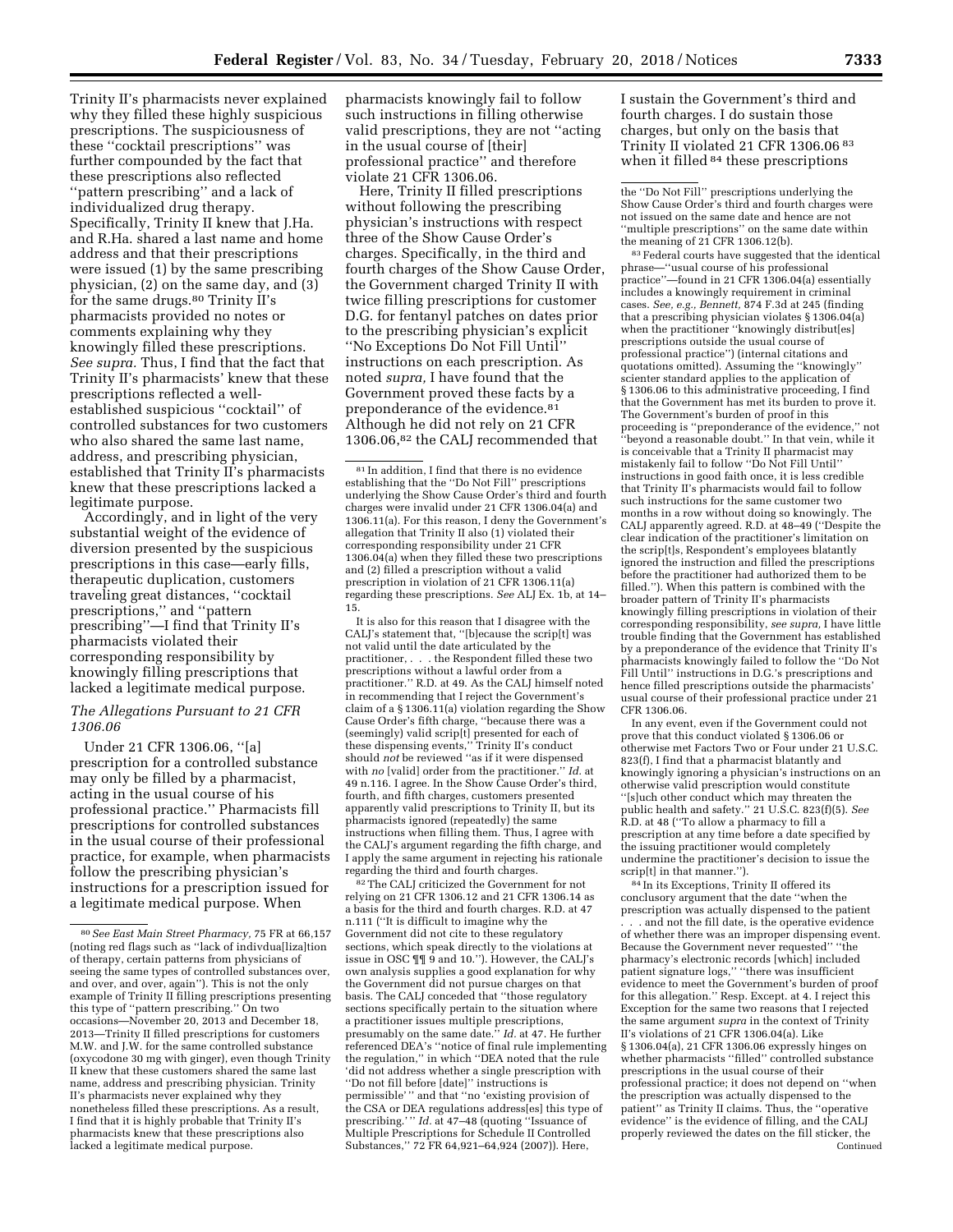before the prescribing physician's ''Do Not Fill'' instructions.

In the Show Cause Order's fifth charge, the Government alleged, and as noted *supra* I have found, that Trinity II filled for customer J.T. seven consecutive prescriptions for a morphine sulfate solution that was at least five times, and sometimes 15 times, stronger than the dosages that the physician had prescribed. Although the Government charged that this conduct violated 21 CFR 1306.06 and 21 CFR 1306.11(a), I find that the conduct did not violate 21 CFR 1306.11(a) because I find that there is no proof that the prescriptions underlying the Show Cause Order's fifth charge were invalid. *See* R.D. at 49 n.116 (''there was a (seemingly) valid scrip[t] presented for each of these dispensing events''). For this reason, the CALJ recommended that I deny the Government's allegation that Trinity II filled prescriptions in the fifth charge without a valid prescription and in violation of 21 CFR 1306.11(a) regarding these prescriptions. *See id.* 

Although he did not rely on 21 CFR 1306.06,85 the CALJ nonetheless recommended that I sustain the Government's fifth charge. I do sustain this charge, but only on the basis that Trinity II violated 21 CFR 1306.06. As with D.G.'s prescriptions in the third and fourth charges, customer J.T.

85The CALJ recommended that I find that Trinity II's conduct in the Show Cause Order's fifth charge violated Trinity II's corresponding responsibility under 21 CFR 1306.04(a) because ''the regulation's plain language imposes a corresponding responsibility on the pharmacist 'for the proper . . . dispensing' of the prescription. Dispensing a stronger concentration of a controlled substance than has been authorized by the practitioner is a violation of that corresponding responsibility.'' R.D. at 49.

The CALJ's interpretation of § 1306.04(a) is incorrect for at least two independent reasons. First, as noted *supra,* pharmacists violate their corresponding responsibility when they ''knowingly fill[ ]'' a prescription that lacks a legitimate purpose. The CALJ has already recommended that I find (and I have so found) that the underlying prescriptions at issue in the fifth charge were valid, R.D. at 49 n. 116 (''there was a (seemingly) valid scrip[t] presented for each of these dispensing events''), making impossible a finding that Trinity II's pharmacists knowingly filled illegitimate prescriptions in violation of § 1306.04(a). Second, also as noted *supra,* the plain language of § 1306.04(a) assigns'' [t]he responsibility for the proper prescribing and dispensing of controlled substances . . . upon the prescribing practitioner,'' not upon the pharmacists, whose corresponding responsibility expressly relates to filling, not dispensing. Indeed, it is likely for these reasons that the Government did not claim that Trinity II violated its corresponding responsibility in the Show Cause Order's fifth charge.

presented apparently valid prescriptions to Trinity II, but the Government proved the allegations in its fifth charge that Trinity II's pharmacists repeatedly ignored the prescriptions' instructions when filling them. While it is conceivable that a Trinity II pharmacist may have mistakenly failed to follow a prescription's dosage instructions in good faith once, it is not remotely credible that Trinity II's pharmacists would fail to follow such instructions for the same customer seven times in the span of six months without doing so knowingly. For this reason, I have little trouble finding that the Government has established by a preponderance of the evidence that Trinity II's pharmacists knowingly filled prescriptions with the incorrect dosage strength of a controlled substance seven times and hence filled prescriptions outside the pharmacists' usual course of their professional practice in violation of § 1306.06.

## *The Allegations Regarding Prescriptions Filled by Non-Pharmacists*

In the Show Cause Order's final two charges, the Government alleged that Trinity II violated federal and Florida law when it allowed pharmacist interns to fill controlled substances prescriptions. Section 1306.06 provides that controlled substances prescriptions ''may only be filled by a pharmacist.'' Federal law states that a pharmacist ''means any pharmacist licensed by a State to dispense controlled substances, and shall include any other person (*e.g.,*  pharmacist intern) authorized by a State to dispense controlled substances under the supervision of a pharmacist licensed by such State.'' 21 CFR 1300.01(b).

In his Recommended Decision, the CALJ found that Florida law authorized pharmacy interns to dispense controlled substances. Specifically, the CALJ found that Florida defined a ''pharmacist'' as a person ''licensed pursuant to chapter 465 to practice the profession of pharmacy'' in Florida, and that Chapter 465 in turn defines the ''practice of the profession of pharmacy'' to include ''dispensing.'' R.D. at 44 (quoting Fla. Stat. §§ 893.02(18), 465.003(13)). The CALJ also found that Florida law states that a ''person other than a licensed pharmacist or pharmacy intern may not engage in the practice of pharmacy.'' R.D. at 44 (quoting Fla. Stat. § 465.014(1)). On this legal basis, the CALJ recommended that I find that ''both pharmacists and pharmacy interns are authorized under Florida law to 'practice the profession of pharmacy,' which includes dispensing. Therefore, it is acceptable for pharmacy interns to dispense controlled substances under

Florida law and under the DEA regulations.'' R.D. at 44.

In its Exceptions, the Government took issue with the CALJ's characterization of Florida law and whether it authorized pharmacist interns to dispense controlled substances under the supervision of a licensed Florida pharmacist. The Government contended that § 893.04(1) of Chapter 893 of Florida law states that controlled substance prescriptions may only be dispensed by ''a pharmacist, in good faith and in the course of professional practice''—making no reference to pharmacy interns. Gov. Except. at 78. The Government also argued that pharmacy interns are not ''licensed pursuant to Chapter 465 to practice the profession of Pharmacy'' as required under § 893.02(18) but instead are ''registered with the'' state under § 465.03(12). Gov. Except. at 79. For these reasons, the Government asked me to reject the CALJ's recommendation and find that pharmacy interns are essentially never authorized to dispense controlled substances prescriptions in Florida. *Id.* at 80.

I find that both the CALJ and the Government have misinterpreted Florida law. Although Florida law is not as clear as federal law in this regard, Florida law neither permits all pharmacy interns to dispense controlled substances (as the CALJ recommended), nor prohibits all pharmacy interns from doing so (as the Government claims). Rather, Florida law permits pharmacy interns to dispense controlled substances only when they are under the statutorily prescribed supervision of a licensed pharmacist. For example, Florida statutes makes it unlawful for an intern registered in Florida to ''fill, compound, or dispense prescriptions or to dispense medicinal drugs'' *if* the intern is ''not acting under the direct and immediate personal supervision of a licensed pharmacist.'' Fla Stat. § 465.015(2)(b). Florida law also authorizes disciplinary actions against pharmacists ''permitting a registered intern who is *not* acting under the direct and immediate personal supervision of a licensed pharmacist, to fill, compound, or dispense any prescriptions in a pharmacy owned and operated by such pharmacists or in a pharmacy where such pharmacists are employed or on duty.'' *Id.* 465.016(1)(c) (emphasis added). In addition, Florida's Administrative Code states that ''[n]o intern shall perform any acts relating the filling, compounding, or dispensing of medicinal drugs *unless* it is done under the direct and immediate personal supervision of a person actively licensed to practice pharmacy

front of the prescription, and the dispensing report to identify the fill date. Second, for the reasons I have already discussed *supra,* the dispensing date would ultimately have been the same as the fill date.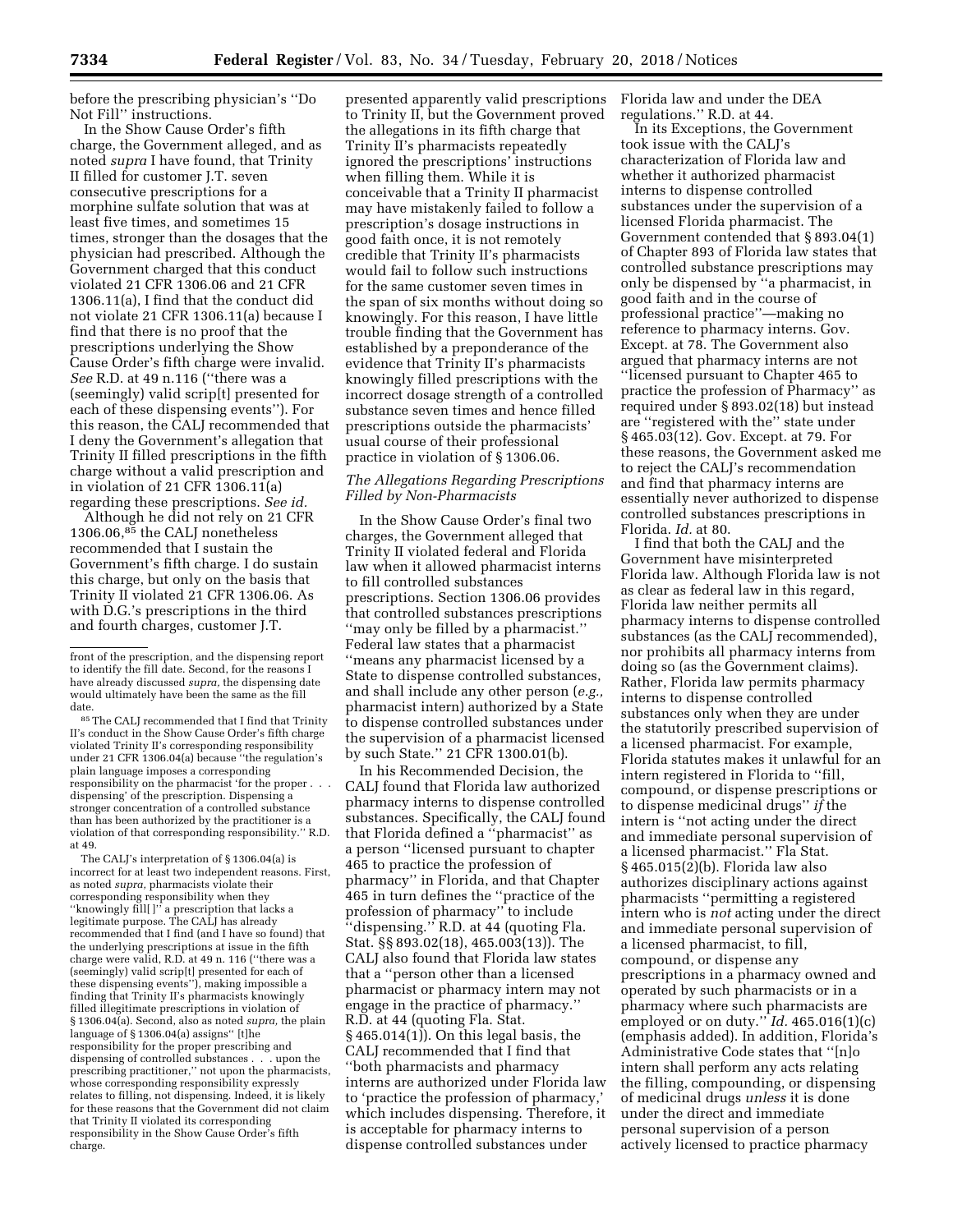in this state.'' Fla. Admin. Code r. 64B16–26.400 (emphasis added). Thus, I find that it is lawful in Florida for a pharmacy intern, registered in Florida, to fill and to dispense prescriptions so long as it is under the statutorily prescribed supervision of a licensed Florida pharmacist.

Here, even assuming *arguendo* as true the Government's allegations that Mina A. Ghobrial was a pharmacy intern who worked at Trinity II and filled controlled substances prescriptions during the alleged time period, I have already found that the Government failed to establish that Ghobrial was not supervised by a licensed Florida pharmacist when Ghobrial did so. *See supra.* Accordingly, I agree with the CALJ's recommendation that I find (and I do so find) that the Government has failed to carry its burden that Ghobrial was not properly supervised under Florida law, and I agree with the CALJ's recommendation that I reject (and I do so reject) the Show Cause Order's sixth and seventh charges.

## Summary of Factors Two and Four

As found above, Trinity II's pharmacists knowingly filled dozens of controlled substance prescriptions for more than a dozen patients even though those prescriptions lacked a legitimate medical purpose. 21 CFR 1306.04(a). Moreover, Trinity II's pharmacists knowingly and repeatedly ignored the instructions set forth in legitimate prescriptions issued to two of its customers and thereby failed to fill them in the usual course of their professional practice. 21 CFR 1306.06. Thus, I conclude that Trinity II has engaged in egregious misconduct which supports the revocation of its registration. *See Dewey C. MacKay,* 75 FR 49956, 49997 (2010); *Krishna-Iyer,* 74 FR at 463; *Alan H. Olefsky,* 57 FR 928, 928–29 (1992). I therefore hold that the Government has clearly established its *prima facie* case that Trinity II's registration ''would be inconsistent with the public interest.'' 21 U.S.C. 823(f).

In its Exceptions, Trinity II argued that, ''[e]ven assuming that the DEA met its burden of proof, '' the CALJ ''erred in failing to balance the relatively *de minimis* problems that the ALJ found were supported by the preponderance of the evidence against the number of prescriptions during the [two-year] audit period in which there was no problem.'' Resp. Except. at 5 (citing *Iyer*  v. *DEA,* 249 Fed. Appx. 159, 160 (11th Cir. 2007) (unpublished). Specifically, Trinity II claims that ''the sanction of revocation . . . is not supported'' because the CALJ found that ''approximately 0.07%'' of the

prescriptions filled by Trinity II violated the law. *Id.* at 5–6.

Trinity II's challenge to the CALJ's recommendation of revocation on the basis of the *Iyer* decision and the existence of prescriptions it filled ''in which there is no problem'' is unavailing for at least three reasons. *First,* as a threshold matter, I have already found that the scope of Trinity II's violations of federal law particularly regarding Trinity II's egregious violations of its corresponding responsibility—far exceed the number that even the CALJ identified. In other words, some of the very prescriptions that Trinity II filled and claims in its Exceptions were ''no problem,'' were, in fact, highly problematic and illegal. *Second,* Trinity II's arguments based on the unpublished 11th Circuit opinion *Iyer* v. *DEA* are identical to those already rejected by the Agency in multiple final opinions, such as *Wesley Pope, T.J. McNichol,* and *Dewey C. MacKay,* and I incorporate the relevant portions of those final opinions herein. *E.g., Wesley Pope,* 82 FR 14944, 14981– 14984 (2017); *T.J. McNichol,* 77 FR 57133, 57144–57146 (2012); *Dewey C. MacKay,* 75 FR at 49977. As I have pointed out previously (and repeat here for emphasis), the 11th Circuit has never chosen to publish the *Iyer* decision, and by local rule it is therefore not binding precedent for this case or for any other case. 11th Cir. R. 36–2 (''Unpublished opinions are not considered binding precedent''). In addition, no subsequent 11th Circuit panel has chosen to adopt it; on the contrary, they have affirmatively declined multiple opportunities to do so. *See Pope,* 82 FR at 14983 (identifying cases in which respondents have raised *Iyer*-based arguments identical to Trinity II's, and the 11th Circuit has nonetheless denied the petitions of review and affirmed the Agency's sanction). Moreover, the 10th Circuit, in a published opinion, flatly rejected the same argument Trinity II has made here. *MacKay* v. *DEA,* 664 F.3d 808, 819 (10th Cir. 2011). *Third,*  and most significantly, even assuming *arguendo* that Trinity II legally filled every other controlled substance prescription presented to it between February 2012 and February 2014, and I consider them consistent with *Iyer,* I nevertheless find that the violations identified by the CALJ are sufficiently egregious to outweigh the remaining (and presumptively non-problematic) prescriptions. Thus, I find that the CALJ did not err in his recommendation that revoking Trinity II's registration is in the public interest.

I therefore hold that the Government has established its prima facie case that Trinity II's registration ''would be inconsistent with the public interest.'' 21 U.S.C. 823(f).

#### **Sanction**

Where, as here, ''the Government has proved that a registrant has committed acts inconsistent with the public interest, a registrant must ' ''present sufficient mitigating evidence to assure the Administrator that it can be entrusted with the responsibility carried by such a registration."<sup>\*\*</sup> *Medicine Shoppe-Jonesborough,* 73 FR 364, 387 (2008) (quoting *Samuel S. Jackson,* 72 FR 23848, 23853 (2007) (quoting *Leo R. Miller,* 53 FR 21931, 21932 (1988))). ''Moreover, because 'past performance is the best predictor of future performance,' *ALRA Labs, Inc.* v. *DEA,*  54 F.3d 450, 452 (7th Cir.1995), [DEA] has repeatedly held that where a registrant has committed acts inconsistent with the public interest, the registrant must accept responsibility for its actions and demonstrate that it will not engage in future misconduct.'' *Medicine Shoppe,* 73 FR at 387; *see also Jackson,* 72 FR at 23853; *John H. Kennedy,* 71 FR 35705, 35709 (2006); *Prince George Daniels,* 60 FR 62884, 62887 (1995). *See also Hoxie* v. *DEA,*  419 F.3d at 483 (''admitting fault'' is ''properly consider[ed]'' by DEA to be an ''important factor[ ]'' in the public interest determination).

The Agency has also held that '' '[n]either *Jackson,* nor any other agency decision, holds . . . that the Agency cannot consider the deterrent value of a sanction in deciding whether a registration should be [suspended or] revoked.' '' *Gaudio,* 74 FR at 10094 (quoting *Southwood,* 72 FR at 36504); *see also Robert Raymond Reppy,* 76 FR 61154, 61158 (2011); *Moore,* 76 FR at 45868. This is so, both with respect to the respondent in a particular case and the community of registrants. *See Gaudio,* 74 FR at 10095 (quoting *Southwood,* 71 FR at 36503). *Cf. McCarthy* v. *SEC,* 406 F.3d 179, 188–89 (2d Cir. 2005) (upholding SEC's express adoptions of ''deterrence, both specific and general, as a component in analyzing the remedial efficacy of sanctions'').

Here, the CALJ recommended that I find that Trinity II ''has not accepted responsibility'' and that, as a result, ''evidence of remedial steps is irrelevant.'' R.D. at 52 (citing *Hassman,*  75 FR at 8236). The CALJ further recommended that I find that, ''[i]n any event, the Respondent provided no evidence of remedial steps in this case.'' *Id.* 

In its Exceptions, Trinity II claims that the CALJ ''failed to provide